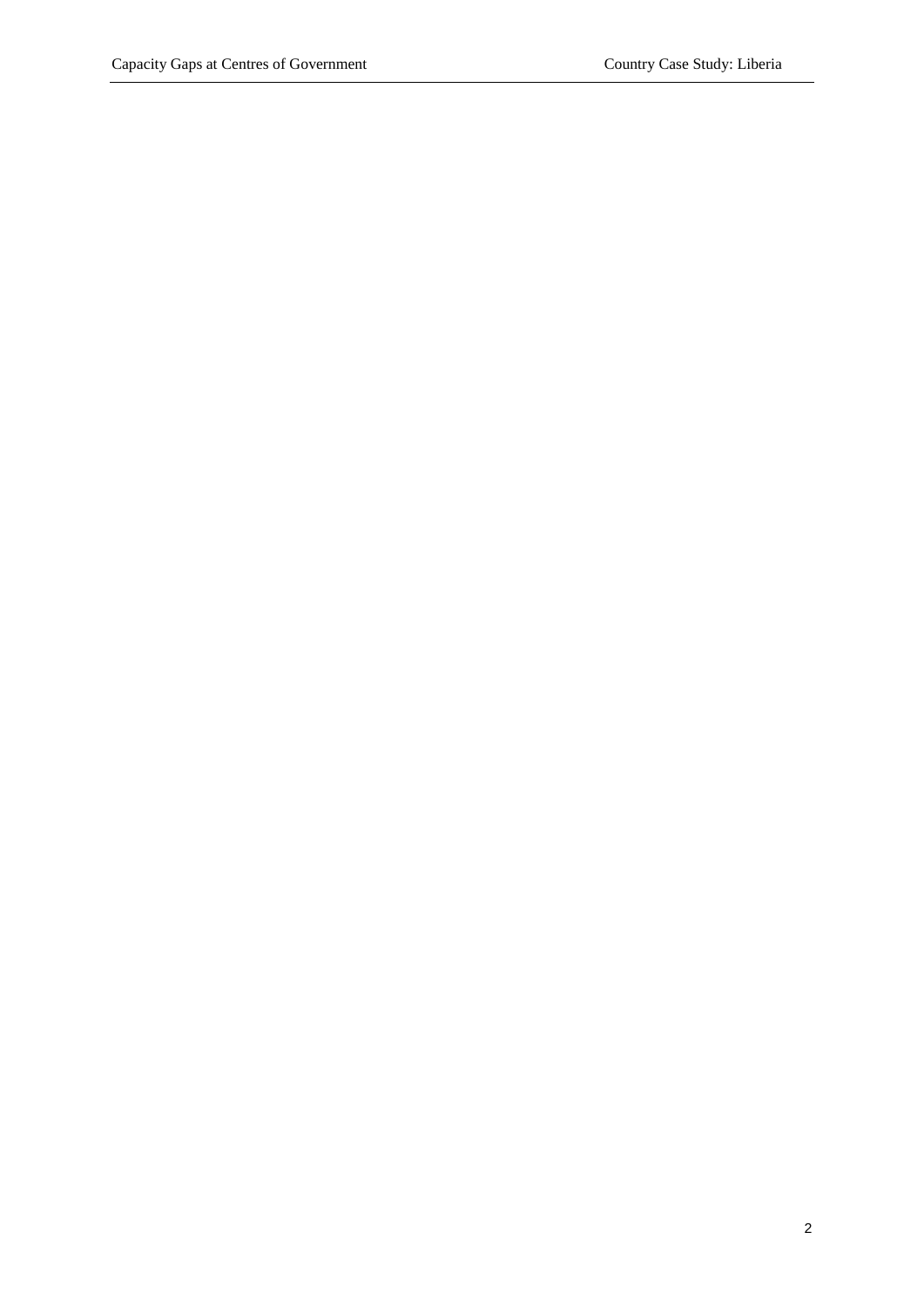## **TABLE OF CONTENTS**

## **PART 1: Introduction**

- 1. Purpose of the study and methodology
- 2. Why a well functioning CoG is essential in fragile contexts

## **PART 2: Context**

1. Brief overview of Liberia today

2. Key elements and processes in the formation of the Liberian state that have had an impact on the creation of a Centre of Government

*2.1) The founding of Liberia and Americo-Liberian rule*

*2.2) End of Americo-Liberian rule and the path to civil war*

*2.3) National Transitional Government of Liberia*

*2.4) The birth of a (fragile) multiparty democracy*

*2.5) Unfinished process of national reconciliation and unity?*

## **PART 3: The Centre of Government in Liberia**

- 1. Formal Centre of Government in Liberia today: a snapshot
- 2. Locating the "actual" CoG in Liberia

*2.1) Distinguishing the formal CoG from the "actual" one*

- *2.2) Governing style and its impact on the functioning of the CoG*
- *2.3) Ongoing efforts at reform*
- *2.4) Key Networks around the Presidency*
- *2.5) Political-administrative interface*
- *2.6) The Cabinet and Cabinet Secretariat*
- 3. CoG linkages to other key institutions and actors
	- *3.1) Governance Commission (GC)*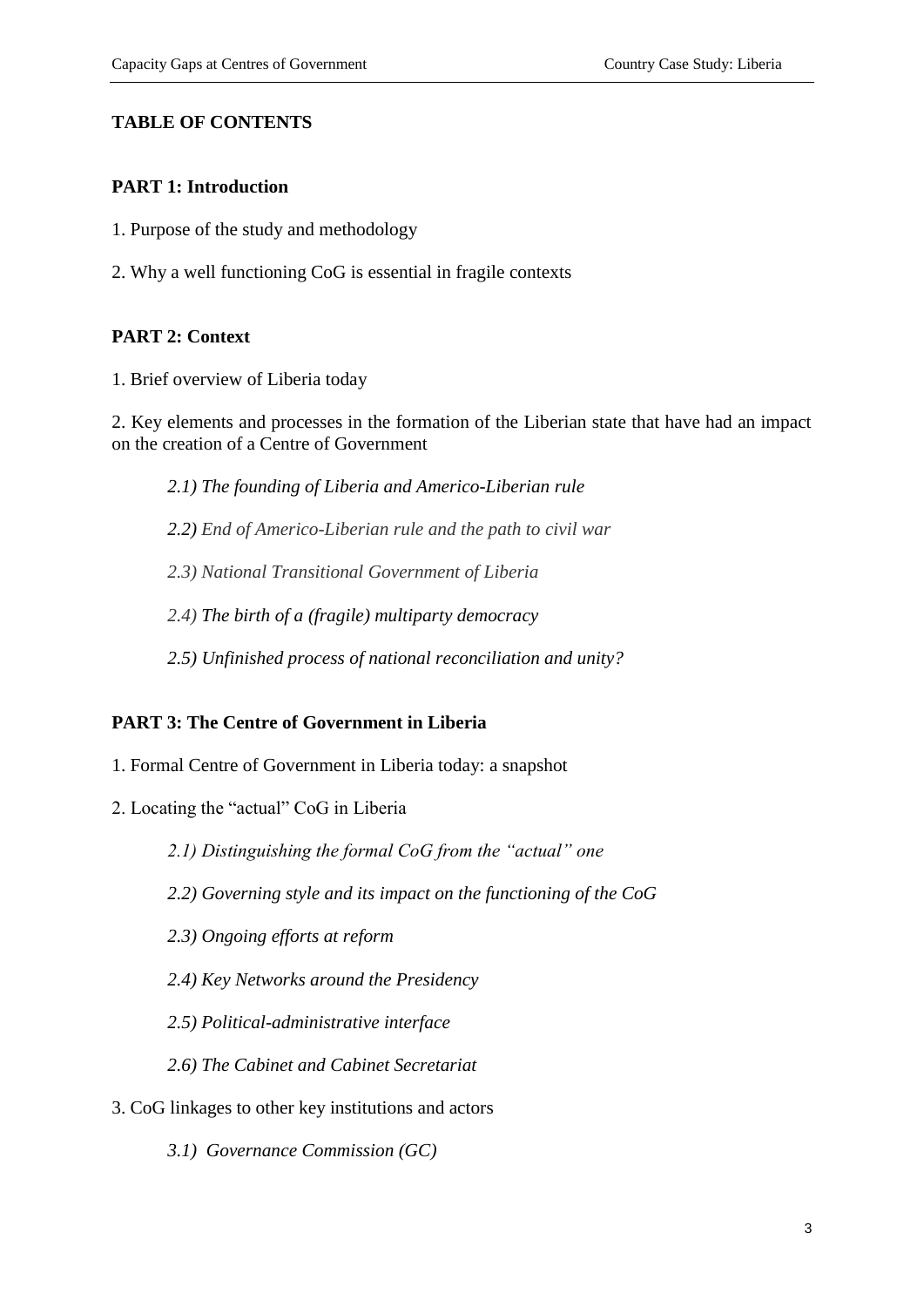- *3.2) Executive-legislative relations*
- *3.3) Communications*
- *3.4) Civil society*
- *3.5) Donor Coordination*

#### **PART 4: Donor engagement in CoG in Liberia and lessons and recommendations**

- 1. Brief overview of general donor engagement in Liberia
- 2. Donor efforts targeted at the CoG in Liberia
- 3. Making the CoG in Liberia more effective: a political and not purely a technical challenge
- 4. Lessons and recommendations emerging from the case study in Liberia
	- *4.1) Strategic level*
	- *4.2) Programmatic level*

#### **PART 5: Sources**

- 1. References
- 2. List of people interviewed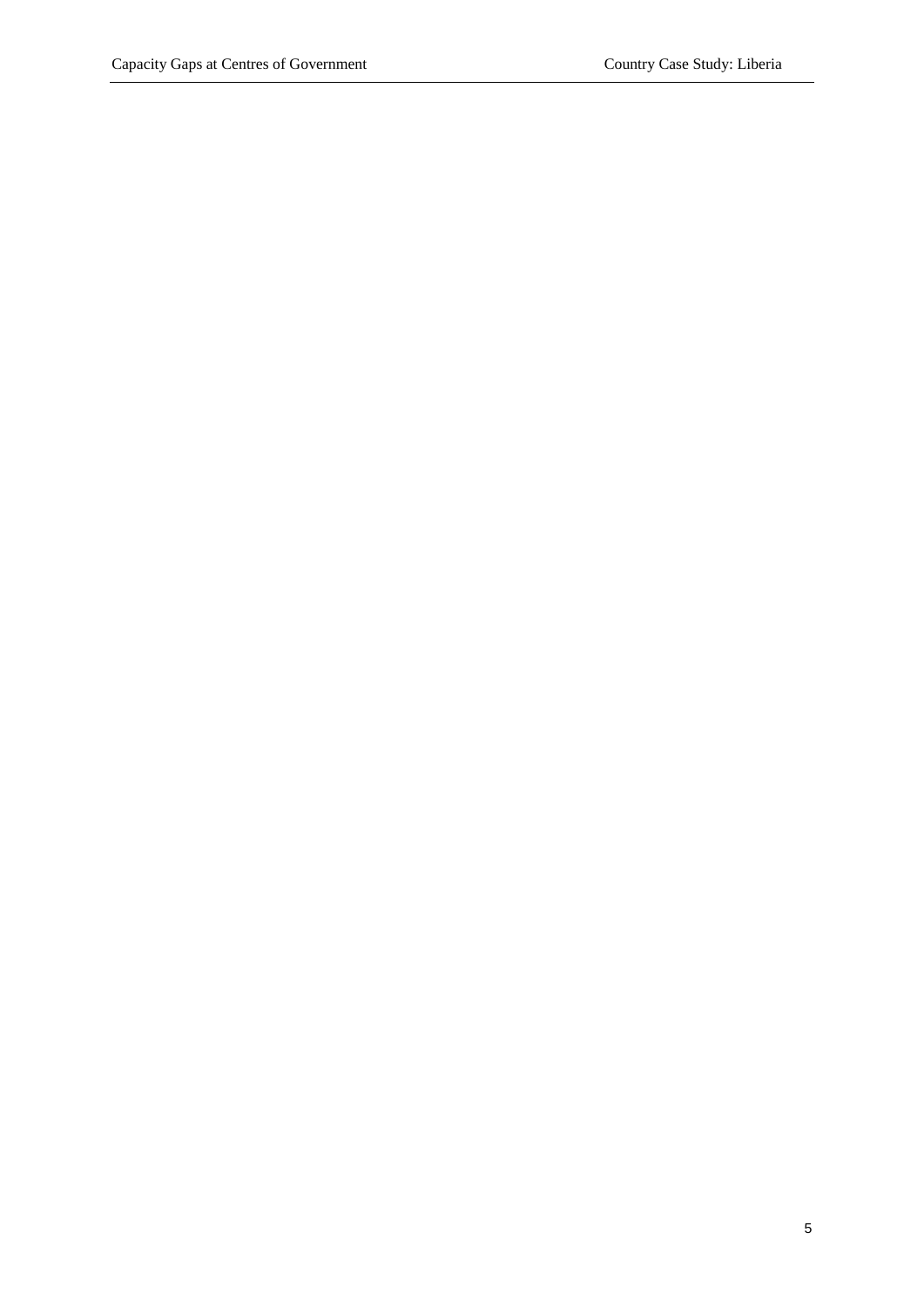# **Part 1: Introduction**

#### **1. Purpose of the study and methodology**

This case study on Liberia is part of a Partnership for Democratic Governance (PDG) study analysing 'Capacity Gaps at Centres of Government – Coordination, Implementation Monitoring, Communications and Strategic Planning in Post-Conflict and Fragile Situations'. The objective of the overall study is to advance knowledge on the policy environments and the policy management systems within post-conflict and fragile states, and to contribute to better approaches to strengthening strategic planning, policy coordination, and monitoring in these states.

This paper builds on analysis carried out in an earlier phase of the project. The first phase consisted of a literature review that sets out some key concepts and practical insights into what shapes the forms and functions of centres of government (CoGs), drawing on a (relatively narrow) body of literature looking at CoGs, while also drawing on a broader literature examining policy processes, political settlements and state-society relations (see OECD/PDG 2011).

This study on Liberia is one of two country cases intended to be developed as part of a second phase of this project. The second case study will be on Rwanda. Together they will form the basis of a synthesis report for the OECD/PDG intended to provide accessible, evidence-based knowledge about capacity gaps in CoGs in fragile states as well as lessons and recommendations about realistic possibilities for promoting the strengthening of policy and decision-making systems and developing the effectiveness of CoGs.

This case study on Liberia attempts to map and assess the policy system in Liberia today, taking into account how it has evolved over time. Grounded on a political economy approach, it also seeks to provide a better understanding of the incentives and disincentives for reform and capacity building in the CoG in Liberia, and draws some lessons and recommendations for donors. The study is based on field work carried out in Liberia in November 2010 over the course of one week to interview key country-based stakeholders, as well as telephone interviews with other stakeholders (see Part 6 for a list of interviewees). It also draws on a limited review of a few key documents that are available. The information thus gathered helps provide an assessment of how effectively the various functions are carried out, and how, collectively, the functions required of a centre of government are performed. On the other hand, it is also essential to keep in mind that, given the limited nature of this exercise, it was not always possible to obtain a complete picture, and the analysis presented here relies on the information interviewees provided based on their given perspective and experience.

This study is organised around 5 Parts. Part 1 consists of this introduction explaining the purpose and methodology of this study, as well as of a section that highlights why a well functioning CoG is essential in fragile contexts. Part 2 provides a brief overview of Liberia today and a contextual analysis of the key elements and processes in the formation of the Liberian state that have impacted the creation of the country's CoG. Part 3 then focuses on the CoG in Liberia, exploring both what the CoG formally looks like and where power lies in actual practice. Part 3 also looks at relations between the CoG and other key institutions and actors, including the Governance Commission (GC), the legislature, civil society, and donors. Part 4 discusses donor engagement in the CoG in Liberia and draws out some key lessons and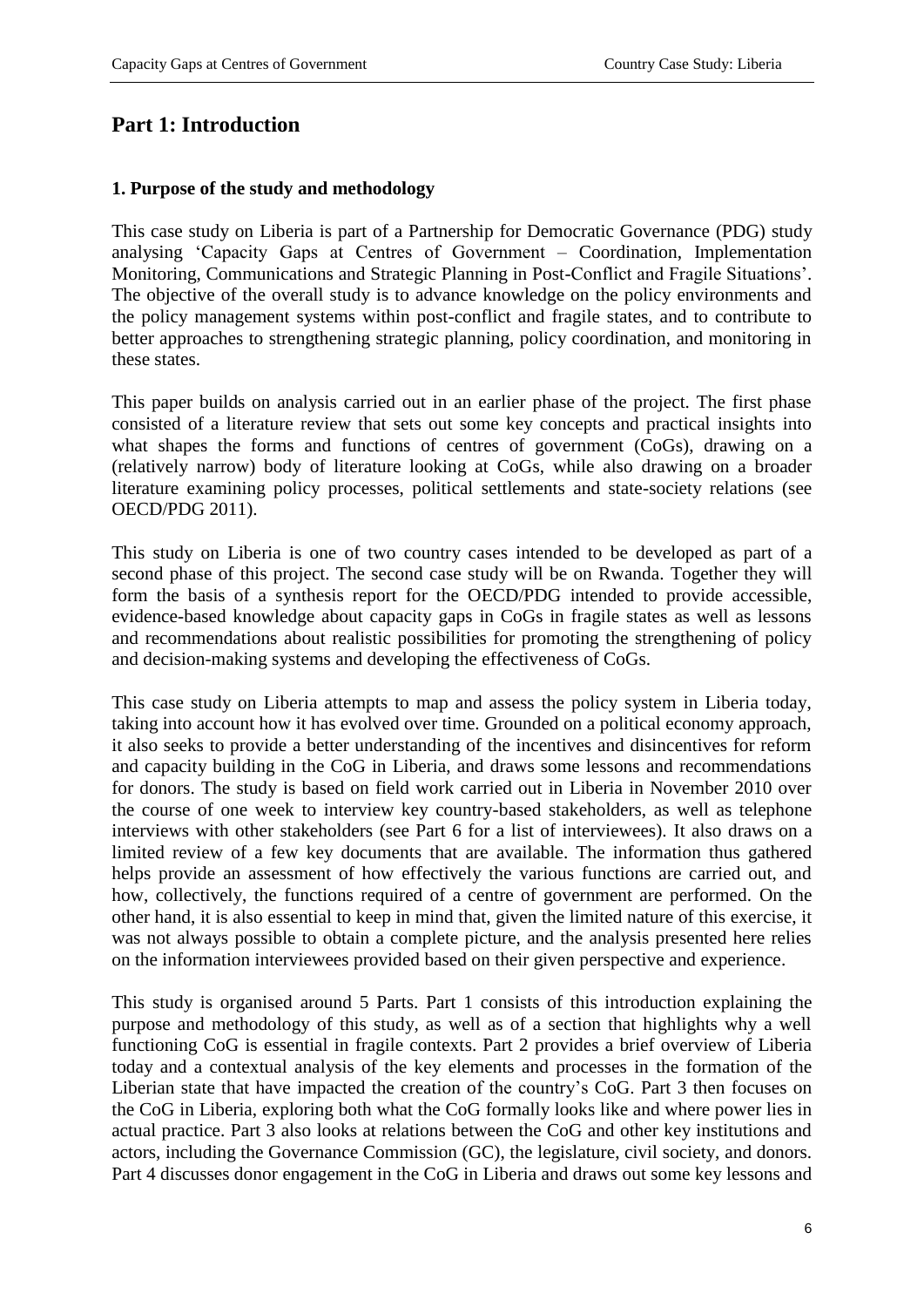recommendations from the overall analysis. A list of references and of individuals interviewed as part of this case study is provided in Part 5.

## **2. Why a well functioning CoG is essential in fragile contexts**

The importance of strategic policy making and political leadership in fragile and post-conflict states is increasingly recognised. In many countries recovering from conflict, there may be a 'strategic gap' due to the absence of planning and prioritisation frameworks that can help steer policy processes (Chandran et al 2008). There may be a variety of reasons for this, including lack of capacity, but also political considerations and constraints. In this context, there has been growing interest in the roles and functions of centres of government (CoG).

As highlighted in the Terms of Reference for this study, the CoG, which formally sits within the executive branch of government, consists of the (set of) institution(s) intended to support decision-making by the chief executive and the work of the government in any given state. The Literature Review developed for this project defines the CoG as consisting of the organisations and structures which serve to pull together and integrate central government policies, or act as final arbiters within the executive when conflicts arise between different elements of the government machine (OECD/PDG 2011). The Review further notes that the CoG acts as a coordination hub in terms of both intra-organisational coordination (i.e. within its own parent institution) and inter-organisational coordination (i.e. in relation to core actors across government policy making) (OECD/PDG).

In theory, CoGs are intended to perform two key functions (OECD/PDG 2011):

- 1. Manage the policy process: The policy system includes strategic and operational policy planning, policy development, policy coordination, consultations and communications, and the monitoring of implementation. The CoG is intended to manage this process. There is also growing agreement that this includes both policy coordination and policy formulation, in close collaboration with line ministries.
- 2. Support to the political leadership: The key question here is how systems of the centre (can) help the leadership to make effective use of their authority. This involves the provision of logistical, policy and political advice as well as support to the political leader(s) of a given country (which might include the President, Prime Minister or chair of the Council of Ministers) (Ben-Gera 2009). As Tony Blair (2010) has noted, 'the effectiveness of the [CoG in supporting political leadership] —how access to the leader is regulated, how the leader's day is allocated, the quality of the analytical support and advice the leader receives, the way in which the leader's decisions are communicated to the rest of the system, the ability of the leader to track progress on his or her priorities—is a critical capacity need'.

Under these two functions, eight core "dimensions of coordination" have been identified (James and Ben-Gera 2004: 13-14):

- Co-ordinating organisational arrangements in preparation for government sessions or meetings;
- Co-ordinating the policy content of proposals;
- Co-ordinating the legal conformity of draft bills;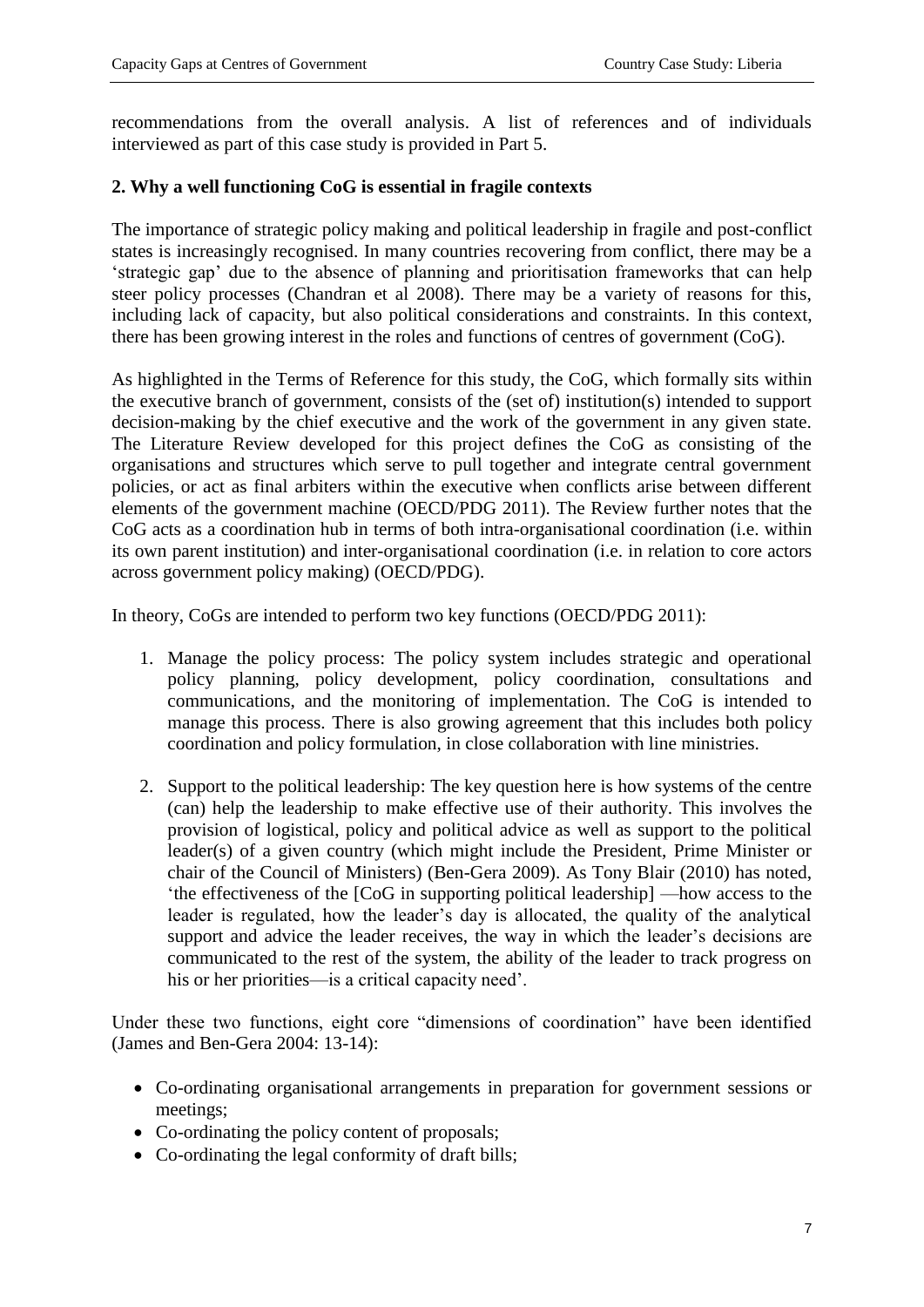- Co-ordinating the preparation of Government programme and priorities, and their links to the budget;
- Co-ordinating communications messages;
- Co-ordinating the monitoring of Government performance;
- Co-ordinating relations with other branches of the state, such as the Parliament; and
- Co-ordinating specific cross-government strategic priorities.

The list above emphasises how centres of government relate to other state actors, and the roles they can play in both inter-government coordination (for political leaders) and intragovernment coordination (across government departments and ministries). However, it is also essential to highlight the leadership role of the CoG, given its centrality in leading the rest of the government and in pursuing the policy agenda of the Executive.<sup>1</sup> The CoG is the apex of the wider administrative machinery of the state composed of ministries, departments, agencies, commissions, etc. CoGs also often play wider roles in their engagement with other key stakeholders, including civil society, both as part of policy coordination/formulation and in their political advisory roles (OECD/PDG 2011). While there is relative agreement on the formal forms and functions of centres of government, as noted in the Literature Review prepared as part of this overall study, in practice there is a wide diversity in terms of how these manifest themselves and actually work in different countries as a result of contextual and capacity factors (OECD/PDG 2011). As this report will attempt to show, the case of Liberia is no exception.

Since policy making and policy management are central activities of the Executive, and since the policy system comprises a multitude of actors and processes, it is universally recognised that the capacity to manage the policy system effectively, and to provide policy advice to decision-makers are of critical importance to the success of the performance of the Executive branch of government in leading the nation and serving the public (OECD/PDG 2010). For fragile states in particular, a functioning CoG is essential because it is a critical hinge in the state-building effort, helping to build the legitimacy and effectiveness of the state. Leadership is crucial here. But effective leadership is not simply a function of good intentions but of the capacity of institutions that support leaders to articulate their priorities and deliver on them (Blair 2010). What is needed is the establishment or strengthening of a machinery, of systems and processes by which policy conflicts within government are recognised, explored, and arbitrated, and decisions are reached. This becomes increasingly important in the measure that the policy process in a given (fragile) state becomes more elaborate, complex and uncertain. Not surprisingly, any such institutional design for the Executive takes us back to the CoG, which is the only locus where such an administrative mechanism can be placed if it is to have the necessary authority to act.

**<sup>.</sup>**  $<sup>1</sup>$  We are grateful to AGI for this insight.</sup>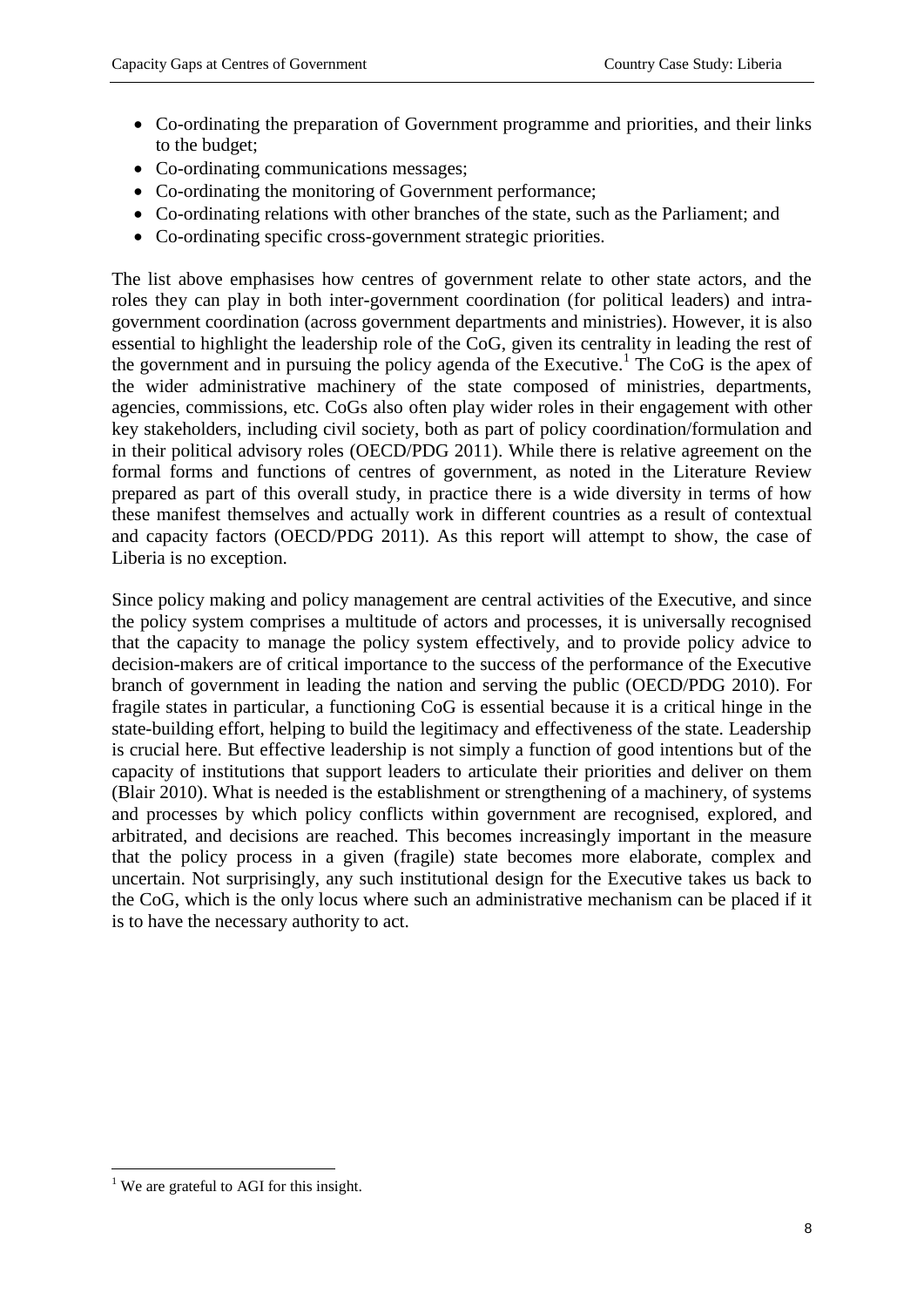# **Part 2: Context**

1

#### **1. Brief overview of Liberia today**

Liberia today is undergoing a remarkable transformation from civil war to (relative) peace and stability, and from a context of acute fragility towards the laying of the foundations of a functioning and more effective state. Between 1989 and 2003 Liberia experienced two exceptionally bloody civil wars that were rooted in a long history of exclusion, marginalisation, and highly uneven patterns of political, economic, and social development (see Section 2 below). The conflict killed over a quarter of a million people, displaced a further 1.3 million (equivalent to one third of the population), and devastated the country's economy and infrastructure.

In 2003 a Comprehensive Peace Agreement (CPA) was signed by the major warring factions in Accra, Ghana, under international auspices, and the National Transitional Government of Liberia (NTGL) representing the various factions was established in mid-October 2003. The NTGL had a two-year mandate and brought together a wide variety of Liberian stakeholders, including the three main warring factions and community-based organizations. Historic elections considered by international observers and most Liberians to be free and fair were held in October/November 2005. Ellen Johnson-Sirleaf won the election, thus becoming the first democratically elected female Head of State in Africa. Elections are due to be held in October 2011. President Johnson-Sirleaf is expected to win once again, even if her support among the population has seen some decline since she first came to office, partly as a result of corruption scandals as well as the perceived failure of her administration to deliver tangible improvements in the standard of living (EIU 2011).

Strong international support has been instrumental in helping to consolidate peace and security in Liberia. The establishment of the UN peacekeeping mission (UNMIL) in 2003 to support the NTGL and oversee security, humanitarian relief, and efforts at building and/or strengthening governmental institutions opened the way to considerable donor reengagement in the development of Liberia. President Johnson-Sirleaf in particular is widely perceived among donors as an effective and strong leader committed to reform. Under her leadership, Liberia has made considerable strides in crucial areas of policy, including in particular macroeconomic policy, public financial management, the completion of the heavily indebted poor countries (HIPC) process, road construction, the encouragement of large-scale private sector investment, and continued support for the Governance and Economic Management Assistance Program (GEMAP) (for more on GEMAP see Section 2.3 below as well as Part 4). The Government of Liberia has also developed a comprehensive and well received Poverty Reduction Strategy for 2008-2011 which is intended to be "the bedrock of [President Johnson-Sirleaf's] policy direction" (President of the Republic of Liberia 2007).<sup>2</sup>

Indeed, Liberia has made tremendous progress in the recent past, notably since the new, democratically elected government (including the President and Parliament) came to power in January 2006. However, it continues to face an immense task in consolidating peace and establishing an effective and responsive state, as well as in the reconstruction and

<sup>&</sup>lt;sup>2</sup> The strategy is organized around four pillars: i) consolidating peace and security; ii) revitalising the economy; iii) strengthening governance and the rule of law; and iv) rehabilitating infrastructure and delivering basic services.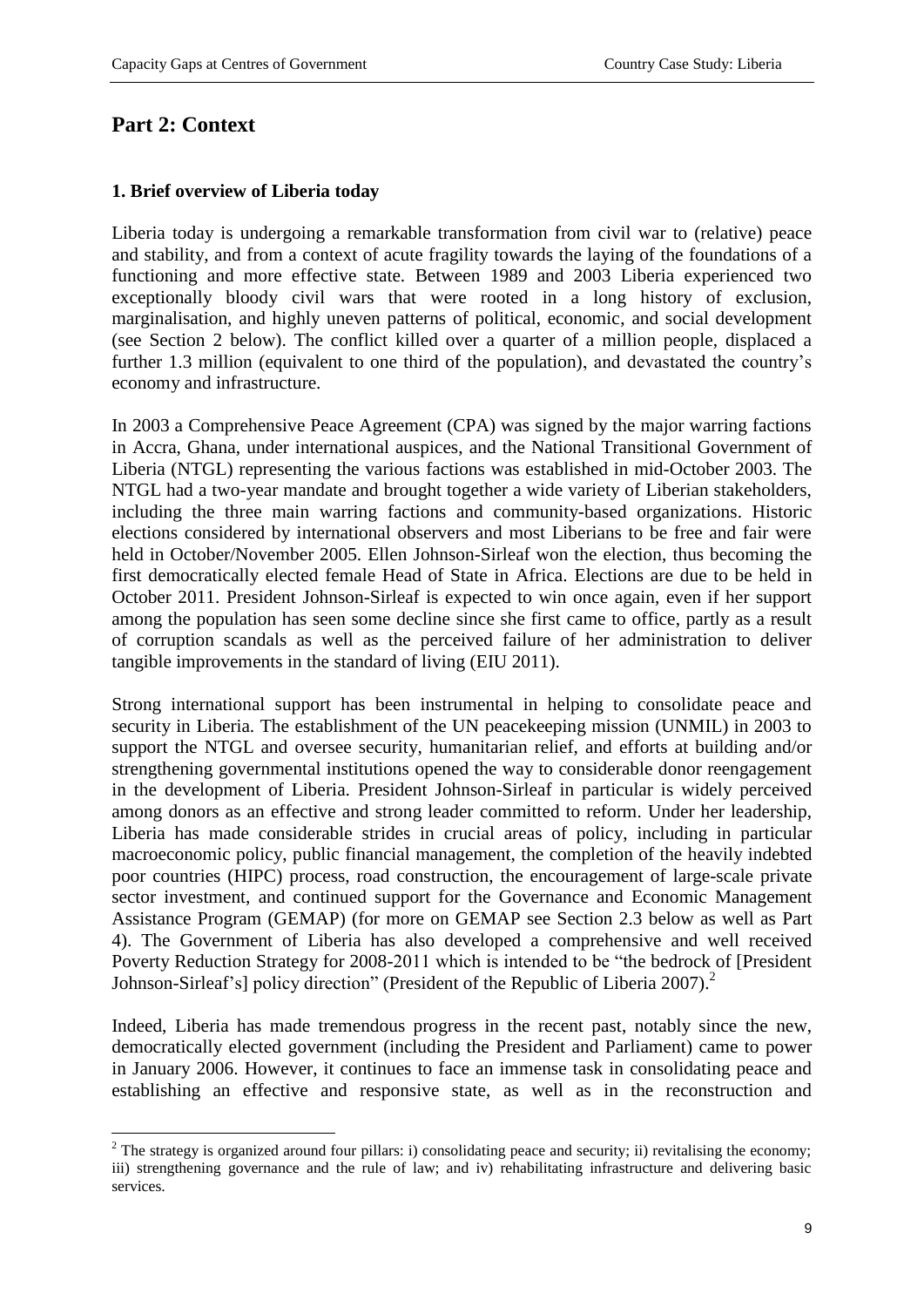development of the economy. The Centre of Government (CoG) in Liberia is an essential piece in this puzzle, and, as will be suggested in this paper, the CoG faces a variety of capacity gaps that may hamper its effectiveness.

However, it is also essential to keep in mind that the current workings of the CoG in Liberia need to be appreciated in the context of the country's historical state-building trajectory and its emergence from one of the most protracted and violent conflicts in Africa's recent history. This conflict led to a complete breakdown of government services, and some of its legacies include a steady brain drain of the country's most educated civil servants, significantly reduced capacities, and ruined public buildings without adequate working facilities. Moreover, it is worth emphasising that many of the issues, challenges and weaknesses that are highlighted in this Report are not unique to Liberia or even to fragile states, but, as noted in the Literature Review (OECD/PDG 2011), are also present in countries throughout the developing (and developed) world.

## **2. Key elements and processes in the formation of the Liberian state that have had an impact on the creation of a Centre of Government**

Analysing the origins and drivers of fragility in Liberia is a necessary starting point for understanding how the Liberian state has evolved over time and how that trajectory has impacted the development of a CoG and ongoing efforts to reform it. As will be discussed further below in this section, the exclusion and marginalisation of a large proportion of the Liberian population has been a root cause of fragility in Liberia, and was the primary factor leading to the conflict that started in 1989 and persisted intermittently until 2003 (UNDP & World Bank 2009).

# *2.1 The founding of Liberia and Americo-Liberian rule*

Liberia shares with Ethiopia the unique status in Africa of not having been formed as a state by the colonial development of European powers. It had brushes with European powers as early as the 15th century, but it was never colonized. Instead, Liberia was originally founded by free African-Americans and freed slaves from the United States in 1820. That 'caste' of Americo-Liberians established a system of rule that was designed to meet the needs of the settler population through the domination of the resources of the state and the entrenched subjugation of the indigenous population (UNDP & World Bank 2009). The Republic of Liberia that was created in 1847 had a style of government and constitution fashioned after the United States, at least in principle. Three branches of power were established, the executive, legislative, and judicial. Despite this formal separation of powers, however, Liberia was characterised by one-party state rule until 1980, with the Whig Party dominating all sectors of Liberian political, economic, and military life. Americo-Liberian oligarchic rule ended in 1980, when indigenous Liberian Master Sergeant Samuel K. Doe seized power in a coup.

The creation of the modern form of the Liberian state dates from the 1926 concession given to Firestone to develop the world's largest rubber plantation, not far from Monrovia. This agreement set the terms for the development path the country was to follow for decades to come. It was based on a model of granting concessions for natural resources extraction and management to foreigner investors that was equivalent to the 'colonization' of the Liberian state's own ungoverned territorial hinterland. As captured in the book *Growth without Development* (1966), the strategy of state formation pursued by the Americo-Liberian elite,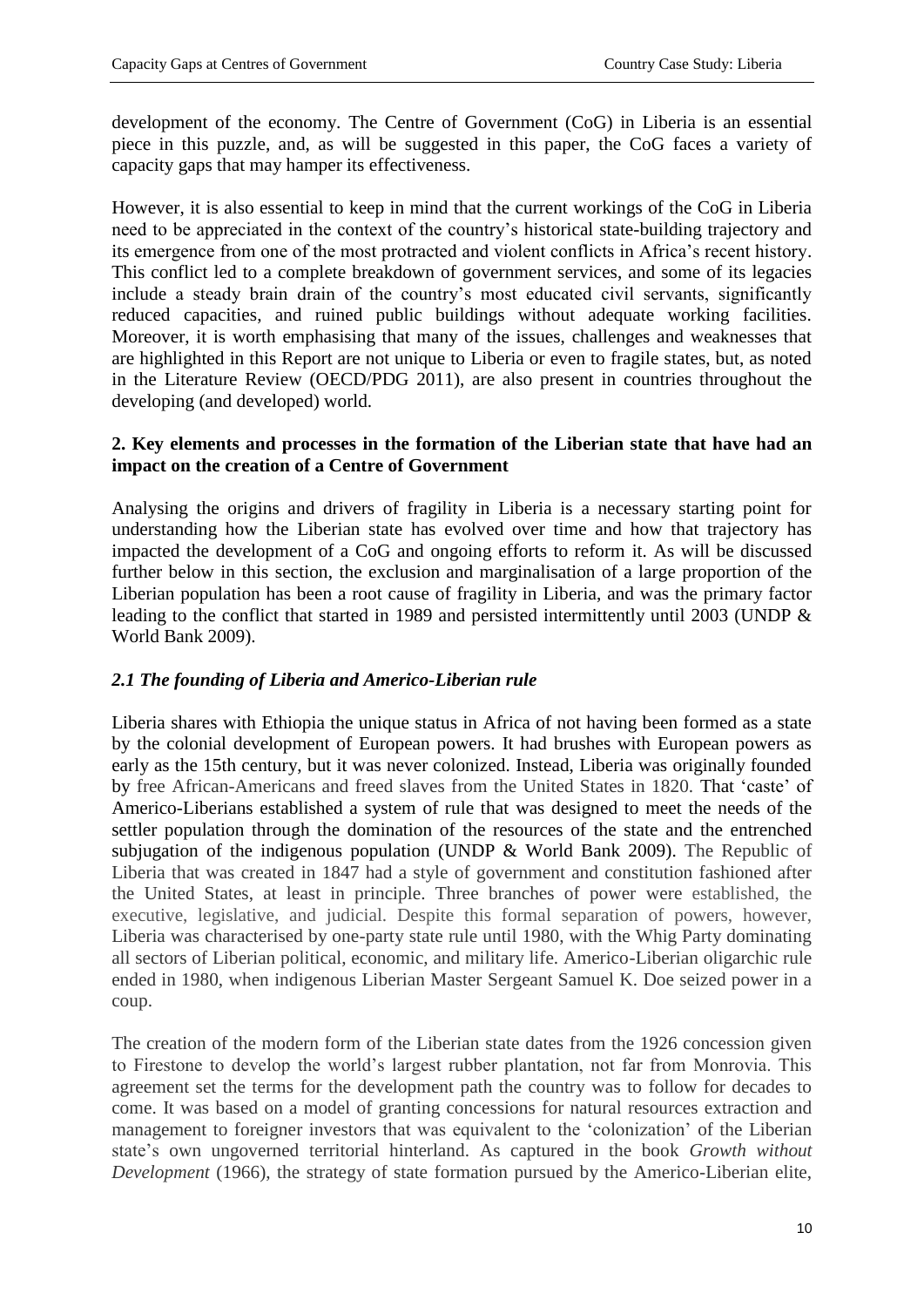which numbered no more than 5 percent of the total population, was anchored in a form of exclusion that ensured that indigenous people participated only minimally in the flow of benefits from concessions, while the government and its political supporters profited handsomely from the distribution of rents. While wealth from primary industries such as mining and rubber was considerable, there was virtually no investment in the physical and social infrastructure of roads, agriculture, health and education necessary for development (UNDP & World Bank 2009).

For several decades, the task of running the state did not seem complex or onerous. It was essentially run out of the Executive by the President and a small coterie of personal appointees whose primary qualification was their loyalty and allegiance to the President. Decision-making was highly personalised and based on key investor relationships rather than on the needs of and linkages with a wider society. This system of rule did not evolve much over time and was not conducive to the development of (formal) state institutions capable of overseeing the policy process.

This began to change when President Tubman, who had ruled the country since 1944, died in 1971. His death created an opportunity for a more conscious reorganization of the way in which the government – and the state more broadly – had operated until then. The new President, William Tolbert, set out to modernise the management of the state by creating new institutional forms of governance that were aimed at establishing the foundations of what is today understood as a centre of government. Tolbert sought to strengthen the Civil Service, to expand services to areas beyond Monrovia and begin engaging more fully with indigenous populations, and in general to promote a more uniform merit-based government. Among the specific actions he undertook was the creation of the Ministry of State for Presidential Affairs (Office of the President) in 1971 and the Ministry of State Without Portfolio in 1972. The Ministry of State (MoS) as a whole sought to enhance accountability, encourage efficiency, and break up the hold on power of the elite within the executive office of the president. The Ministry was also created to streamline decision-making among the various ministries of the Executive branch of the state. (OTI/USAID 2006)

## *2.2 End of Americo-Liberian rule and the path to civil war*

The reforms instituted by President Tolbert were short-lived. Although the MoS remains in place to this day (more on this in Part 3), post-Tolbert administrations did not embrace nor enhance its efficacy and effectiveness, nor that of a Centre of Government more generally. In effect, between 1980 and 2005 (so from the overthrow of Tolbert until the democratic elections in 2005), successive leaders reverted to old patterns of behaviour, with power, decision-making and resources concentrated in the hands of a few and distributed on the basis of patronage networks and rents (OTI/USAID 2006, Sawyer 2005).

Doe, whose violence-based rule began with several rounds of public political assassinations, especially among the Americo-Liberian elite, lived in perpetual fear of rivals and their threat of retribution. Preoccupied with survival and accumulation, he never addressed the questions of how to constitute and modernise the state of Liberia. Under Doe's rule, a new Constitution was proclaimed, which came into effect in 1986 and replaced the Constitution of 1847. But overall, Doe did not get beyond his overriding concern to simply hold on to power, and to find the cash flows to pay for it. The level of depredation on society increased.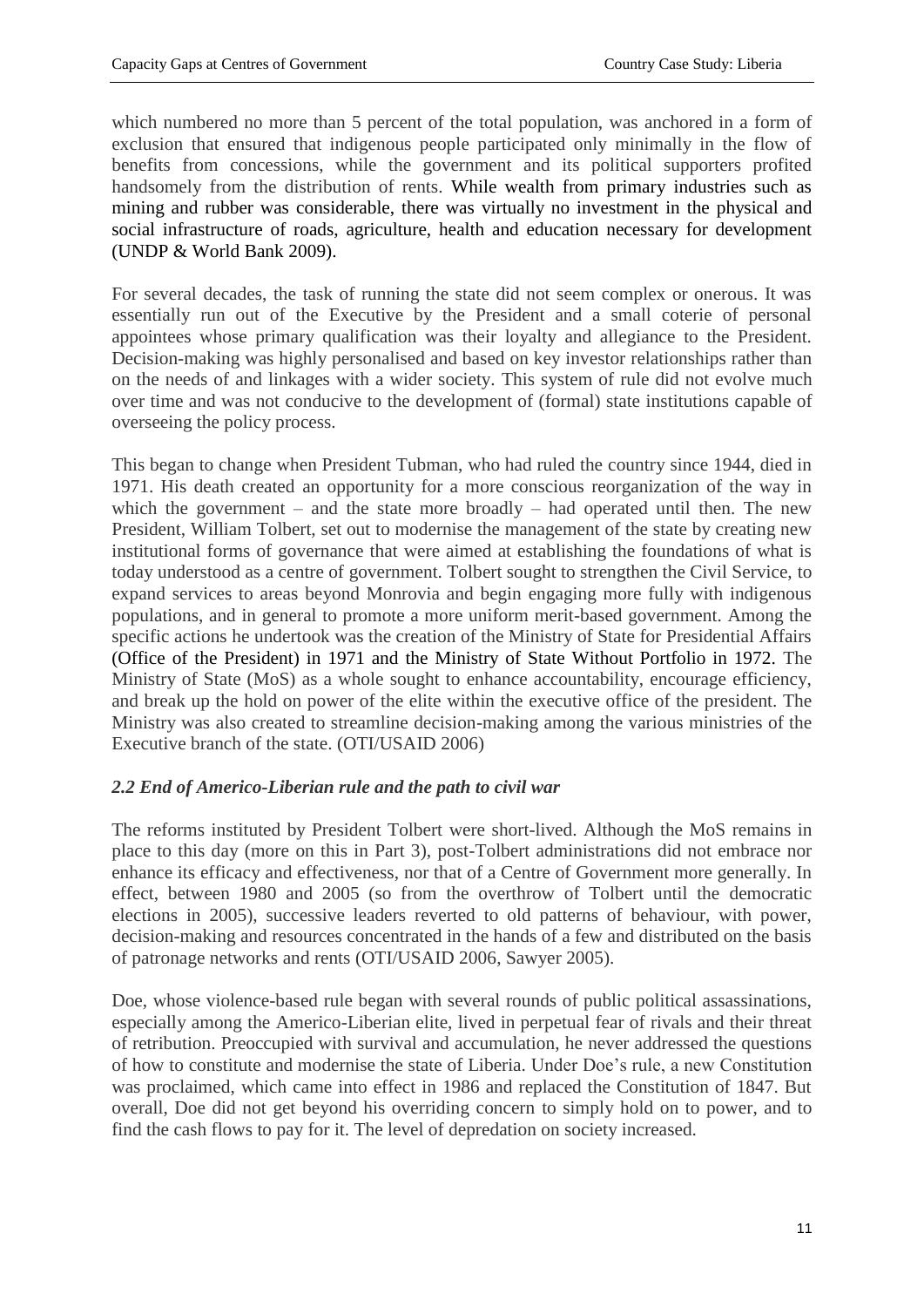The Doe regime, which progressively fractured along ethnic lines, prepared the way for the first civil war (International Crisis Group 2002; UNDP  $\&$  World Bank 2009).<sup>3</sup> Charles Taylor's invasion from Cote d'Ivoire in December 1989 developed into a militia occupation which splintered into multiple competing factions across the country. Doe himself was ousted in 1990. Between 1990 and 1994, an Interim Government of National Unity (IGNU) was installed under the auspices of ECOWAS. Dr. Amos Sawyer (who is currently the head of the Governance Commission), was appointed interim president. However, Liberia remained torn between different warring factions despite the existence of a formal cease-fire. A Comprehensive Peace Agreement brokered by ECOWAS in August 1993 and backed by a UN Observer Mission failed to stop the resumption of fighting. Elections planned for 1994 were deferred until 1997. Charles Taylor was finally elected President in an election that was characterised by fear and intimidation (UNDP & World Bank 2009).

Rule under Taylor became the prototype of what has come to be known as the "imperial presidency" (Sawyer 2005). Under him, power was (once again) heavily centralized and personalized, and very little attention was placed on developing an institutional structure that could enable the state to function (more) effectively. The focus of the regime was on power, status, and wealth, with Taylor as the master brokering the distribution of concessions and patronage among a narrow circle of elite players (Sawyer 2005, Andersen 2007).

Civil war broke out again in 1999, with two rebel groups gaining control of a large part of the country beyond Monrovia by 2003. Under a negotiated settlement in August 2003, Taylor relinquished power. A Comprehensive Peace Agreement (CPA) provided for the establishment of a National Transitional Government with backing from a UN Peacekeeping Mission. There was no clear winner from the conflict, with a balance of factions emerging from a peace settlement borne of "intense regional and international pressure" (UNDP & World Bank 2009).

## *2.3 National Transitional Government of Liberia*

**.** 

The ensuing two-year NTGL was mandated to ensure the "scrupulous implementation" of the Peace Agreement; to implement the provisions of the Ceasefire Agreement; to oversee and coordinate implementation of political and rehabilitation programmes; to promote reconciliation to ensure the restoration of peace and stability; and to contribute to the preparation and conduct of internationally supervised elections (CPA 2003). The NTGL comprised a National Transitional Legislative Assembly (NTLA), and Executive and Judicial branches. 4 The NTGL Chairman (Gyude Bryant) and Vice-Chairman (Wesley Johnson), the NTLA Speaker (George Dweh) and Deputy Speaker (Eddington Varmah), were all selected according to a process set out in the CPA and were precluded by the CPA terms from standing for public office in the 2005 elections.<sup>5</sup>

<sup>&</sup>lt;sup>3</sup> Interethnic tensions have been a longstanding and severe source of conflict in Liberia. The ethnic groups in Liberia are Bassa, Belle, Dei, Gbandi, Gio, Gola, Grebo, Kpelle, Kissi, Krahns, Kru, Loma, Mandingos, Mano Mende, Sapo, and Vai. Despite the lessons from the effective apartheid of Americo-Liberian rule, Doe's rule began to resemble that of his predecessors as he created a governmental system that benefited one ethnic group – the Krahns – who made up only 4 per cent of the population (ICG 2002). Doe's repression of certain tribal groups served as a recruiting sergeant for Taylor when he launched his rebel offensive in 1989.

<sup>4</sup> The composition of the NTLA was fixed by the CPA as follows: GOL -12 seats, LURD -12 seats, MODEL - 12 seats, Political Parties -18 seats, Civil Society and Special Interest Groups -7 seats, Counties -15 seats. (CPA 2003)

 $\frac{5}{10}$  The Speaker and Deputy Speaker were both suspended indefinitely in March 2005 for alleged misappropriation of US\$ 90,000 in allowances (ICG 2005a).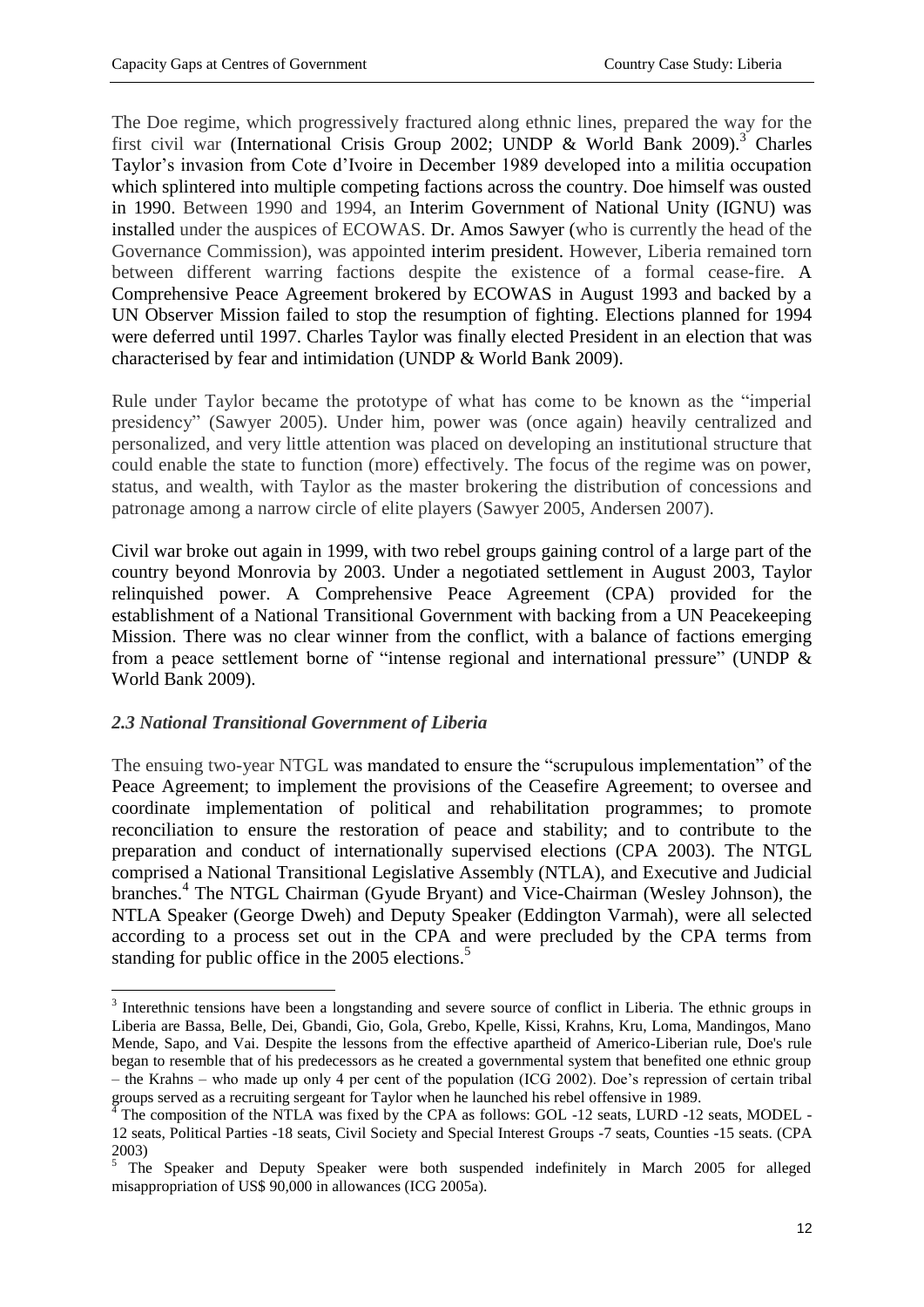The NTGL did not achieve much progress in terms of strengthening the internal workings of the state, and of the CoG in particular. The main purpose of this transitional government was to maintain the peace not only by sharing power but also by dividing control of the state's revenue-generating assets between the warring parties.<sup>6</sup> Well-placed observers have said that NTGL members ran government agencies as personal fiefdoms – in effect treating state institutions (and their assets and revenues) as private property (Sawyer 20008 among others).<sup>7</sup> Despite the agreed allocation of portfolios and the selection of a "solid technocrat" and former businessman as NTGL Chairman, there were early disagreements between Bryant and the warring factions over the appointment of Assistant Ministers (International Crisis Group 2004; The Economist 2004). The fact that Bryant was obliged to concede to their demands and to award 51 of the 86 positions "for the sake of peace" indicates his own lack of power in the NTGL relative to the rebel groups (GoL, LURD and MODEL),<sup>8</sup> while questions were also raised about his own intentions and alleged political ambitions (Hedger 2011).

It was in large part as a result of the perceived excesses of the NTGL that the international community spearheaded the establishment of GEMAP in 2005. GEMAP's main objective is to address economic governance in Liberia and to improve control over Liberia's public finances (including efforts to build capacity within the civil service through training, signing off on expenditure, promoting record keeping and good accounting practices, etc.) (see Part 4 for more details).

## *2.4 The birth of a (fragile) multiparty democracy*

1

Liberia is now a multiparty democracy. However, it is still a fragile state and the task of consolidating the country's emerging democratic institutions remains a daunting (and long term) challenge.

In accordance with the CPA timetable, presidential and parliamentary elections took place in October 2005 and a government was formed by President Johnson-Sirleaf (a former finance minister who has strong international credentials from working previously for the World Bank and the UN) in January 2006. Her main opponent George Weah and his supporters contested the result and raised accusations of electoral fraud, but eventually dropped the case. 9

The parallel legislative elections brought together a large number of political parties and a mixed bag of National Assembly members in terms of their political background, education and experience (UNDP and World Bank 2009). Several were former factional leaders or

<sup>&</sup>lt;sup>6</sup> Ministerial and agency portfolios under the Executive branch were allocated as part of the CPA negotiation, with the share of specific ministries as follows: GOL -5, LURD -5, MODEL -5, Political Parties and Civil Society -6 (CPA 2003).

<sup>&</sup>lt;sup>7</sup> On the other hand, as per the terms of the CPA, NTGL members formally forfeited control of these assets once elections were held, and they were not allowed to stand for election.

<sup>&</sup>lt;sup>8</sup> ICG (2004) singles out particularly Chairman Conneh of LURD, Chairman Nimley of MODEL (and the 'Boys from Philadelphia'), and former President Taylor's commanders as "potential spoilers" of the peace process. All were motivated more strongly by "power, money and self-aggrandisement" than by a commitment to peace.

<sup>&</sup>lt;sup>9</sup> The first round of the Presidential election produced no decisive result, with most votes gained by George Weah (275,265 and 28.3%) and with Johnson-Sirleaf in second place (192,326 and 19.8%). Johnson-Sirleaf won the second round run-off in November 2005 by 478,526 votes (59.4%) to Weah's 327,046 (40.6%) (ICG 2006b).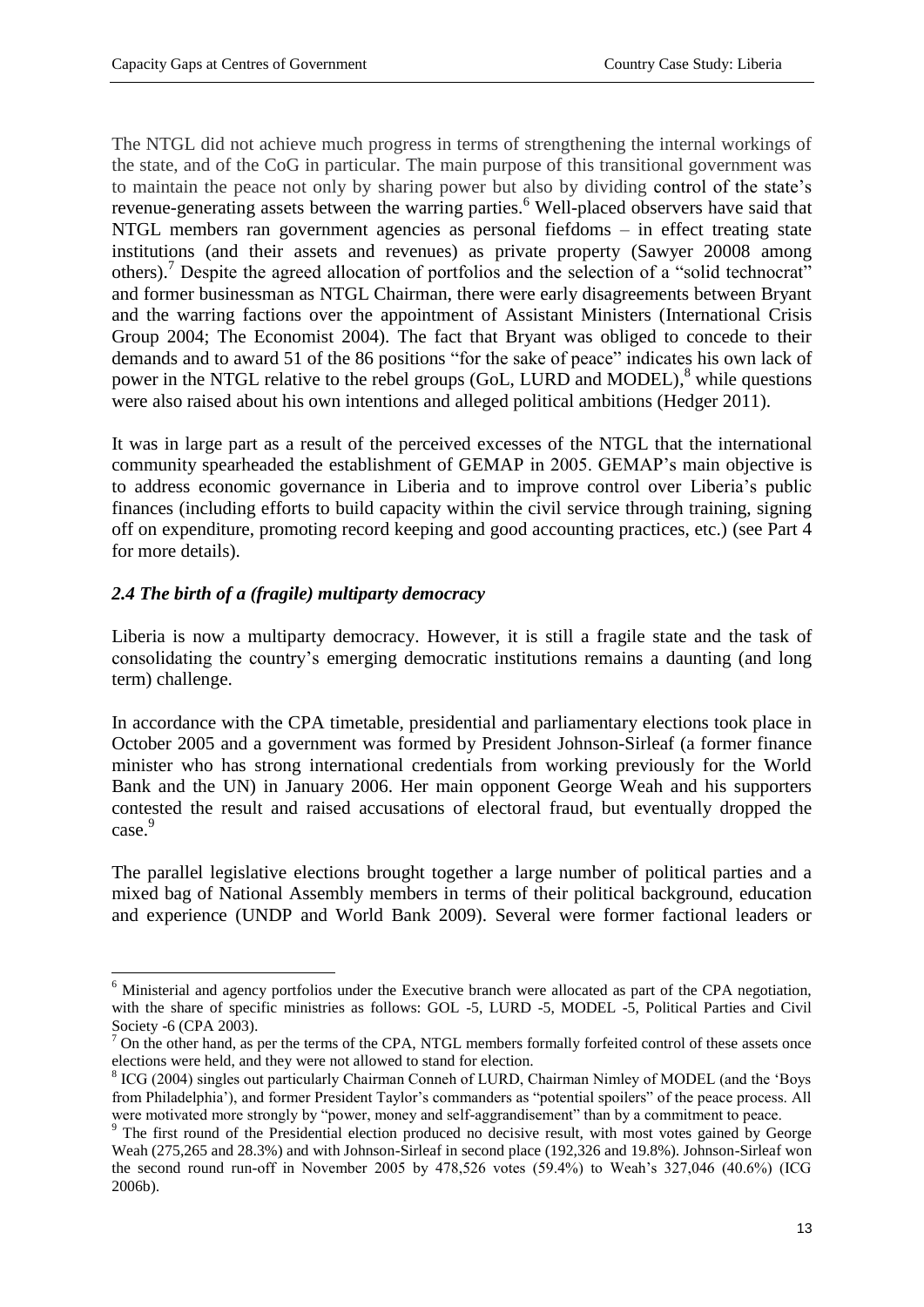close associates.<sup>10</sup> Some are limited by literacy and language, and many are first-time legislators who are unfamiliar with their formal role and its execution. This points to considerable capacity gaps in the quality of the Legislature not only individually but also institutionally.

There is also no collective memory of how an effective legislature can function. Throughout its history, the Legislature in Liberia existed either as the exclusive constitutional preserve of a small elite or as a rubber stamp for a dominant executive. This is the first time in Liberia's history that the National Assembly is not dominated by the Executive and is functioning as an independent branch. It appears to be savouring its newly discovered independence, and is flexing its muscle on key elements of the President's legislative progarmme, from successive national budgets to important areas of new policy (UNDP and World Bank 2009).

One important consequence of the fragmentation within the National Assembly has been that even the five most powerful parties in combination only secured two thirds of the seats. This deprived the President of any possibility of establishing a stable coalition of support in the House, thus requiring repeated deal-making on specific reform issues (International Crisis Group 2006). Political parties themselves tend to be loose groupings with weak structures, top-down organisational management, and non-transparent sources of funding. They are perceived as corrupt and not deeply rooted in society. They are also ideologically vague and have not succeeded in developing programmatic platforms that offer real choice or alternatives (IDEA 2007). On the other hand, there may be a gradual maturation of the political process taking place, as evidenced by the recent consolidation of political parties including not only the incumbent party but also some among the opposition. In 2009, the President's Unity Party merged with the Liberia Action Party and the Liberia Unification Party. The merger has also helped to strengthen the President's position in the Legislature (EIU 2011).

## *2.5 Unfinished process of national reconciliation and unity?*

As discussed above, historically, the state-building process in Liberia has been highly exclusionary and repressive. The dominant Americo-Liberian elite that ruled the country until 1980 viewed the state as a source of personal enrichment and advancement, and this perception of the state did not change much with the rulers that followed. As such, there has been very little sense of a collective 'Liberian' identity based on a cohesive and shared concept of the nation-state. The ruling elites have tended to see themselves very much separately from the rest of the population. Such distance has also been reinforced physically and geographically by the fact that there is no effective transportation system linking the different parts of the country together, and to this day the reach of the central government remains correspondingly limited.

This problem of a weak sense of a shared vision, identity or purpose persists in Liberia today. As Professor Amos Sawyer and others have noted, the reconciliation process in Liberia remains incomplete (Andersen 2007, Sawyer 2008, de la Cruz Gitau 2010). After the signing of the CPA in 2003, there were many pressures, both from internal actors and the international community, to hold democratic elections as soon as possible (Blaney 2010). There was an acute perception that creating a government that was duly legitimatised in the

<sup>1</sup> <sup>10</sup> Weah's Congress for Democratic Change (CDC) won more seats in the House of Representatives than any other party – securing 15 seats of a total 64. Johnson-Sirleaf's Unity Party secured 8 seats in the House. The most powerful parties were therefore COTOL, CDC, Unity, Liberty and NPP.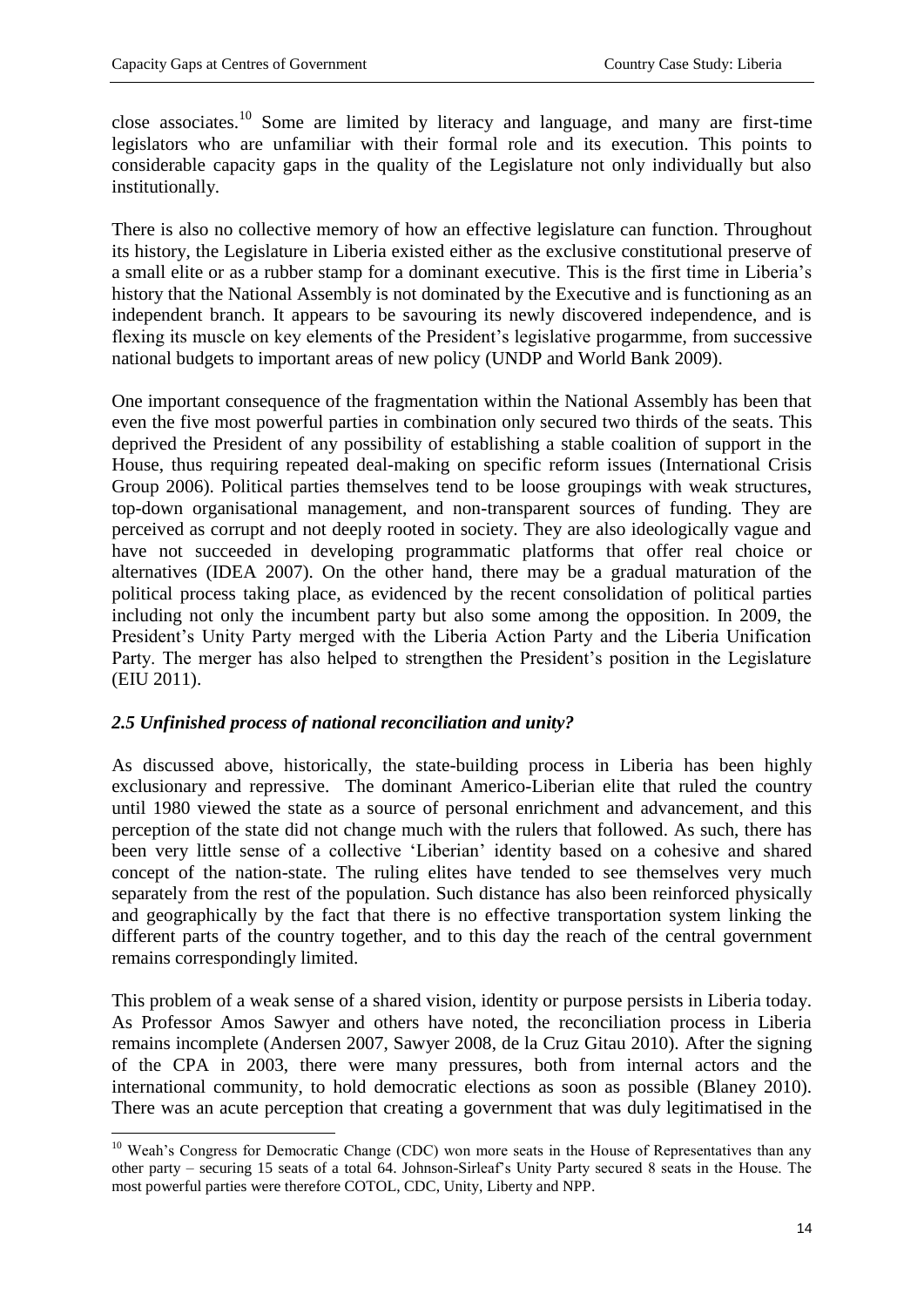eyes of the population through an electoral process to be held as quickly as possible was an absolute necessity – especially as an antidote to the NGTL, which, as discussed, had turned out to be little else than an arrangement to enable ruling elites to continue to plunder their country (Sawyer 2005 and 2008, Blaney 2010). But holding the elections within such a tight timeframe also implied that the other important processes of national reconciliation would have to be postponed. As former Ambassador John Blaney (2010) has put it, "[s]ome senior statesmen and respected figures in Liberia suggested national conventions and a rewriting of Liberia's constitution before any election, [but s]uch a process would likely have taken many years."

As a result, a broadly accepted, unifying Liberian identity has yet to be articulated. In the words of Professor Sawyer (2008),

in the absence of a serious reconciliation programme, several tendencies from bitter debates of the ... pre-coup years remain relevant twenty-five years later. Two of the most prominent of these tendencies are manifested among individuals and groups associated with the deposed [Americo-Liberian] oligarchy and those who openly opposed the oligarchy. The former seem to be seeking to reinvent the oligarchy..., restor[e] their control of the economy... [and vindicate] its pre-coup leadership... [while the latter view this group with profound suspicion.] Apart from such differences regarding how to address questions emanating from the 1980 coup [and ensuing conflict, including issues of justice and reconciliation], there are profound differences between these groups on the interpretation of Liberian history [and] its choice of future."

The Governance Commission (GC) (more on this Commission in Part 3) has attempted to spearhead a "national visioning exercise" in an effort to pick up on this issue and encourage a national dialogue that can foster national reconciliation. Unfortunately, this initiative took considerably longer to get off the ground than had been expected, and it has been halted for the time being so as not to interfere with the electoral process. In addition, today, Liberia continues to be ruled by a Constitution that was proclaimed by Doe -- which provides for a system of rule and power led by a warlord. There is a referendum on constitutional changes scheduled for 23 August 2011. As highlighted by several well-placed observers, however, these changes remain narrowly focused on rather technical aspects (e.g. residency requirements for presidential and vice-presidential candidates, retirement age for Supreme Court Justices and other judges, and the dates for national elections and staggered subnational elections, which have yet to be held for this first time) and so far the constitutional reform process has not been broadly participatory and inclusive or inviting of a national dialogue or conversation.

Perhaps the most significant constitutional amendment being proposed is a permanent switch from a two-round voting system to a first-by-the post one for congressional and municipal elections, given that the former electoral system is so much more expensive.<sup>11</sup> But in a country with a party system as fragmented as Liberia's, a system like the two-round voting system may be instrumental in helping to encourage moderation and conciliation, since a given candidate has to make broad appeals that cut across fault lines of conflict in order to win. That is how and why Johnson-Sirleaf was elected President in 2005 – and importantly

<sup>1</sup>  $11$  During the 2005 elections, the constitutional mandate to require second-round elections for legislative candidates who did not obtain an absolute majority in the first round (so 50% +1 of the votes) was suspended, while it was upheld in the case of the presidential elections.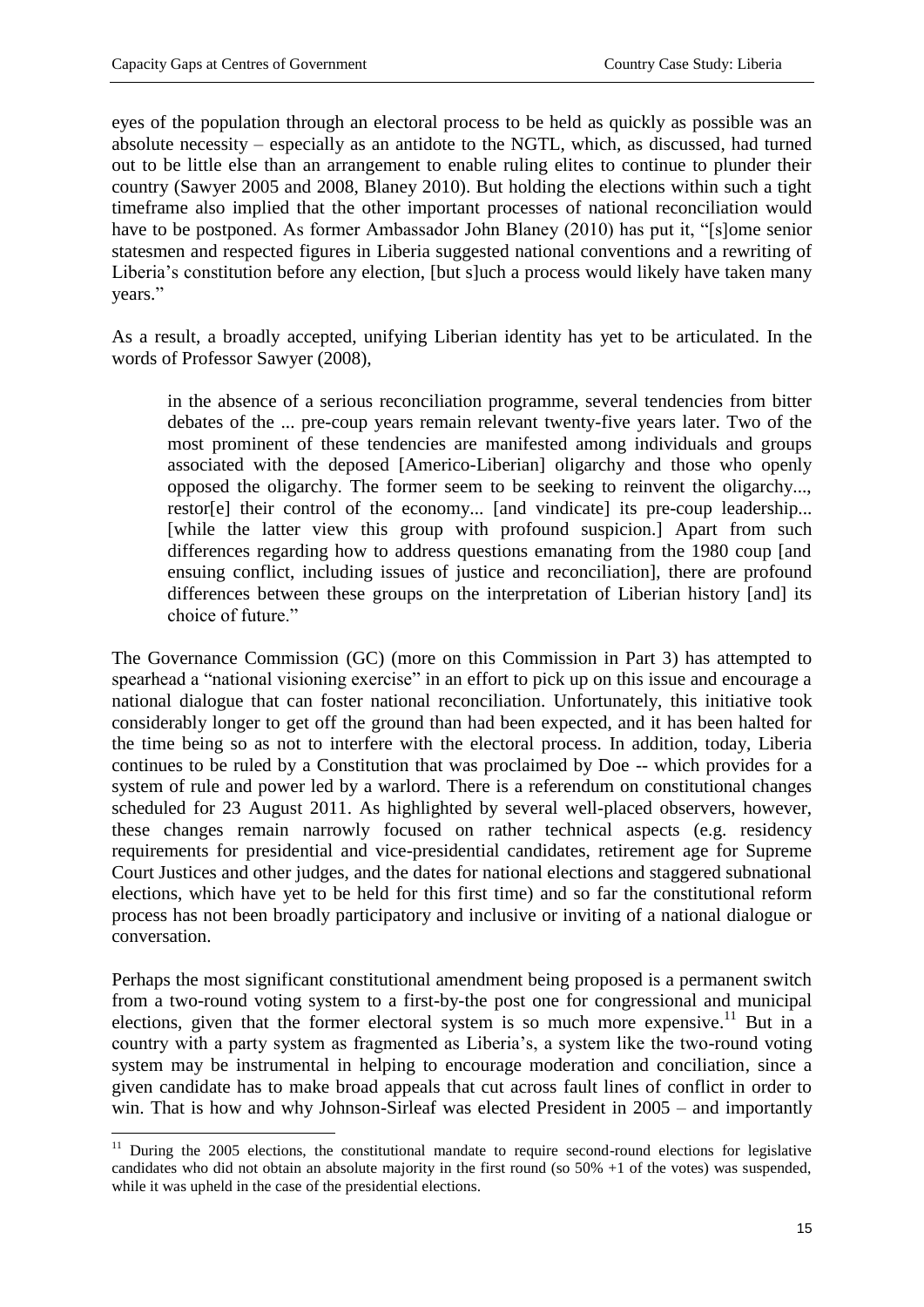the constitutional amendment would preserve the provision for a run-off election in presidential contests. By contrast, under first-past-the post, candidates for the Legislature and municipalities can get elected by a relatively small percentage of votes. As a result, candidates may not have the incentive to compromise or make broad-based appeals, which in turn may undermine the prospects for reconciliation (for more on this see Horowitz 2003 and Reilly and Reynolds 1999).

Yet, reconciliation and the development of a broadly shared notion of a national project matter because they are instrumental in addressing a root cause of conflict in Liberia and in establishing a durable peace. They are also essential in helping to arrive at a basic understanding and agreement on the fundamental rules of the game among relevant contending actors or forces. What may be happening in Liberia today as a result of this unfinished process of reconciliation and identity building is that the political settlement is not all that firm, and different actors may manipulate "the rules of the game" in ways that could be destabilising. As a joint UNDP-World Bank report on Liberia (2009) has noted, "the rules for the use of power – its source, nature, application and abuse – are not settled in Liberia as we can see from the immediate reaction to the report of the Truth and Reconciliation Commission". The resurgence of violent conflict remains a latent possibility. As will be suggested in the analysis developed in the sections that follow, at the level of the Centre of Government, this may manifest itself in the precariousness of reforms that are deemed to be too politically sensitive, and actions that on the surface may appear to undermine reform efforts intended to achieve greater effectiveness may in fact have a logic of their own in terms of helping to preserve stability and an (awkward) equilibrium between competing forces.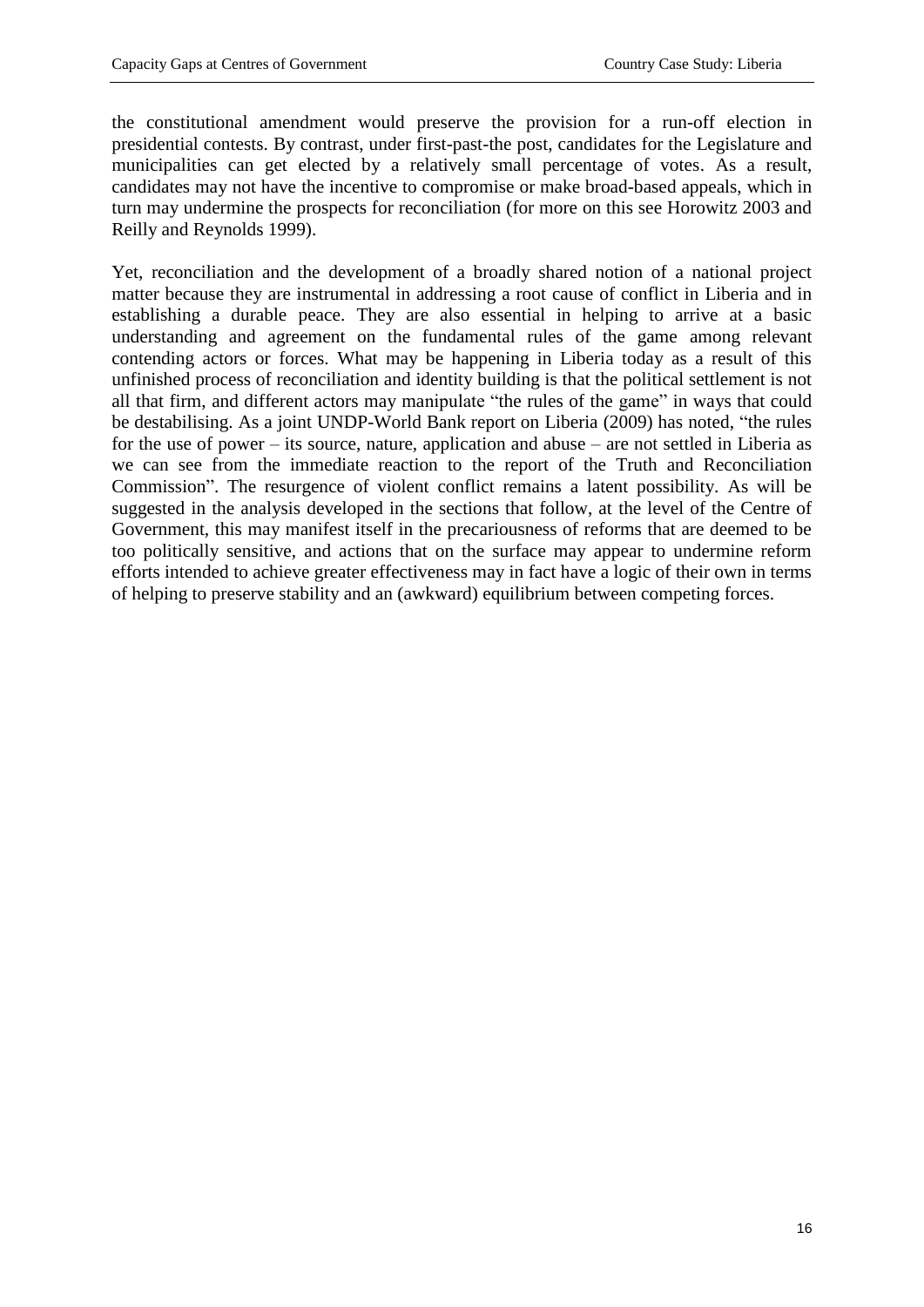**.** 

# **Part 3: The Centre of Government in Liberia**

#### *1. Formal Centre of Government in Liberia today: a snapshot*

As illustrated by the analysis above, by the time President Ellen Johnson-Sirleaf took power at the end of 2005, in practice, the government of Liberia as a whole had not been functioning in any serious way for over two decades (UNDP & World Bank, 2009). Since 1980, there had been an acute deterioration of government systems and a steady decline and/or draining of human resource capacity caused by widespread and intermittent violence and internal conflict. In terms of a formal institutional setup that can be built upon to use as the foundation for a functioning CoG, there has thus been relatively little to draw on.

The Centre of Government in Liberia formally revolves around the Executive Mansion.<sup>12</sup> The Executive Mansion consists of the President of the Republic of Liberia, the Vice President, a Cabinet Secretariat with a Director General (more information on Cabinet is provided in Section 2.6 below), and the Ministry of State for Presidential Affairs (Office of the President) and Ministry of State Without Portfolio. Since 2006, after a fire damaged the Executive Mansion, most of its offices have been housed over two floors and about thirty rooms (including meeting rooms) in the Ministry of Foreign Affairs, which is next to the Executive Mansion in the centre of Monrovia. The Office of the Vice President is located in the Capitol Building across the street.

The President is the head of state and head of government of Liberia, and s/he serves as the leader of the Executive branch and as commander-in-chief of the Armed Forces. The 1986 Constitution gives the President the power to appoint all cabinet ministers and sub-cabinet positions, judges, ambassadors, heads of autonomous bureaus and agencies, heads of public corporations and their boards, sub-national leaders and sub-national public officers, and military officers with the advice and consent of the Senate. The President also has the power to dismiss all appointees from office at his or her discretion. The President conducts all matters of foreign policy, though all treaties and international agreements must be ratified by both houses of the National Assembly as well. The Constitution also grants the president the power to declare a state of emergency during times of war or civil unrest and suspend civil liberties during the emergency as necessary. The President also has legislative functions, which include signing all legislation passed by the National Assembly, and she also has veto power (which may be overturned by a two-thirds majority in both houses. The President may extend a legislative session past its adjournment date or call a special extraordinary session when he or she deems it necessary in the national interest.

The Vice President is the second-highest executive official in Liberia. The Vice President is elected on the same ticket with the President to a six-year term. The Vice President also serves as the President of the Senate. As such, he or she presides weekly over plenary sessions of that body, and may cast a vote in the event of a tie. As per the 1986 Constitution, the Vice President formally assists the President of the Republic of Liberia in running the day-to-day affairs of the country. The Office of the Vice President currently has a staff of 40 people, including a Chief of Staff.

<sup>&</sup>lt;sup>12</sup> For more information see the Executive Mansion website:  $\frac{http://www.emansion.gov.lr/index.php}{http://www.emansion.gov.lr/index.php}$ . However, please note that this website is still "work in progress", and a lot of information about the structure of the Mansion and the different offices is not available or incomplete (see for example section on the President, or that on the Cabinet). The site does not appear to have a search function as of yet.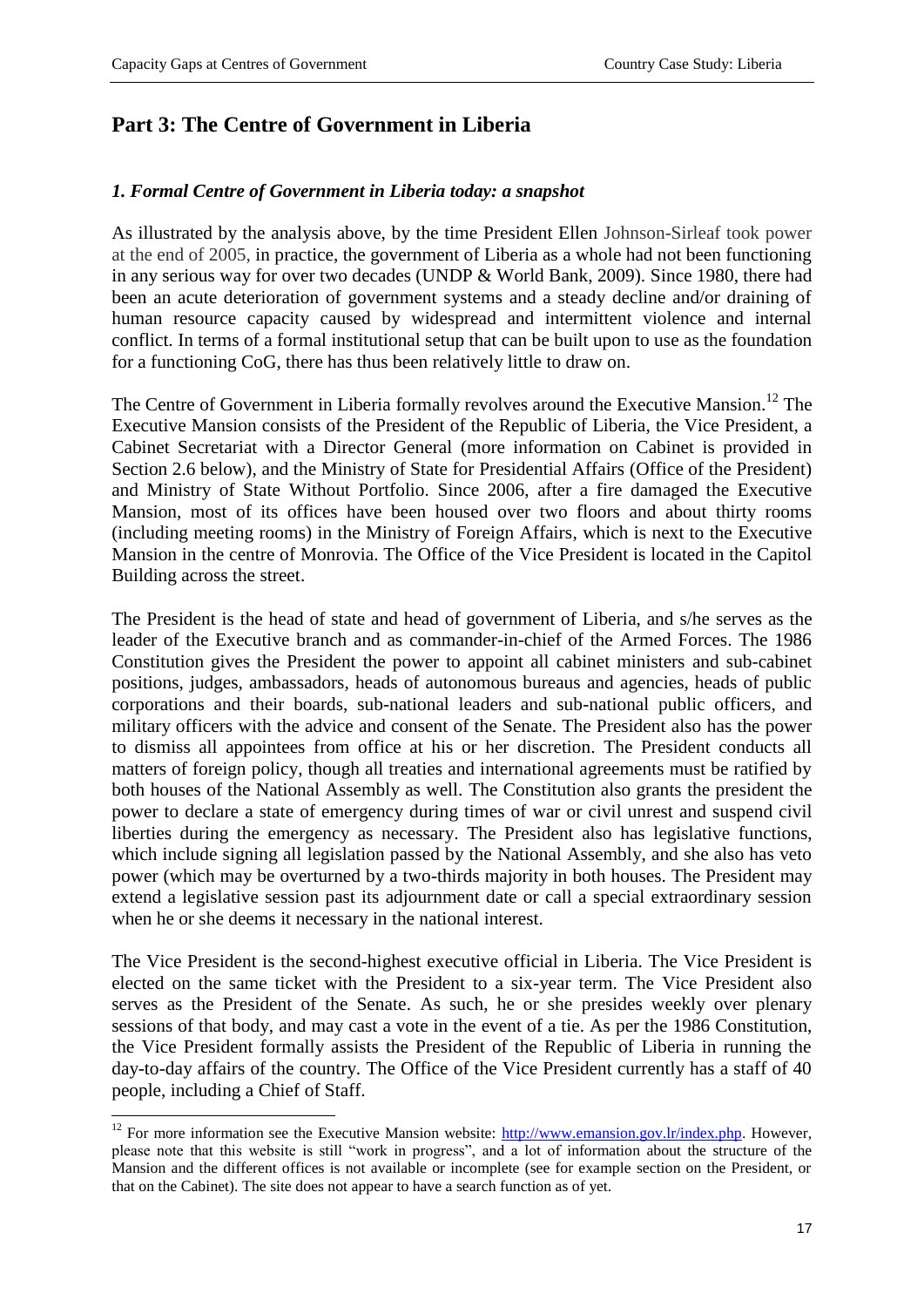The President is primarily supported by the Ministry of State and its two different arms. The Ministry of State for Presidential Affairs (Office of the President) is charged with, among other things, "the responsibility of coordinating activities and operations of the Office of the President...; and providing support to the President in carrying out the Executive Functions of the State through close consultation with the Cabinet, key agencies and other institutions, i.e. private sector and civil society."<sup>13</sup> The major departments of the Ministry of State for Presidential Affairs include the Office of the President, Administration, Public Affairs and Information Technology. The Minister of State for Presidential Affairs is the President's Chief of Staff and covers a wide range of tasks related to central and routine government activities. In addition, the President has a Special Assistant in her personal office, and there is a Presidential spokesperson, a Protocol section, and a Security Section. The President also has a few personal advisers (covering e.g. security, politics, economy, international relations, and law), now numbering five in total. The Ministry of State for Presidential Affairs is currently hosting a small team of international advisers provided by the African Governance Initiative (AGI), with the overall objective of improving centre of government functions.

The Ministry of State Without Portfolio is primarily intended to assist the President to administer affairs of state that do not fall within the domain of Cabinet, including primarily big foreign investors, special projects, charities, and civil society. The mandate and scope of the Ministry has expanded considerably over time. As described by the Executive Mansion, some of the most salient responsibilities of the Ministry of State Without Portfolio and its Minister include the following: $14$ 

- Organizing incidental activities of the President, especially as they relate to local government and international matters;
- Coordinating activities between the Executive and the National Legislature (through the recently established Legislative Liaison);
- Handling matters emanating from statutory and non-statutory Commissions (e.g. Investment Commission), as well as matters before the President from nongovernmental organizations; and
- Liaising with political parties and appropriately advising the President on multi-party interactions.

The CoG in Liberia is in the process of undergoing some reforms intended to strengthen its overall capacity in critical areas including ministerial and policy coordination, communication, strategic planning and monitoring of implementation (the remainder of Part 3 and some of Part 4 discusses elements of such efforts in greater detail). However, it is fair to say that, until now, the Centre of Government as a formal body has remained weak, and there is very little elaboration in terms of formal structures and systems in the Presidency to underpin the work of the President. As an illustration of this, Box 1 below outlines some of the main challenges that the Ministry of State for Presidential Affairs, which in principle should play at central role in carrying out the administration's mandate, faces in fulfilling that role.

## **Box 1: Assessment of the Ministry of State for Presidential affairs**

**<sup>.</sup>** <sup>13</sup> http://www.emansion.gov.lr/content.php?sub=Presidential Affairs&related=Ministry of State

<sup>&</sup>lt;sup>14</sup> http://www.emansion.gov.lr/content.php?sub=Without Portfolio&related=Ministry of State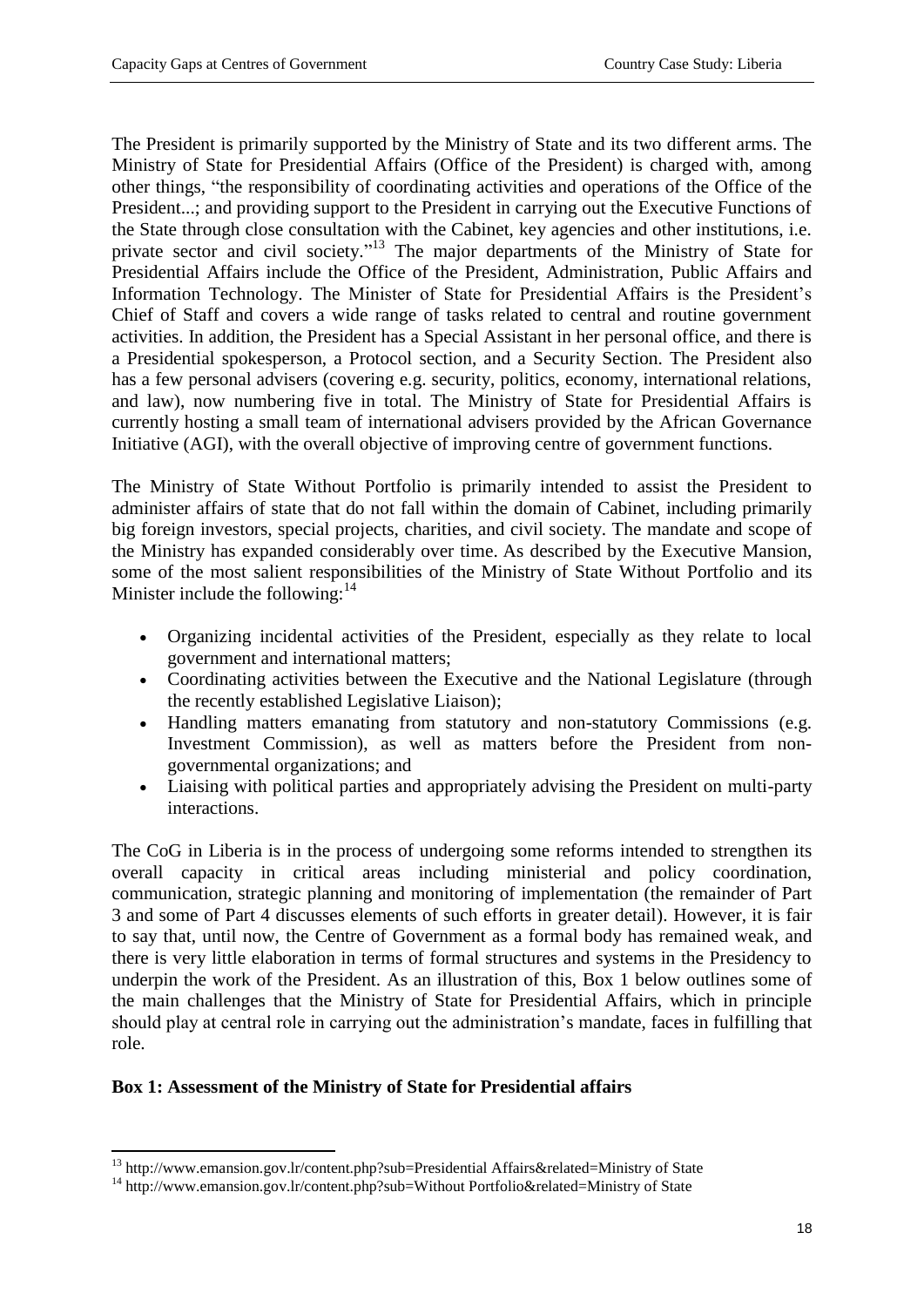The following assessment of the Ministry of State for Presidential Affairs was made by USAID in 2006. Among other things, the report notes the following concerns:

- The Ministry of State for Presidential Affairs is not functioning at or near capacity
- The Ministry continues to function in a reactive rather than proactive mode, going from crisis to crisis rather than following a defined agenda. As a result, many day-today decisions are made hastily with little input from stakeholders. Participation, information sharing, and accountability are often sacrificed for expediency.
- Standard operating procedures are not in place, priorities are not fixed or adequately enforced, internal/external communications are poor, inter-office and cross ministry coordination is minimal, the chain of command is not vigorous, job descriptions/responsibilities are not clear, performance measurements are not in place, and functional responsibilities are blurred.
- The organisational structure of the Ministry is horizontal with approximately onethird of the senior staff reporting directly to the President, consequently weighing down the President with matters more appropriately handled at lower levels.
- Lack of discipline contributes to poor planning, disconnected strategies, conflicting targets and objectives, poor oversight, and few opportunities for evaluating performance.
- Policy development and implementation also are adversely affected by the absence of a coherent chain of command.
- With the exception of weekly Cabinet meetings for the President, there are few regularly scheduled meetings within the Ministry.<sup>15</sup>
- Inter-office updates on activities, progress, or priorities are not required.
- Most information is communicated verbally with little or no documentation. In many offices within the Ministry, data collection, visitor's logs, meeting notes or general recordkeeping are not routinised.
- Communication infrastructure within the Ministry is uneven  $-$  a few offices are equipped with computers, appropriate software, and internet connectivity while many others have only rudimentary office tools. The single greatest deficit in communication is the absence of formal mechanisms for the timely sharing of information. Critical information affecting administration priorities/policies are at times hoarded or withheld (particularly if it is negative news) from relevant decision makers.
- External communications with other ministries are even more constrained by the lack of connectivity and timely mechanism/systems for information sharing.
- Much greater clarification is needed to specify roles, duties and responsibilities of staff in the office of the President.

*Source: OTI/USAID 2006*

**<sup>.</sup>** <sup>15</sup> From the information we were able to piece together from different respondents, it appears that Cabinet meetings were being held on a weekly basis at the beginning of the Johnson-Sirleaf administration. This was something that donors in particular supported, given the many challenges and tasks confronting the newly elected government. However, the frequency of these meetings became less regular/frequent over time, especially in light of the tendency/preference of the President and her Ministers to meet on a more informal and personalized basis. Since 2010, there have been renewed efforts to hold Cabinet meetings more regularly once again, and generally to bring greater regularity and predictability to the President's schedule to make the use of her time more effective. These issues are discussed in different sections of Parts 3 and 4 in this report.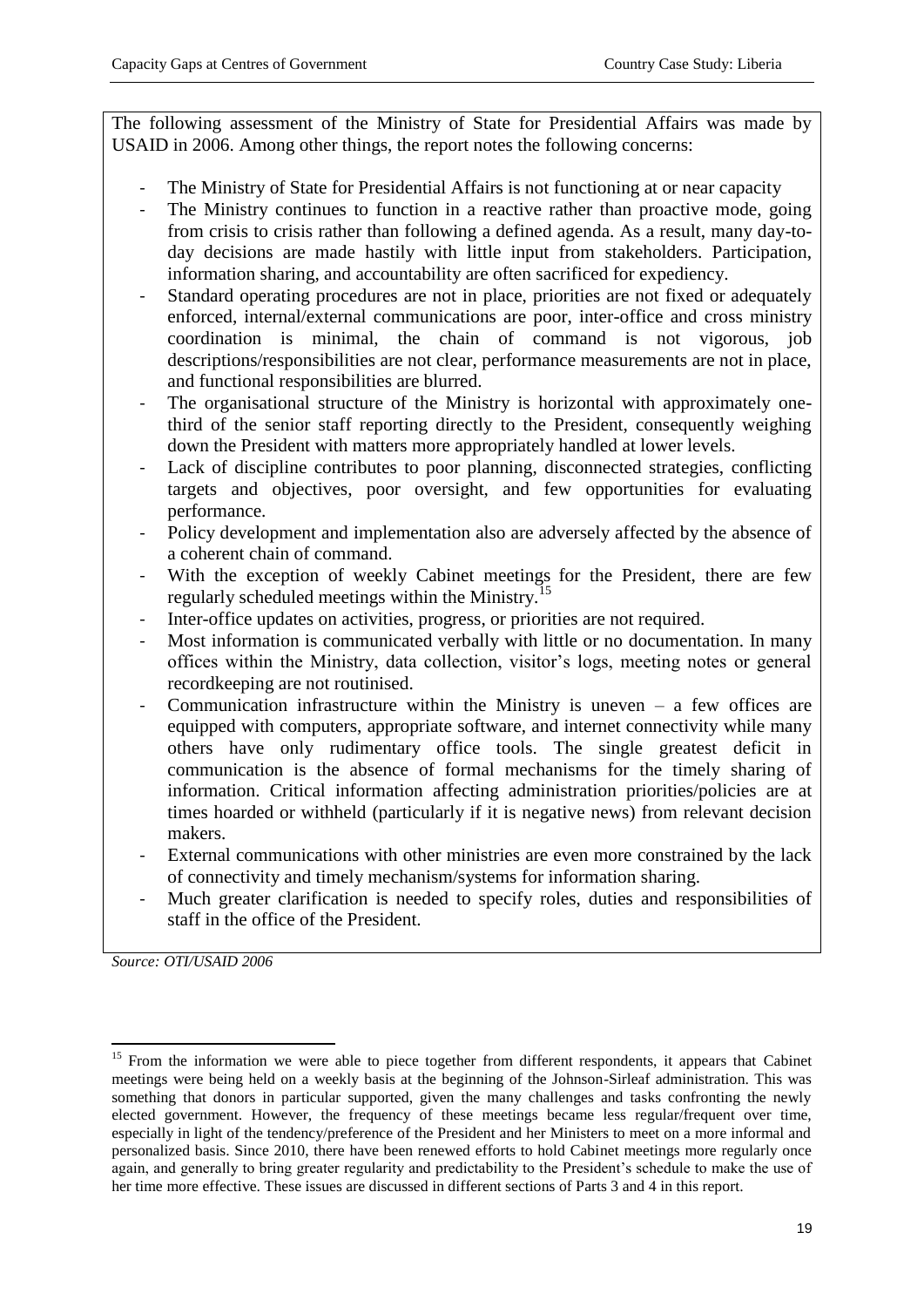While, as will be discussed later, this situation has improved in some important respects, many of the key challenges highlighted in Box 1 above continue to be present. In Liberia today, there is no permanent machinery at the centre of government that can provide the President with the kind of (multidimensional) capacity that is needed to support her in her strategic leadership role.

## **2. Locating the "actual" CoG in Liberia**

## *2.1 Distinguishing the formal CoG from the "actual" one*

As discussed in the Literature Review prepared as part of this study, while a centre of government may take a specific form and carry out specific functions on paper, in practice it is likely to manifest itself very differently. In part, this reflects wider structural, institutional, and more contingent factors, including, among other things, historical legacies, the nature of the political system, the role of informal institutions and political leadership, levels of state capacity, and the administrative or bureaucratic culture. These factors all contribute to shaping the particular configuration and roles of the centre of government. Moreover, fragile and post-conflict contexts pose some particular challenges for centres of government, including recurrent risks of conflict, very low state capacity (particularly in terms of human resources), potentially closed or top-down decision making processes, and a proliferation of actors and institutions involved in policy making processes (including donor agencies). These factors mean that centres of government themselves are dynamic and changeable, can take a variety of forms and functions beyond their formal structures on paper, and may be spread across a range of actors and institutions on a more informal basis. (OECD/PDG 2010)

As will be discussed in the analysis below, Liberia is a powerful illustration of this: the formal CoG may sit in the Executive Mansion and consist of the various organs discussed in Section 1 above, but in actual practice it manifests itself and functions very differently. As suggested in Section 2 in Part 2, reasons for this are in part deeply rooted in the history of the evolution of the state in Liberia. That history reveals that, for most of the country's existence, there has been relatively little preoccupation with building strong and effective formal institutions, within the centre of government and beyond, that could provide critical facilitation, coordination, communications, and policymaking roles.

Liberia today is undergoing a challenging transition from what can be called a "centre of power" towards a more established and formally institutionalised CoG, and as a result the actual CoG remains more informal in nature. This is by no means a situation unique to Liberia but prevalent in many post-conflict settings. As attested by several of the people interviewed for this study, despite some ongoing reforms, the CoG in Liberia as a *formal* structure/set of institutions of decision-making and policy management and coordination remains underdeveloped. Thus, as the Literature Review also suggests (OECD/PDG 2011), looking at the CoG through purely formal institutions masks the fact that in practice much power and decision making takes place through informal channels. In actual practice, until now the CoG in Liberia has existed in more of an *ad hoc* form, and it can be described as remaining highly centralised and personalised in the figure of the President. In general, the impression that emerges from numerous interviews in the field is that the Vice President plays a rather marginal role within the daily workings of the CoG and that he has been useful mostly in terms of helping to secure support from a political fraction in society.

## *2.2 Governing style and its impact on the functioning of the CoG*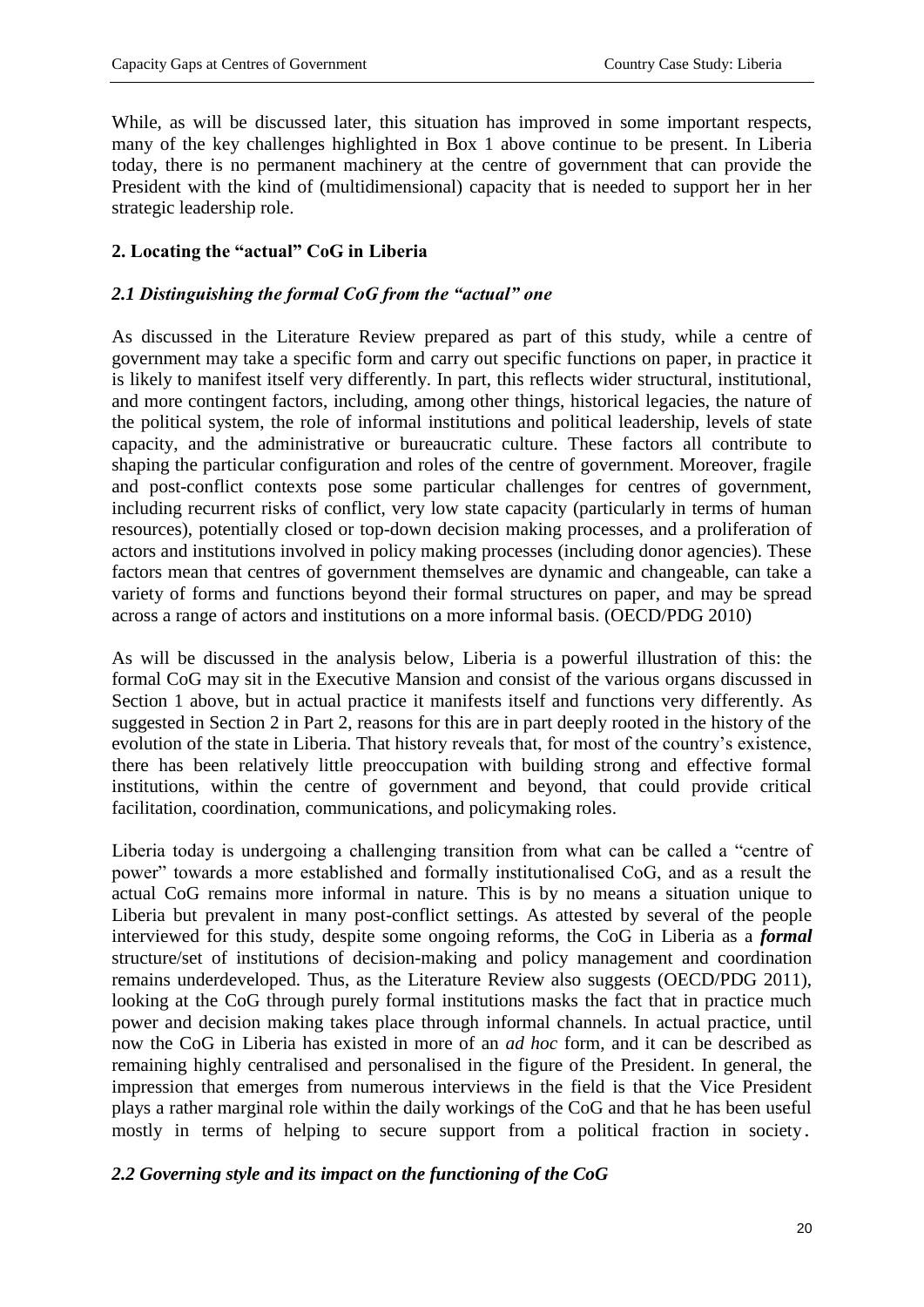1

In part, the dominance of the President in the CoG and the system of governance more broadly has a formal basis. As discussed in the Section 1 above, the Liberian Constitution gives the President powers of appointment over all public and government positions.<sup>16</sup> However, these formal arrangements have a significant impact on how power dynamics play out on a more informal basis. The reach of the President goes down into every village in the country, and places him or her at the apex of a complex pyramid of patronage networks that has historically characterised Liberian politics and social relations. Equally importantly, while government ministers are political appointees and are therefore the beneficiaries of Presidential patronage, they also have independent political power bases and can place effective limitations to Presidential discretion. In Liberia, the assignment of Ministerial portfolios has often been a mechanism to secure cooperation between rival factions, many of which were protagonists during the civil war (Hedger 2011). As noted in the Literature review, understanding the dynamics embedded in these patronage networks is important because they fundamentally shape the nature of the CoG and the locus of power (OECD/PDG 2011).

The picture that emerges from the various interviews in the field is that the current President is very hands-on, self-sufficient, strategic, and compartmentalised in her sharing, even with those who are closest to her. This was vividly illustrated in her decision in early November 2010 to dismiss her whole Cabinet (except for the Presidential Affairs Minister). According to several observers, this move was apparently completely unexpected, and the President seems to have acted without consulting even her closest advisors – in a way to show who is in charge and to keep her Ministers (most of whom were eventually re-appointed to their same posts) on their toes. President Johnson-Sirleaf also tends to conduct a lot of her work and her dealings with others directly and personally, on a one-on-one basis and often without any record being kept. For example, she meets her key ministers and advisers very frequently for face-to-face discussions, and such meetings are more frequent than group discussions. It is also said that she uses up to six different phones, and for the most part her calls are not transcribed or logged by her office.

President Johnson-Sirleaf's management and decision-making style has been to get deeply involved in the details of issues that she cares about and is strongly committed to. This can be a highly effective way to exert leadership and get things done, even in the face of profound (formal) institutional weaknesses. The Highly Indebted Poor Countries (HIPC) initiative is a very good illustration of this. Upon taking office, the President put highest priority on achieving the elimination of Liberia's official debts, and this issue (along with managing relations with the donor community) seems to have occupied considerable time in the early years of her term. The HIPC process was officially taken forward by the Ministry of Finance, but according to several well-placed observers the President remained in control of the whole initiative, and managed the process in a fairly direct manner. Completing the HIPC process is one of the leading achievements of the Johnson-Sirleaf administration, and the speed with which it was accomplished is a testament to the President's skills and commitment.

But the flip side of such presidential activism and hands-on management may be that the President is taking on too much without having structures of support that are sufficiently well developed, and especially the time to oversee so many different issues and personalised

<sup>&</sup>lt;sup>16</sup> All Ministers serve at the pleasure of the President. Their roles are also bureaucratic in the sense that they are the senior officials accountable for use of public resources by their ministries (i.e. the 'Accounting Officer' role).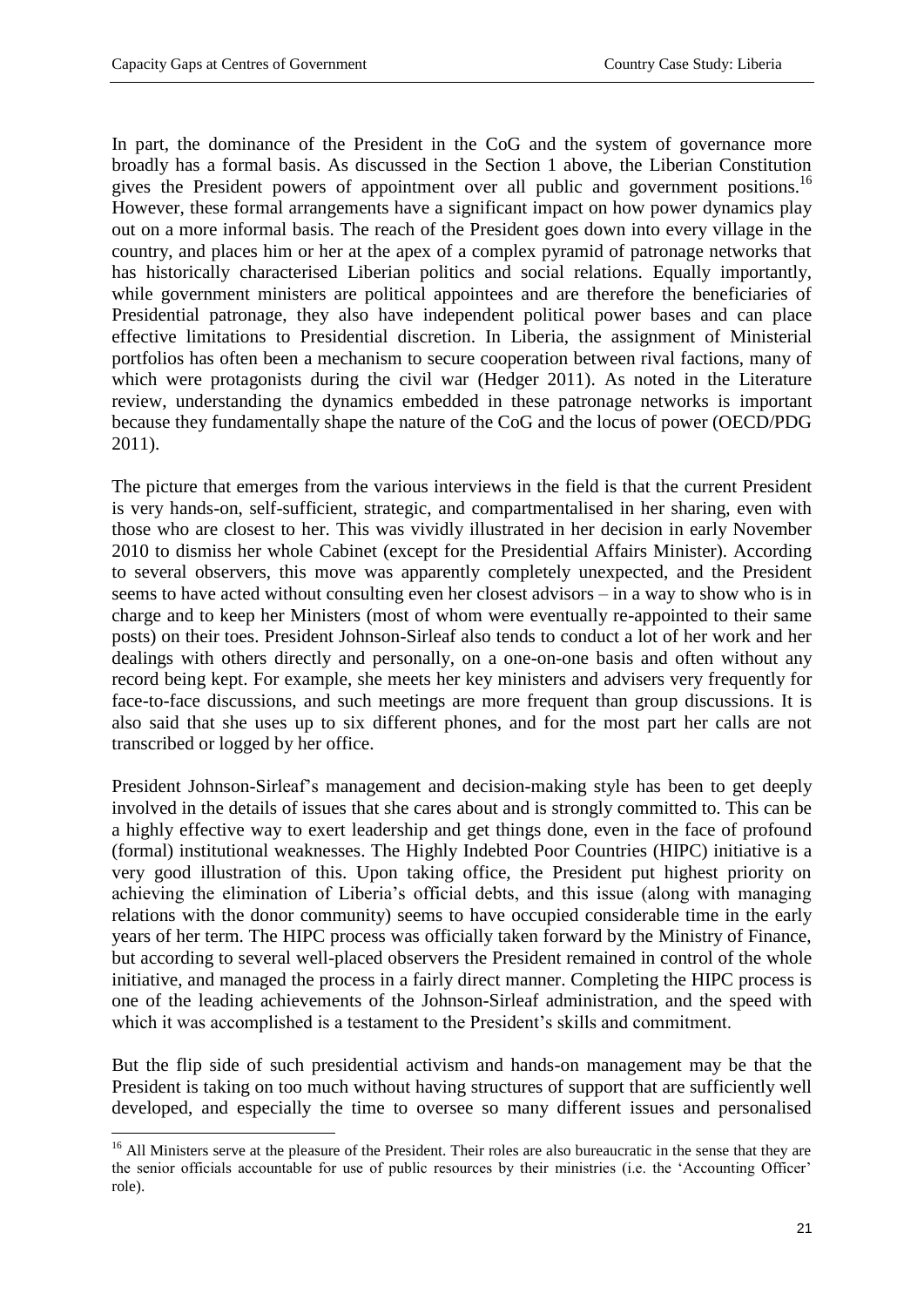transactions. Often, ministers refer up to the president for decisions. Many of the people interviewed for this study commented that the President is sent many more documents and orders to be signed than she can possibly read, and yet she relies on herself to do so. In addition, the incentive structure as it currently exists thrives on informal individualised exchanges and bargaining: most public officials depend on their personal standing with the President for their livelihoods, and the President also needs to rely on them for cooperation and ongoing stability (Anderson 2007). As such, individual ministers and other appointees have *obligations* to the President and *privileges* arising from their status or their connections, rather than more formal rights and responsibilities. A careful balancing game is thus preserved.

These personal and behavioural characteristics inform the way the Centre of Government functions in Liberia in actual practice. As has been noted, when the first democratically elected government came to power in January 2006, there was very little in the way of preexisting institutions in place that could be built upon to enable the effective workings of a formal CoG. The Ministry of State and the Cabinet Office, for instance, had not been functioning in any meaningful manner at least since Doe's coup in 1980. As suggested by several well-placed observers, at the time of the transition, conscious decisions about what formal systems should be installed were perhaps not thought through enough. Some of the advisors that President Johnson-Sirleaf drew upon once she took office had worked in the Executive Mansions of Presidents Tubman and Tolbert, which, especially in the latter case, had some (if only short-lived) functioning administrative machinery for managing the work at the centre of government, and they had some recollection of how that had worked. However, from the various conversations we had in the field, it is also apparent that there is a tendency to idealise the way in which the systems and models of government that were in place functioned, particularly under Tolbert. This may help to explain why these haven't been replicated in any successful manner. Interestingly, very early on during the Johnson-Sirleaf administration, USAID prepared a report (from which the challenges outlined in Box 1 are drawn) outlining a simple basic structure of administration for the CoG, but it didn't seem to get much traction.

## *2.3 Ongoing efforts at reform*

On the other hand, there is growing awareness within the Ministry of State that administration, coordination, management and communications systems need to be improved, and that capacity at the centre needs to be developed to carry out the leadership mandate more effectively. Among other things, this will require streamlining and regularizing systems around the President to ensure that her time, which is one of the most valuable resources the Government of Liberia actually has, is used as effectively as possible. With critical technical support provided by the Africa Governance Initiative (AGI) (AGI involvement in Liberia is discussed in different sections of Part 3 as well as Section 2 in Part 4 of this report), there have been ongoing efforts in the following areas, which in different ways address many of the weaknesses outlined in Box 1 above:

 Develop a list of top priorities that the President wishes to focus on delivering, given that the President cannot focus equally on all the (300+) deliverables in the PRS. A list of clear priorities is intended to help the President structure her time more effectively and strategically around those priorities, and should also provide guidance to the rest of the Ministry of State about where their efforts should be focused (for diary, briefing, correspondence etc).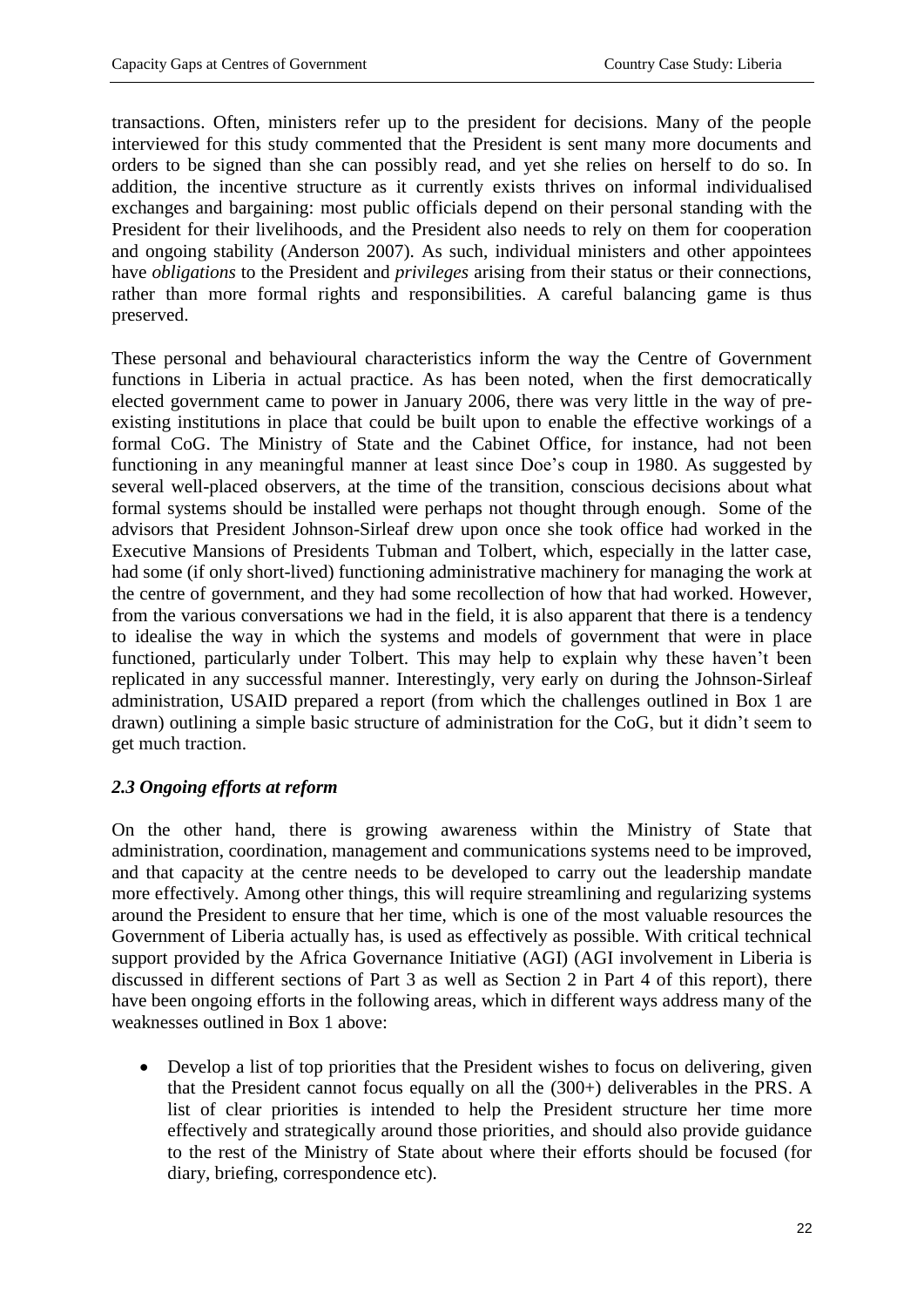- Develop greater capacity for summarising and prioritising reports to the President
- Empower other institutions of government particularly Cabinet to deliver (more on this below)
- Develop a regular and standardised process for the President to receive updates on her top priorities
- Give greater structure and regularity to the President's diary
- Improve coordination within the Executive office
- Introduce minute takers and action notes taking to major policy meetings

Some progress has been achieved in some of these areas. For example, the President has developed her top priorities (roads, energy, ports), though greater communication and awareness about them is still needed (more on communications in Section 3.3 below). There are also now more written records of key meeting proceedings, and coordination and communication between the different parts of the Ministry of State is improving (e.g. between the diary keepers and the Director General of the Cabinet). On the other hand, progress remains slow. Despite ongoing efforts, demands on the President's time have not been substantially reduced. Still, it is important to keep in mind that this may be natural given that the reforms being introduced require changing both formal but especially informal ways of working and interacting at the CoG and beyond that have been in place for a long time.

#### *2.4 Key Networks around the Presidency*

The President has a diversity of advisors, both formal and informal, with whom she interacts on a regular basis, and she has woven some key networks of support and advice around herself to support her in the process of leading the country.<sup>17</sup> She also maintains numerous "back channels" by which she personally triangulates the advice and information offered to her. Naturally enough, it also appears that she is selective not only about whom she shares her views with, but also what she shares with each of them. The President manages all these networks mostly by phone, face-to-face interactions, and personal contacts, which as discussed in Section 2.2 above can be intensive and time-consuming.

Liberia is a very small country, and a lot of the people who have been in government know one another well and have worked together at some point. This is clearly the case of the group of key advisors, numbering perhaps a dozen, who assisted Johnson-Sirleaf as part of her election team. Among them are Professor Harold Monger, the current Director General of the Liberian Institute of Public Affairs (LIPA), who is representative of the 'old guard', having worked in the Executive Mansion of both President Tubman and President Tolbert (as the President herself did); and the Hon Amara Konneh, the current Minister of Planning and Economic Affairs, who is representative of the younger technocratic breed that trained in the USA during the period of the civil war. Such advisors, valued mostly for their political skills and support, are all in key government positions, and the President relies on them

**<sup>.</sup>**  $17$  There is nothing that is peculiar to Liberia about this since leaders everywhere seek advice both formally and informally from various sources.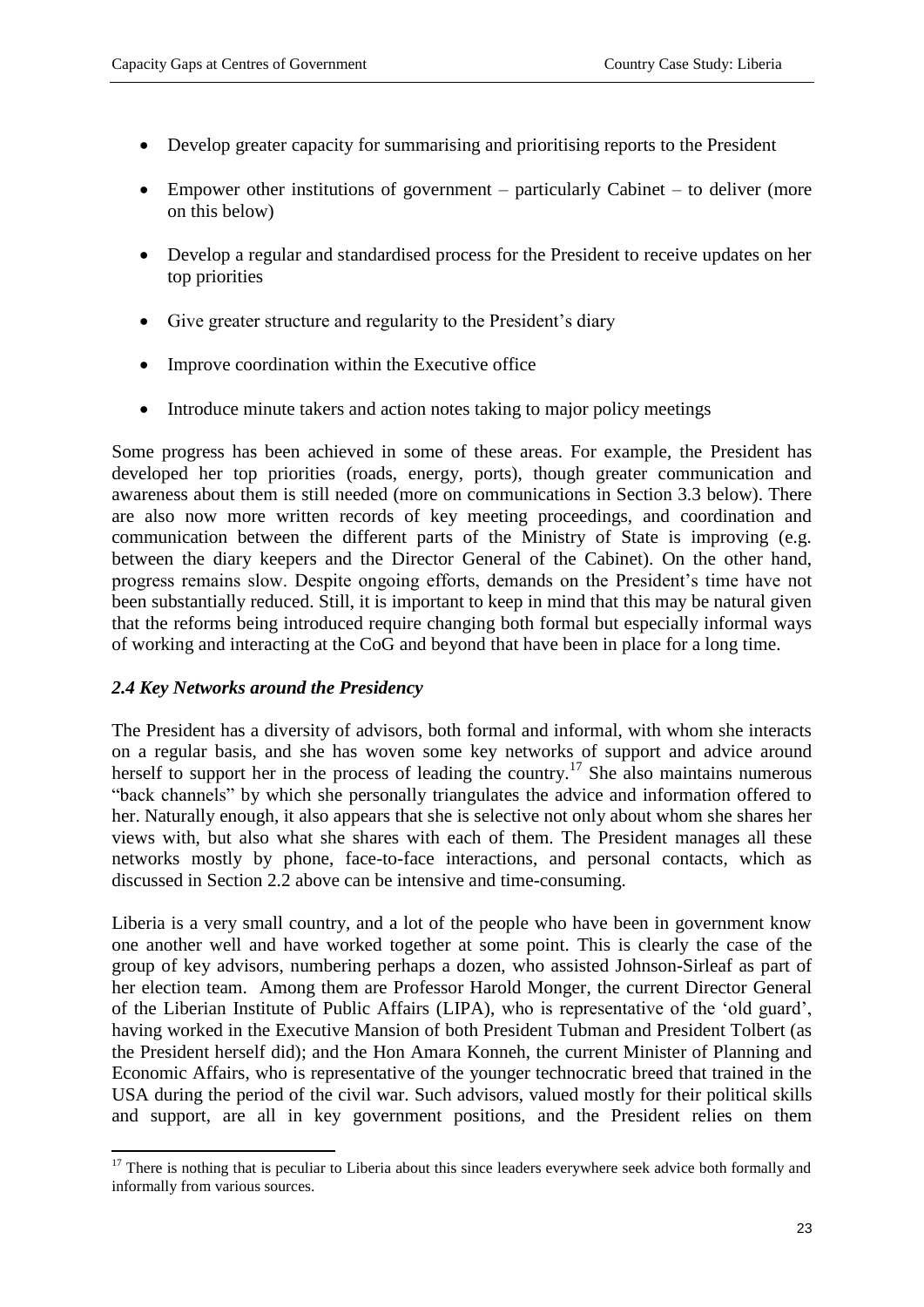**.** 

extensively, both formally and on a more individualised basis. President Johnson-Sirleaf is also likely to continue to draw on their support in her forthcoming re-election campaign.

In order to put together an entire administration, the President has also had to make appointments from among Liberians she did not know well, or did not know at all. A committee for appointments was set up after the presidential election to vet and shortlist candidates, on which Prof. Monger (mentioned above) was a key member. The committee was disbanded once the administration was formed, and no permanent system to make appointments was left in place.

However, while it was in operation, the commission identified many of the key people who were brought in and have subsequently risen to positions of some authority. They include people like the Director General (DG) of the Civil Service Agency (Dr. William Allen), the Minister without Portfolio in the Presidency (Natty B. Davis), who has now moved to become Chairman of the National Investment Commission (NIC), and the Chairman of the Public Procurement Commission (Prof. Willie Belleh). All of these appointees were technocrats in the previous interim administration, and they were brought into government out of necessity due to the shortage of talent. Many of these advisors were also educated and/or trained abroad and came back to Liberia after a prolonged period of absence due to the internal conflict. Most of these advisors have by now developed a close relationship with the President and once again they enjoy substantial access both formally and informally as the President seeks their advice and opinion on different matters.

Interestingly, to this day many of the President's key ministers and commissioners are not members of her party, and may have associations with or even have active roles in other parties. This may affect how Cabinet functions, and may constrain the President to some degree, for example in regard to such details as whether to keep records of meetings. But it may also be advantageous in terms of building crucial alliances across parties, as the recent merging of one of the opposition parties (led by Prof. Belleh) with the President's party attests.

Beyond this, the President also seeks advice from a variety of other individuals or groups in a more informal basis, and these can provide both political and more technical support. The Chairman of her party is particularly important from a political perspective given that patronage plays a key role in party building, as well as in coalition building or power sharing arrangements with other parties or members of the Legislature. Observers have also mentioned that President Johnson-Sirleaf has enjoyed close personal relations of friendship and trust with a few key women, both from Liberia and beyond, who form part of a 'sisterhood'. In particular, the sisterhood includes the ex-Danish ambassador, who now heads up UNMIL, and the former US ambassador, with whom she goes as far back as the days of the Tolbert administration. These two women are intimately informed and closely involved on Liberian affairs, but they are distinctly external and "third party" in their relations and don't have domestic political aspirations. The President is apparently in touch with them on a very regular basis and often relies upon them for substantial advice.<sup>18</sup> In a way, given their respective positions, these women can be complementary conduits of vital information and intelligence: UNMIL has unparalleled internal security reporting, to which the US can add;

<sup>&</sup>lt;sup>18</sup> As an example of this, one well-placed observer mentioned that the President shared an early draft of the country's National Development Plan with them, and they both expressed that security needed to be given greater prominence and more funding within the Plan. This was advice that the President proceeded to take on board.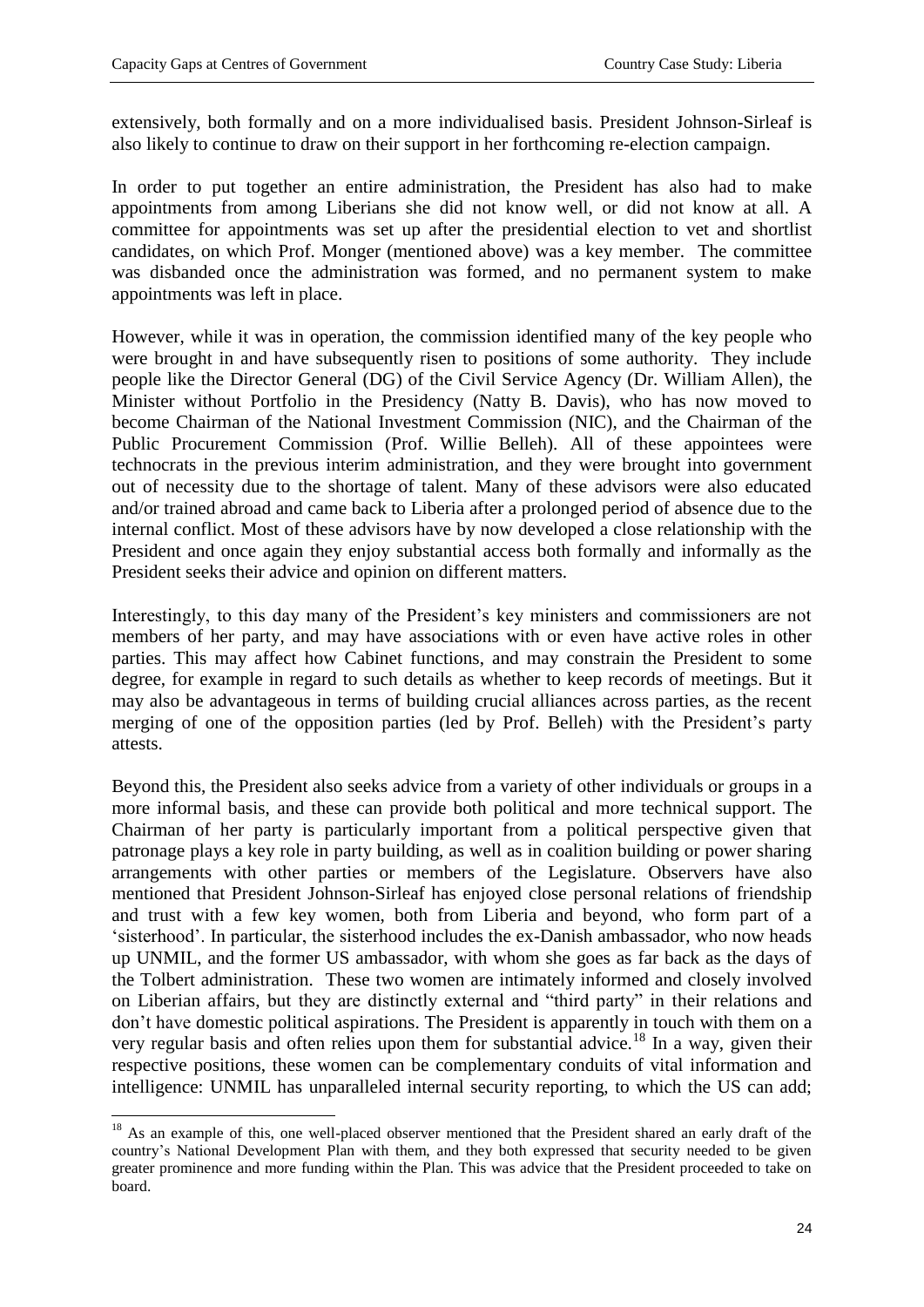and the US Embassy can provide a balanced assessment of the key regional sovereign actors, to which the UN system can add. According to several well-placed observers, the President draws on further networks of clan, family and friendship (for example old friends from school) for advice on different issues and concerns, but these seem harder to pinpoint more explicitly.

## *2.5 Political-administrative interface*

In Liberia, there are a number of highly talented and motivated individuals, both within the CoG and other government institutions, who are committed to making the Liberian state more effective and better able to respond to the needs of the population and provide basic services. Yet, against a backdrop of a steady brain drain of the country's most educated civil servants and significantly reduced or non-existent technical capacities as a result of the prolonged internal conflict, the quality of the administrative (i.e., professional and non-political) civil service is very low. There is no permanent civil service structure in place, and the concept of an appointment and pay system based on merit and experience remains shallow. Despite multiple attempts at reform (see Box 2 and Box 4), the difficulty of attracting qualified and well trained permanent staff remains a key challenge. The development of human capacity in Liberia is a critical need that lies at the foundation of everything else (see also OECD/PDG 2011 for a broader discussion on the quality of the civil services and challenges specific to fragile states).

In effect, most of the advisors at the CoG are political appointees who do not always have the necessary technical or sectoral expertise.<sup>19</sup> As has been mentioned, this power of appointment provides the President with an enormous source of patronage but it is also an essential bargaining tool to ensure cooperation. As illustrated in Box 2 below, exceptions to this general observation about the political nature of the civil service are beginning to emerge, though these remain limited in scope.

## **Box 2: Examples of initiatives intended to professionalise the civil service in Liberia**

The Senior Executive Service (SES), which is a scheme administered as a special project by the DG of the Civil Service Agency (CSA) with support from UNDP and USAID, includes around 100 special positions that are filled on the basis of professional merit selection, and not by Presidential appointment, to act as "change agents" (Allen 2010). There was an assumption that key reforms of the civil service would take place in time to absorb many of these individuals into permanent posts and structures, at reasonable pay levels, but this has yet to happen. In addition, there are some technical advisors at the heart of the CoG who are also supported by interested donors. These include the small AGI team sitting in the Ministry of State, as well as (at present) ten midcareer professionals who are part of the Liberia Fellows programme. These fellows, appointed on the basis of competitive selection and on internationally competitive salaries, work as "special assistants" to Cabinet level Ministers and Senior Officials, taking on a wide variety of tasks ranging from public policy to ministerial coordination to administration (JSI Research & Training Institute 2010).

On the other hand, these donor-supported special postings are all temporary. As a result, in an attempt to ensure domestic capacity can be carried forward even after special advisors leave, President Johnson-Sirleaf launched a sister programme to the Liberia Fellows, the President's Young Professional Programme (PYPP), in August 2009, with support from the JSI Research and Training

<sup>1</sup> <sup>19</sup> Beyond Monrovia, in the fifteen counties and five key municipalities that make up Liberia, the President's powers of appointment also include the County and Municipal Superintendents as well as the first line of subordinate officials who report to them.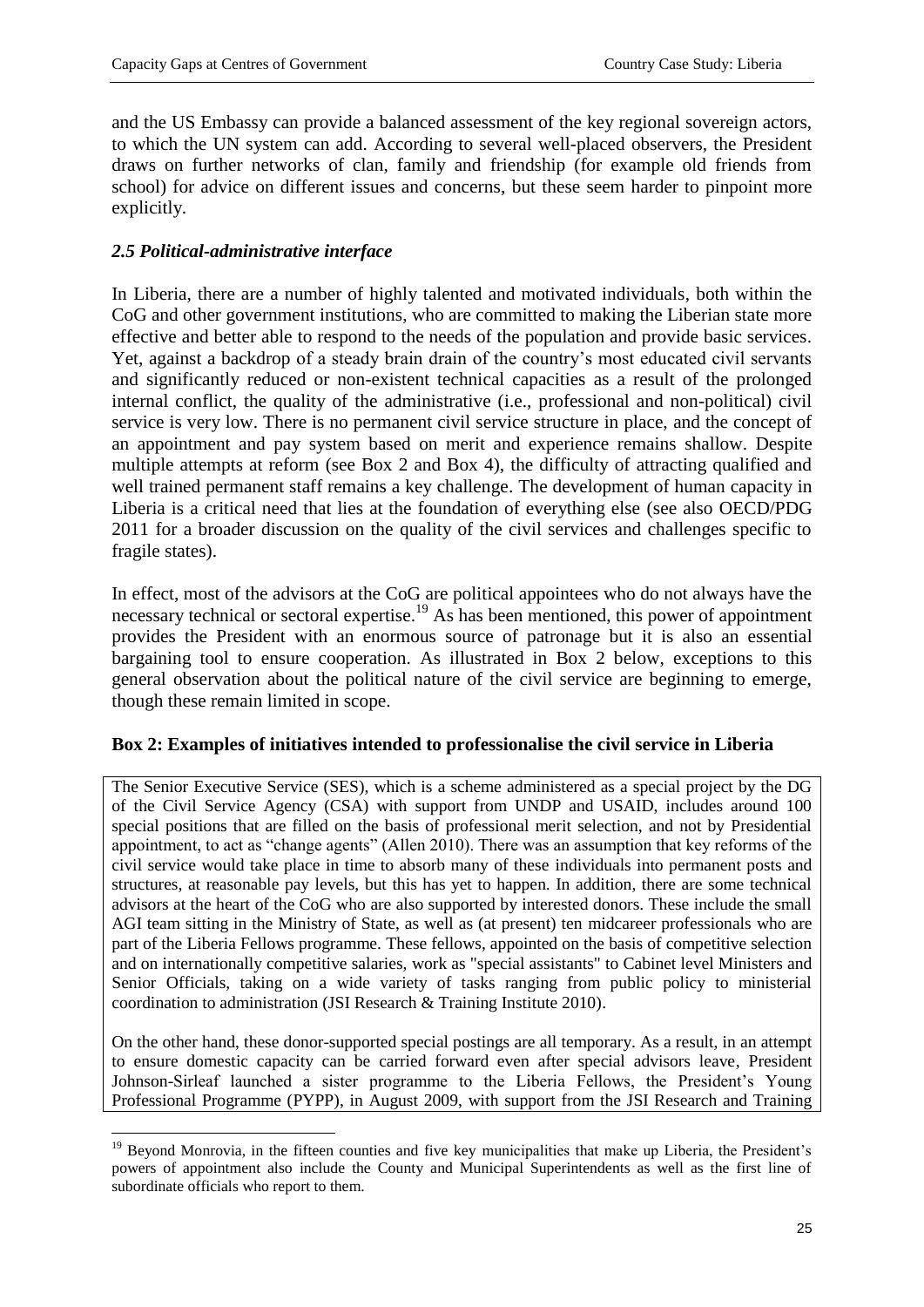Institute. This initiative, which is closely coordinated by the CSA and the Ministry of Planning, provides opportunities for recent Liberian college graduates to work for different government ministries and agencies on a competitive basis over a two-year period. In this way, the programme is intended to support the country's efforts to build a strong and responsive workforce and offer leadership opportunities and training to its youth. Graduates of the program will be encouraged to continue to work for the government. (JSI Research & Training Institute 2010)

Overall, one of the consequences of having a Presidency that is almost entirely equipped with political and very few technical advisors is that the structure of the CoG is both top heavy and  $flat<sup>20</sup>$ . It includes, on the one hand, a large number of very senior people at the top, and, on the other, many Departments and units at the bottom. There are very few linkages in between, to provide a gradual and consistent hierarchical structure. An issue that was regularly mentioned during the course of our interviews is that, in the present setup, there is very little work of substance that is delegated to permanent officials by political appointees. Permanent officials tend to receive instructions, and in general they do not seem to exercise much initiative – nor are they expected to do so. It is a two-tier system of those who make decisions and give instructions, and those who are intended to carry them out. As discussed in Section 3.1 below, in Liberia there have been different efforts at reforming the civil service to make it more professional and less political, but such efforts have thus far not gotten very far.

#### *2.6 The Cabinet and Cabinet Secretariat*

In principle, the Cabinet in Liberia is a leading decision-making body for the executive, giving strategic direction and control to the government as a whole.<sup>21</sup> Its main role is "to provide advice to the President on policy issues and manage the delivery of government priorities. Under the direct guidance and supervision of the President, the Cabinet seeks to bring collective wisdom to the conduct of government business. Cabinet discusses issues of significant national interest and recommends and decides on actions to take in advancing these issues into policies." (Cabinet Secretariat, Ministry of State for Presidential Affairs 2010). The Office of the Cabinet is thus central to the functioning of government and the role of the DG of the Cabinet is vital. The DG is intended to play a key role in managing the policy cycle and in coordinating the business of Government.

However, the Cabinet as a collective body in Liberia has not been effective. In the words of an observer, it is a body "consumed by politics". Despite continual references back to the President for some types of decisions, ministers also tend to get on with their own business without consultation or explanation in a range of areas that they consider of personal interest. Several well-placed observers commented that Cabinet ministers operate as isolated enclaves protecting their own turf. There tends to be little interaction of genuine substance between ministers as a formal group, and collaboration remains limited. Cabinet meetings are more about discussions than about coordination and decision-making, and they tend to take up a lot of senior officials' time for uncertain benefits. The informal interactions between different Ministers before or after the Cabinet meeting are often more important than the meeting itself.<sup>22</sup> The CoG thus faces a particular challenge as it seeks to perform its function in terms

1

 $20$  Again, this kind of situation is one that is by no means unique to Liberia and can be observed in countries throughout the developing world.

<sup>&</sup>lt;sup>21</sup> The Cabinet is chaired by the President and it consists of all Ministers in Liberia as well as the Chair of the National Investment Commission, the DG of the CSA, and the DG of the General Services Agency, which are also ministerial posts. Presidential advisors and others may also be invited to attend Cabinet meetings.

 $22$  But note that this is true more universally as well!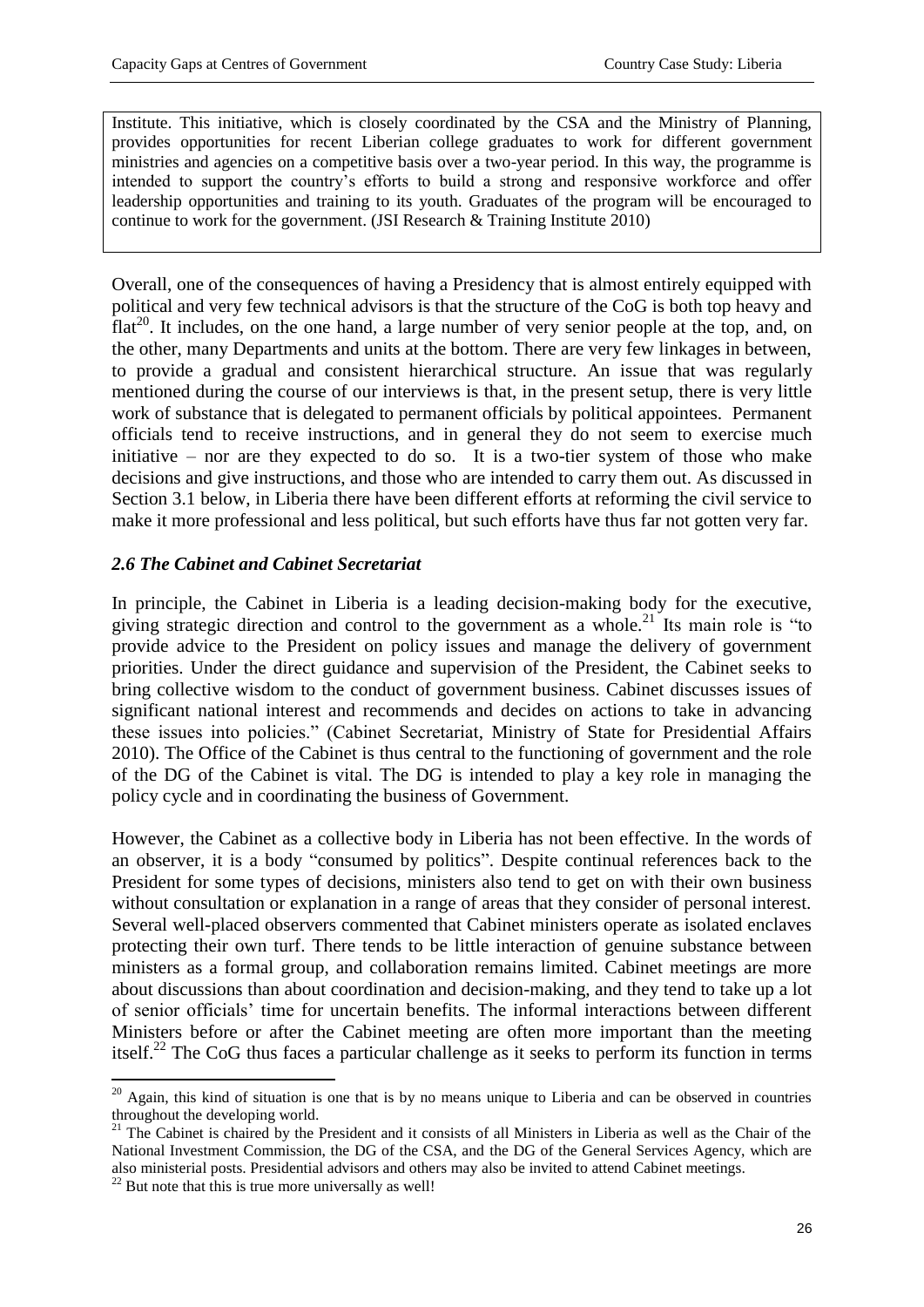of the government's collective responsibility. Portfolio and collective responsibilities of Ministers may need to be better balanced, and the Cabinet as a unified body may need to be able to exercise greater autonomy and independence.

Supported in part by advisors from AGI who are hosted within the Ministry of State for Presidential Affairs, $^{23}$  some efforts are now under way to make the Cabinet a more effective, cohesive, and well-coordinated (collective) body, especially through the strengthening of the Office of the Cabinet. The Office of the Cabinet is being gradually transformed into a Cabinet Secretariat. As such, it was moved from the Office of the President to become an autonomous unit in the Ministry of State. It now has two permanent professional staff, including a Programme Coordinator and a Policy Analyst, to support the DG of Cabinet. Previously, the DG had only one administrative officer, and the main task of the Office was to organise cabinet meetings and carry out clerical work. Under the current DG, Dr Momo Rogers, who assumed his post in June 2009, there is an aspiration to expand the function of the office so that it can begin for the first time to take responsibility for the products and outcomes of Cabinet decision-making, and not merely for the process of organizing meetings.

A large part of the work of the DG has been devoted to putting more formal systems in place to make the functioning of the Cabinet, including Cabinet meetings, more effective and efficient. A Cabinet Manual to guide the modus operandi of the Cabinet system and processes was produced in 2010, the first such manual of its kind (Cabinet Secretariat, Ministry of State for Presidential Affairs 2010). Among other things, the manual explains who the Cabinet members are, what issues the Cabinet can consider, how ministers can submit an Agenda item for Cabinet, how ministers should prepare for Cabinet meetings and submit documents and presentations, etc. There is a perception among well-placed observers that, with the establishment of these guidelines, there has been some better and more regular control exerted over the Cabinet agenda, and better preparation prior to meetings.<sup>24</sup> This has helped to improve the quality of the discussion, and decision-making within the Cabinet is becoming more effective. The DG is also now better equipped to follow up with different ministers on agreed actions and implementation, which is important in terms of promoting accountability

Other efforts to restructure the Cabinet Secretariat have entailed improving information sharing across all areas of the Ministry of State, and encouraging communication with and the sending of documents to the Secretariat by email where possible. This is still challenging given that email and internet access remains uneven and poor throughout government offices. The DG is also trying to institute a system whereby meetings requested by members of Cabinet to see the President are scheduled in advance, as part of an effort to ensure the President's time is better planned and managed. In addition, at the request of the President, the DG has become responsible for communicating with the public about what his Office and the Cabinet do, through such mechanisms as press releases after each Cabinet meeting and radio interviews. The annual Cabinet retreats have also been changed to encourage greater coordination and interaction among Ministers related to the planning and the substance of the retreat.

Another innovation has been the recent introduction of Cabinet sub-committees, based on the four pillars of the PRS (peace and security, economic development, governance and the rule of law, and infrastructure and basic service delivery). These sub-committees, which have yet

1

 $^{23}$  AGI placed a Governance Advisor within the Cabinet Secretariat in June 2010, for a period of 18 months.

<sup>&</sup>lt;sup>24</sup> Regularly scheduled Cabinet meetings are held monthly, but the President also tends to call meetings more often than that.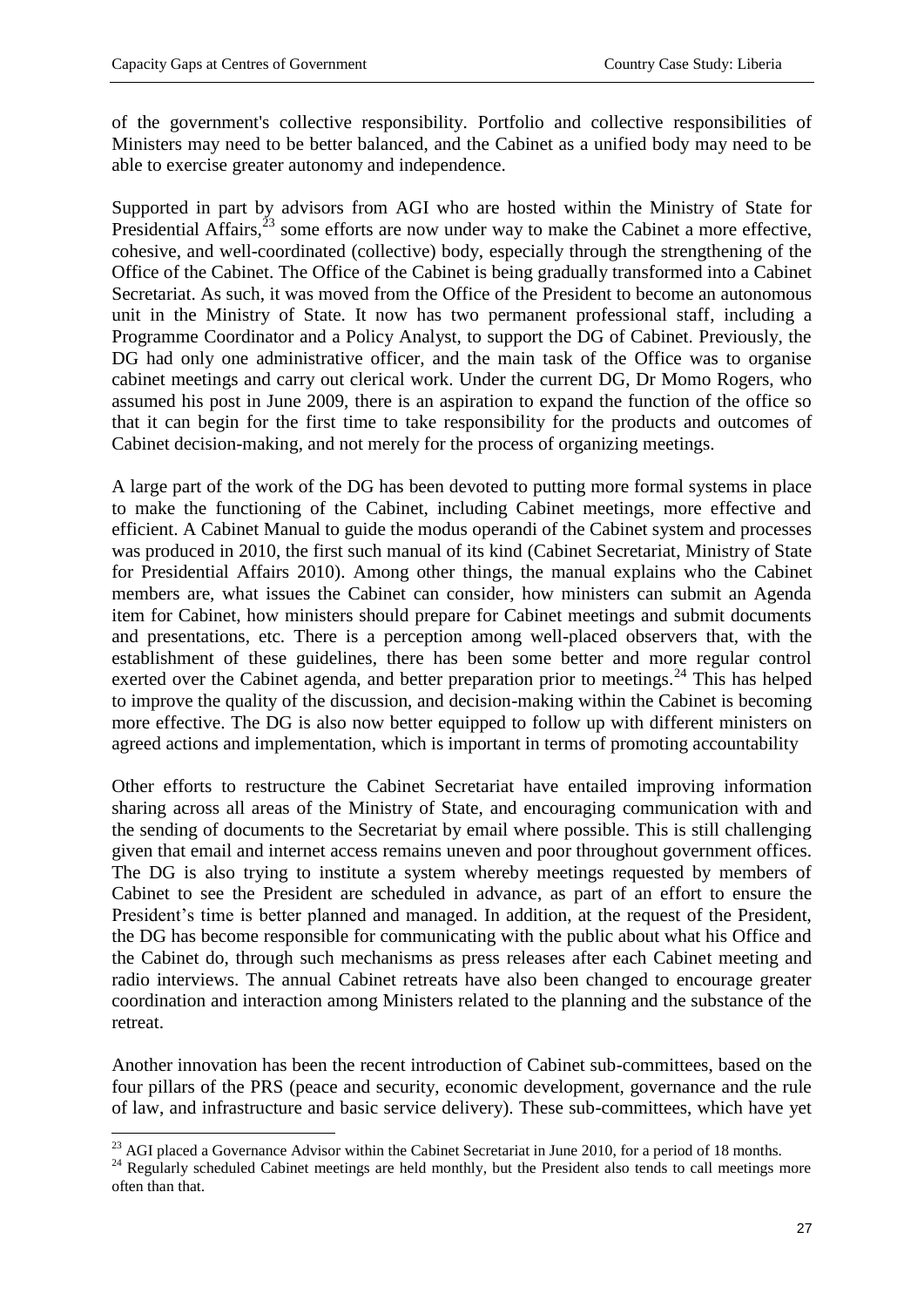to start meeting on a regular basis, are intended to provide a forum for more frequent formal interaction between Ministers. The intention is that the subcommittees will generate policy documents for discussion, so that less time for discussion is taken up at Cabinet meetings. On the other hand, it is not clear as of yet what the value added of these subcommittees will be. As different observers noted, they mirror the (already existing) four Working Committees of the LRDC (see Section 3.5 below), which makes sense intuitively but may lead to some duplication of efforts; they are not intended to prepare or simplify the Cabinet agenda; and they may make additional claims on the time of Ministers, since Ministers are intended to sit on them. Several of our interlocutors commented that it might make little sense to create subcommittees in a setting where Cabinet itself is still struggling to become more effective.

In all these efforts, it is important to highlight that the DG has trodden very lightly. Upon assuming his post, the DG did ask the President to give him ministerial ranking so that he could engage with Ministers on the same level. On the other hand, he has also focused on building good relationships with all Ministers, and he has emphasized his role as facilitator rather than another (political) player. It helps that, given his background, he is not perceived as a rival with competing interests. Before returning to Liberia in 2008, the DG had been a professor of mass communications at a university in the USA, and he had remained disconnected from the Liberian political scene until he took up this post.

From the discussion above, it seems that the elements of a more permanent and less ad hoc Cabinet Secretariat are beginning to be put in place. However, all of the changes that have been outlined above are very recent and they will need to be tested. These adjustments may make an incremental difference over time, and in that way they may contribute, even if slowly, to the improved effectiveness of the CoG overall. On the other hand, the ambition to turn the Secretariat into a more powerful institutional body that can help manage and coordinate the policy process and help the President deliver on her/his agenda remains a longterm challenge. Part of this challenge relates to what the Cabinet Secretariat can build on to develop a vision of what it wants to be. As with the National Assembly (more on this in Section 3.2 below), there is no collective memory of what a properly functioning Cabinet looks like. Crucially, this vision need not and should not be based on an idealised model that has little relevance to Liberia. But there is an opportunity to learn about how other Cabinets in both the developing and the developed world work, and to apply lessons that may seem relevant or useful. This is something that Liberian officials have not been exposed to but have expressed interest in.

## **3. CoG linkages to other key institutions and actors**

# *3.1 Governance Commission (GC)*

At least in principle, there is an ambitious project of administrative reform in Liberia, which is in part intended to streamline the functioning of the CoG. The leading agency responsible for carrying out the task of reforming the state is the Governance Commission (GC), in close collaboration with both the Civil Service Agency (CSA) and the Liberian Institute of Public Administration (LIPA). Like the Truth and Reconciliation Commission, the GC was created as part of the peace process negotiations in response to pressure from civil society organisations. Its remit, which has expanded over time, covers civil service reform, judicial reform, constitutional reform, land reform, anti-corruption strategy, codes of conduct for public officials, decentralisation, legislative capacity building, and security sector reform (World Bank 2007). President Johnson-Sirleaf herself headed the GC in its early years,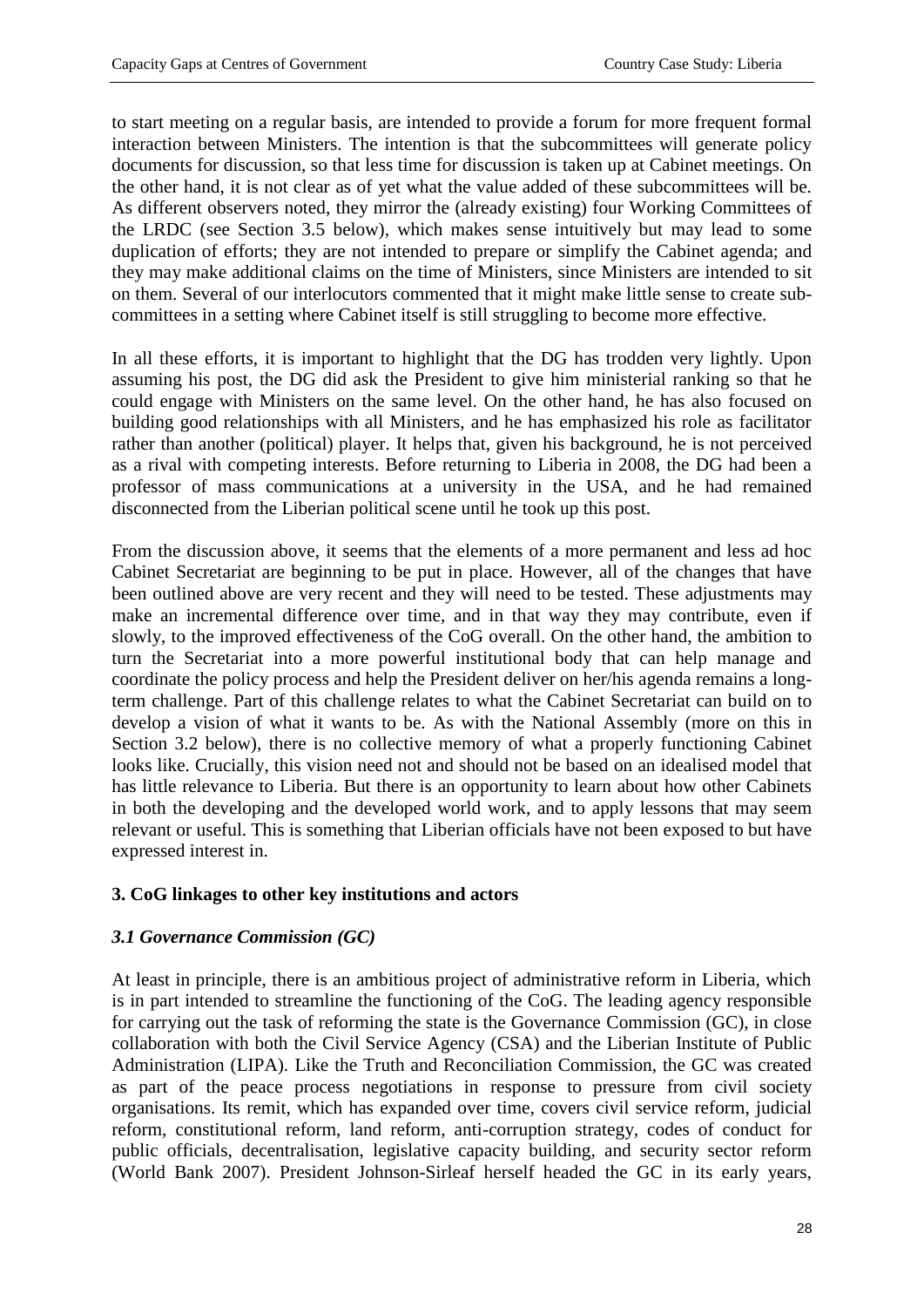during the interim phase before her election. It is now headed by Professor Amos Sawyer, a respected academic who was the President of Liberia during the interim period between 1990 and 1994.

Since its inception, the GC has done a great deal in various important areas, including anticorruption, decentralisation and national visioning. However, key areas of the administrative reform process have been stalled. Among other things, the GC has tried to undertake two fundamental reforms intended to create a more effective, streamlined and professionalised state, both within the CoG and beyond. The first entails reconfiguring the overall architecture of the administration by applying a standard suite of changes that would clarify and rationalize the mandate, functions, structures, processes and staffing requirements of all ministries (see Box 3). At the same time, through the CSA, the GC has also tried to lead a process of depoliticising many political appointments (such as Assistant Ministers) to make room for and allow the parallel creation of a more managerial and competent permanent civil service (see Box 4).

#### **Box 3: Reform efforts to rationalise ministries**

With the formal backing of the President, the GC developed a proposal for a new process by which Cabinet would review and agree to the necessary restructuring of the architecture of the administration, including all ministries and commissions in the Liberian government. The restructuring would also entail revising functions and ministerial responsibilities. The new process calls for the exercise to be implemented from the top down, beginning with the Executive Mansion and the Presidency, and cascading down through a cluster of "power ministries" including Finance, Planning, and Foreign Affairs, before coming to the others, also in clusters. However, many Cabinet ministers have not been fully behind this proposal. Significantly, the CSA has been restructured in line with the proposed new architecture of the administration, as a model for other Ministries to emulate. But this has not proven sufficient to turn the reform initiative into a reality. Its success is likely to require the authority and commitment of the President, not just in official pronouncements, but also by the force of her example: for instance, submitting the Executive to such rationalization would prove instrumental in helping to overcome the reluctance of individual ministers in ways that the restructuring of the CSA has not managed to. This initiative also needs the championing of Professor Sawyer at the GC and other key luminaries to give it real momentum. However, it is now highly unlikely that much more will happen with this reform effort before the next election.

But as several observers have noted, at least some elements of this reform agenda have languished because there has not been enough support, leadership, coordination and/or strategic planning at different levels of government (these are issues that the Literature Review highlights more generally as well – see OECD/PDG 2011). Part of the challenge is that, while the GC is intended to work together with LIPA and the CSA on the different aspects of the reforms and coordinate their efforts, in practice, the structure has proven cumbersome and fragmented. Despite the fact that all three individuals heading these agencies know each other extremely well and share a history of working together under different governments in Liberia, their collaboration on this administrative reform has remained limited, and there seems to be considerable in-fighting as well as a lack of clarity about mandates and responsibilities.

## **Box 4: Efforts to depoliticise the civil service**

In 2008 the President approved a major civil service reform strategy, which was prepared with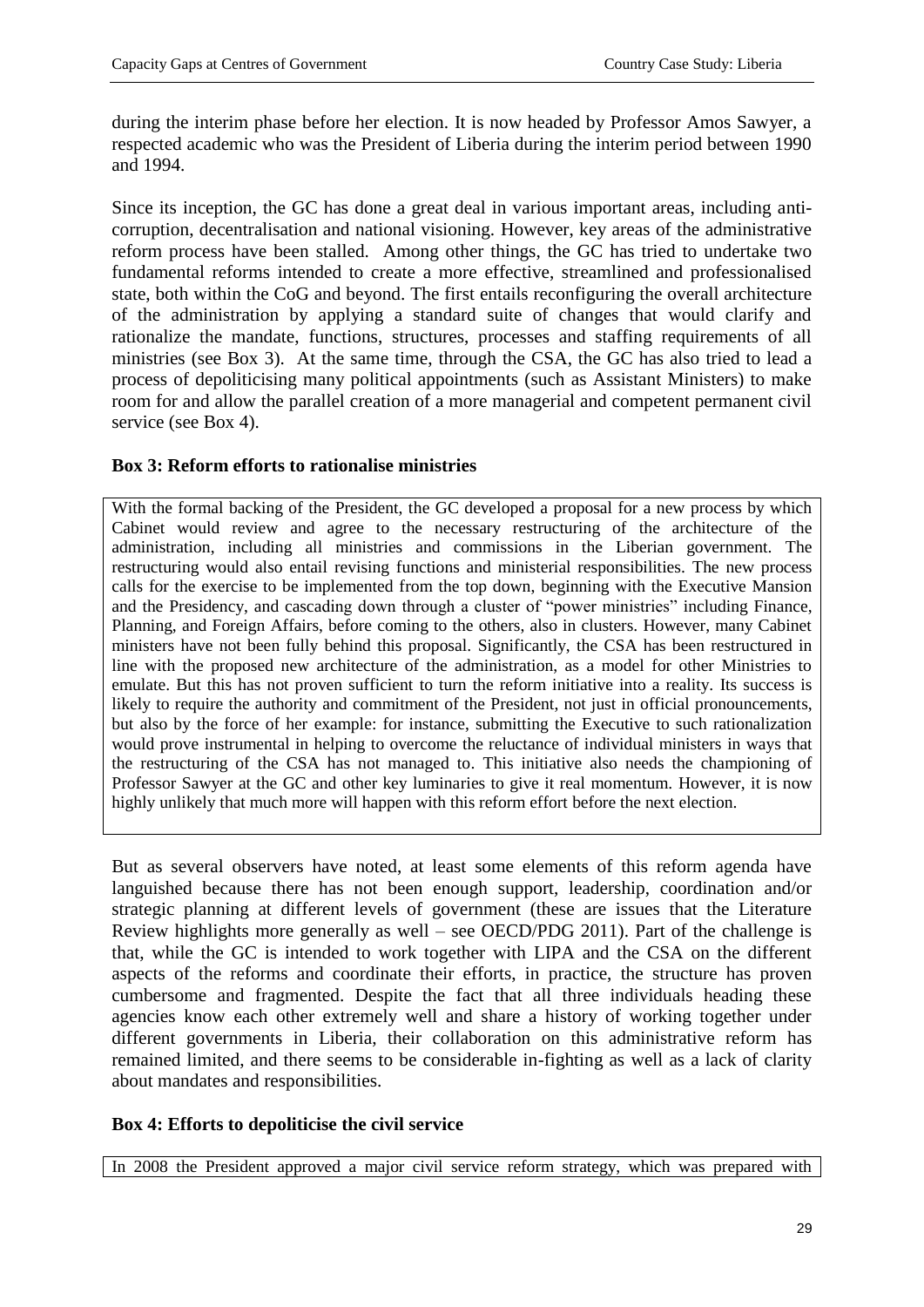intensive donor support. Among other things, the President asked that the system of politically appointed Assistant Ministers be replaced by merit-based permanent appointment of professionals who would provide the new managerial cadre of the reformed administration. However, very little has happened since in terms of its implementation.

How can that be explained? Part of the problem is that proposals submitted to Cabinet for the reform's implementation were not fully worked out – they did not, for example, provide careful analysis of the options to be considered, or clarification of the political choices and adjustments that would need to be made and systems that would need to be put in place in order for the new policies to be implemented and monitored successfully. But the technical weakness of the proposals is only one factor helping to explain the failure to make meaningful progress in this area. Perhaps a more fundamental one has to do with substantial gaps in the CoG in providing a coordination, strategic planning, and implementation role in the policymaking process, and insufficiently sustained political leadership from the top.

To begin with, the management of the Cabinet meetings was particularly weak. There were no pre-Cabinet meetings or sub-committees of Cabinet to thrash out difficulties and surface objections in advance. Beyond that, and perhaps more fundamentally, while the President has stated her commitment to civil service reform and has asked her advisors to deliver on it, civil service reform is a very politically sensitive topic, especially in an election year. The DG of the CSA is a highly competent and powerful player in the Liberian system, but the proposed reforms challenged many members of Cabinet, who perceived them as threatening to their power and standing and therefore resisted them. On his own, the DG did not have sufficient authority and personal confidence to carry them through against such opposition. At the critical juncture the President did not give him support, either personally, through informal political manoeuvrings behind closed doors, or through any formalised institutional mechanism in the Presidency (which as discussed is not really in place).

The role of donors is also telling here. While the civil service reform strategy had been developed under a DFID-supported reform programme, the donor community did not engage at the level of the CoG to support the administration in pushing through the necessary decisions, essentially because, for the most part, donor attention in Liberia has been elsewhere (e.g. Health, Education, Transport, Finance, Security).

A second effort to engage on the reforms to depoliticise some of the civil service appointments was made in late 2009 and early 2010, in the closing months of the DFID reform project. Cabinet has agreed in principle for the GC to prepare draft legislation for submission to the Legislature later this year – but of course Cabinet will still have to review and agree to that draft before that can happen. It may be that with the recent changes that have been introduced to the way the Cabinet works as a decision-making body (see Section 2.6 above), this will prove less difficult than it was the last time around, which would constitute considerable progress in its own right.

Moreover, there have also been weaknesses at the highest levels of the Executive. A critical gap that has become evident through these reform efforts is that the (formal) CoG lacks a firm grip of the policy process. The administrative machinery of the state could not be reformed because the CoG lacked the capacity (not only technical but also, crucially, administrative, institutional and political) to support the decisions required. This is a general organisational problem that goes beyond the personal authority of the President. Even a President that is highly respected and enjoys considerable support from the population needs the support provided by formal mechanisms and structures to be able to carry out her vision and implement her programme of reform. As Tony Blair (2011) has put it, "good leadership is ... not merely a function of good intentions but of the capacity of the institutions that support leaders to turn those intentions into practical results".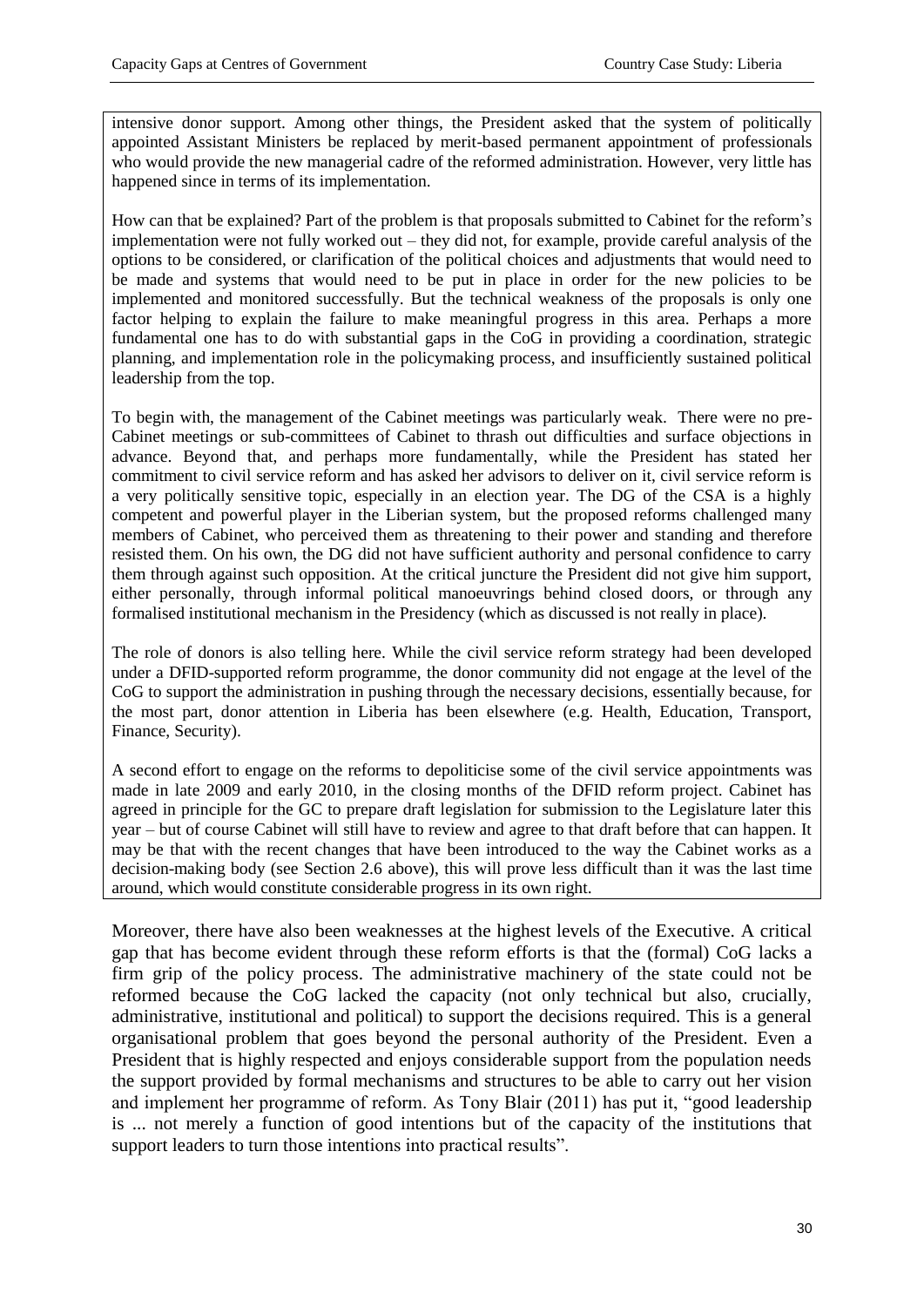Indeed, a key lesson from this experience of failed administrative reform is that the authority of the President may wear thin given that so much depends on it, and that it is called upon on a constant basis. As noted in Sections 2.1 and 2.2 above, it is challenging (and also unrealistic) to maintain such a high level of focus and impact across a very large number of areas. The fate of both of these initiatives helps to highlight the fact that successful reform requires *both* sustained political commitment and engagement from the very top (i.e. the President) *and* champions from within who can drive the process forward – as well of a functioning CoG that can provide the support needed in terms of coordination, strategic planning, and implementation.

## *3.2 Executive-legislative relations*

Until very recently, relations between the Executive and the Legislature also remained highly personalised, and they have not always been cooperative. For the most part, they have been based on one-on-one interactions and negotiations between the President and individual legislators. Some legislators expressed that, in their view, this type of arrangement has proven impractical, extremely time-consuming and unmanageable. It also generates the impression of preferential treatment and privileged access to the President.

Following requests that originally stemmed from the Legislative and were supported by the Governance Commission (GC), the President created a new legislative liaison position within the Ministry of State without Portfolio in March 2010. The main aim of this appointed liaison is to improve the consultation and coordination process and to bring greater regularity and systematisation to the relationship between these two branches of power. While both the Executive and the Legislature agree the creation of this post is an important reform, it is still too early to tell whether relations between the two will in fact become more formalised. But discussion inside the Executive seems to have gradually shifted towards improving cooperation with the Legislature and taking the lead through early and constructive engagement with relevant legislators and committees on emerging policy which will flow through into legislation (UNDP & World Bank, 2009). This task should also be greatly facilitated by the legislative liaison. The President pro Tempore of the Senate<sup>25</sup> has also proposed having regularly scheduled, bimonthly meetings with the President to discuss the legislative agenda and monitor progress, though such meetings are not yet in place. These are signs that the machinery is beginning to operate more effectively (UNDP & World Bank, 2009).

## *3.3 Communications*

As was noted in Section 1 in Part 2 of this report, Liberia has made considerable progress in a variety of areas since President Johnson-Sirleaf took office in 2006. However, according to several well-placed observers, many of the achievements of the Government have not been effectively communicated to the people of Liberia, some of whom are not necessarily feeling the benefits of ongoing reforms and improved administration (EIU 2011). Part of the problem is that very high expectations are being placed on a government that has inherited considerable problems and challenges tied to the legacy of the internal conflict and the deeper roots of exclusion and marginalization. On the other hand, as is further elaborated below, the government has not always done an effective job of delivering a coherent message. Many of

**<sup>.</sup>** <sup>25</sup> While the Vice President of Liberia is the President of the Senate, the President pro Tempore leads the day-today business of the Senate.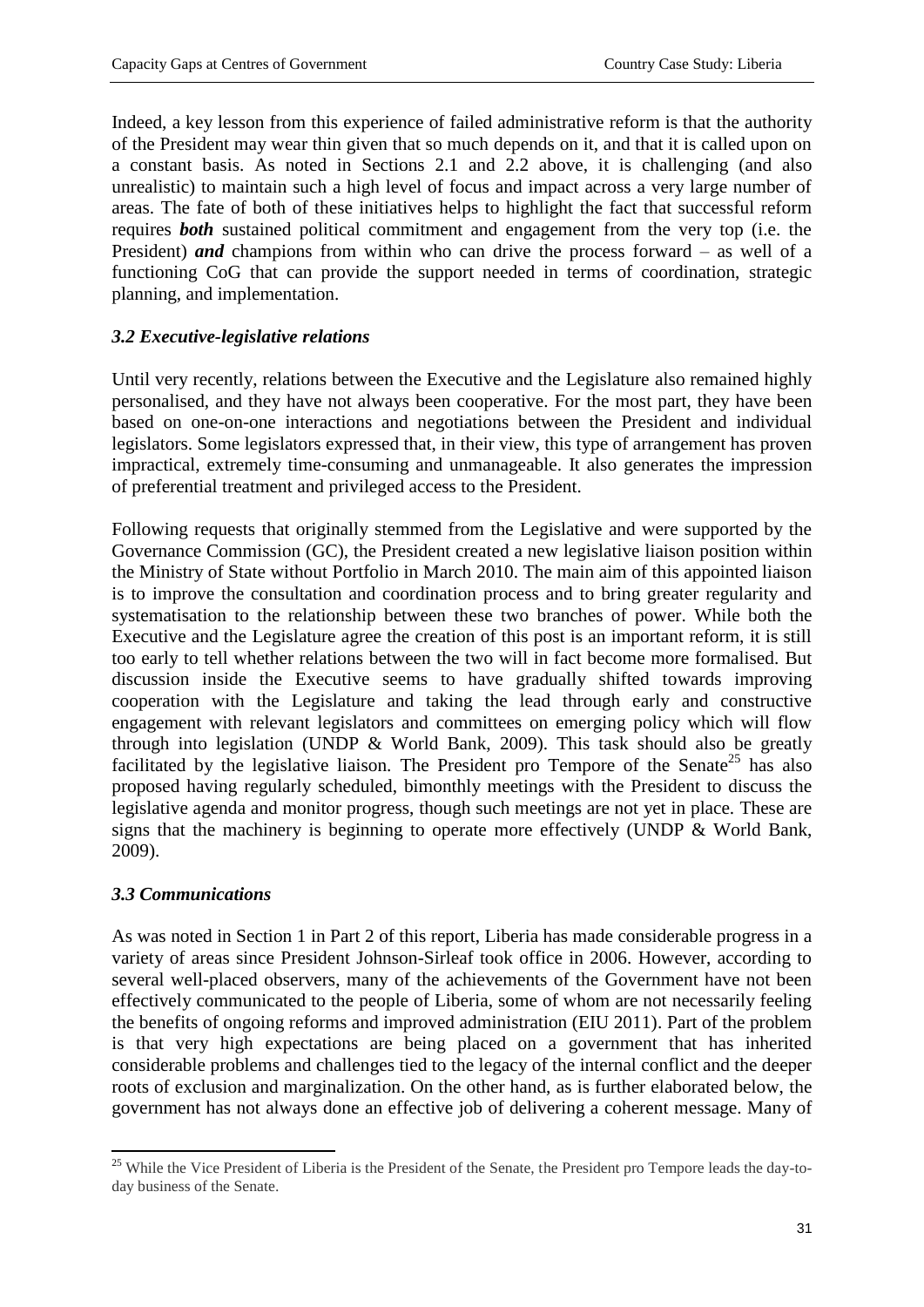the people interviewed for this study, both within and outside government, commented that there seems to be some confusion regarding what the key messages emanating from the Executive should be, and what the roles and responsibilities in communicating these messages are.

According to several sources, internal communications within the different parts of the CoG, and communications between the CoG and other key ministries and organs of the government, remain weak, unstructured, and ad hoc. At a very basic level, as highlighted by a large majority of the individuals interviewed for this study, communications are heavily constrained by the lack of connectivity and timely mechanisms and systems for information sharing. This is a problem that was highlighted in the original assessment that USAID/OTI carried out in 2006 (see Box 1), and remains valid today. Such poor communication makes the formulation and coordination of a coherent and consistent policy message difficult to achieve. As an example, several well-placed observers highlighted that, while the President has spent considerable time trying to define and sharpen her top priorities, these have not always been successfully communicated even to her Ministers.

There is also frequent confusion between the Office of the President and the Ministry of Information (MoI) regarding communications. The Presidential spokesperson is supposed to speak for the President, while the MoI speaks for the government. However, this theoretical distinction is often hard to maintain in practice. This is an area where daily collaboration is probably needed to keep the joint, shared, or separate messages clear. AGI is currently supporting a technical advisor to work with the Communications division of the Presidency to promote better coordination and planning between the Executive and the MoI, but regularised and frequent communication between the two is not yet happening.

In addition, some observers noted that the work of the Executive (and indeed the Legislature and the Judiciary as well) in the area of communications suffers from a general lack of skills and that the staff needs more professional training. For instance, officials do not know how to handle relations with the media, or how prepare press releases. MoI is promoting training and workshops for all three branches of state to try to inculcate some of these basic professional skills.

Furthermore, the government lacks a coherent, overall strategic plan for communications both in the short and in the long term. For instance, there is no communication strategy embedded into the day-to-day of government, in part because this would require a more intensive interface between the Presidential Press Secretary and the Minister of Information, which, as has been noted, remains infrequent. There is also no communications planning embedded into the diary process or the cabinet process to ensure alignment with the President's time and between Cabinet ministers (though as noted in Section 2.6 above the DG of the Cabinet Secretariat now has developed some processes to communicate with the media and the public on a more regularised basis). And there are no cross-government communications plans around major policy issues, including for example the HIPC completion point or the visioning exercise being led by the GC (in fact the MoI seems to have very limited information about that initiative). Once again, this is an area of strategic planning that AGI advisors are trying to support.

Beyond this, the quality of the media in Liberia remains weak. Without a doubt, there are some professional media outlets that have developed (especially in terms of radio and newspapers). However, with the advent of political liberalisation in the country, some of the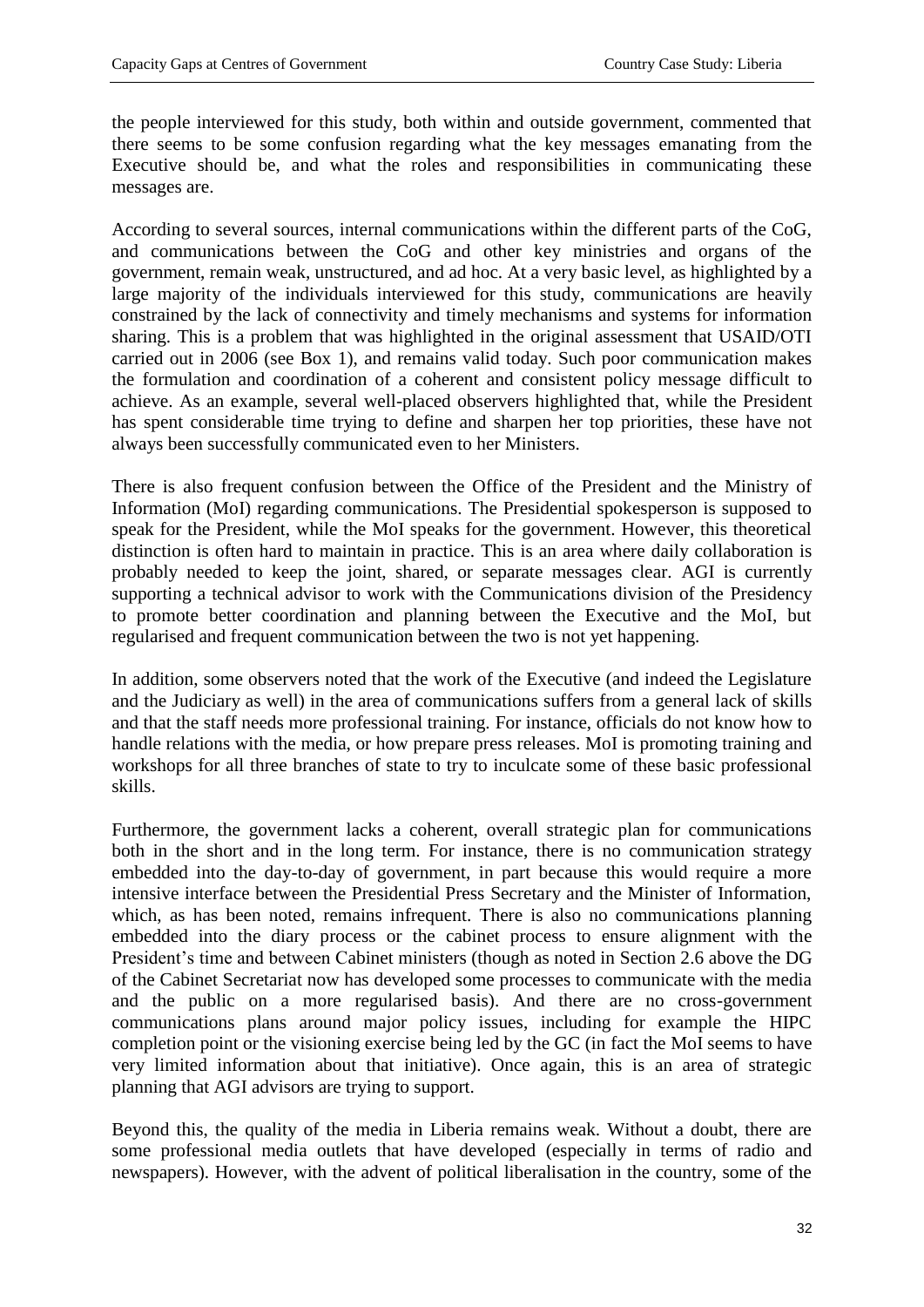media have enjoyed a newfound freedom without necessarily having the necessary professional capacity or standards to assume some of the responsibilities that such freedom entails. But the issue of how to set and maintain standards of media reporting, and of the institutional arrangements that would need to be devised for that purpose, is not something that the Government of Liberia, either within the CoG or beyond (e.g. the GC) has focused on. A troika of the Minister of Information, the Minister of State without Portfolio and the Head of Public Broadcasting did start meeting on the subject of managing media relations, with the initial aim of defining some procedures to follow, and developing key policy messages. However, this never got much traction.

## *3.4 Civil society*

Civil society organisations proliferated in Liberia beginning in the early 1990s, mobilising in particular around the need to find a peaceful resolution to the violent conflict that had engulfed the country (Atuobi 2010). CSO representatives fought for and secured a space at the table in the peace talks in Accra that led to the CPA in 2003, and they were signatories of the Agreement. During the peace negotiation process, civil society strongly advocated for the establishment of both the Truth and Reconciliation Commission and the Governance Commission. Civil society also played an active role under the NTGL, with some CSO representatives gaining formal positions and becoming part of the transitional government. CSOs more broadly also were important in creating an enabling environment for the negotiation and implementation of the GEMAP (Dwan and Bailey 2006), and, alongside government and donor representatives, civil society has been an equal participant in the tripartite membership of the Economic Governance Steering Committee (EGSC) responsible for oversight of GEMAP implementation (Dwan and Bailey, 2006).

With a democratically elected government in office beginning in 2006, the direct participation of civil society groups in the government of Liberia came to an end. This has called for a shift in the relationship between civil society and the state of Liberia from direct partnership to the traditional watchdog role of civil society (Atuobi 2010). This, however, has not ended the expectation of civil society groups that they should be continue to enjoy the necessary space to engage with the affairs of the country. Liberia today has an active, outspoken and articulate civil society which has been closely involved in key reform and decision-making processes.

Relations between the Executive and organised civil society are managed through the Ministry of State without Portfolio, while they are regulated and monitored (at least in principle) by the Ministry of Planning and the Ministry of Foreign Affairs. The Ministry of State without Portfolio consults different civil society groups on a regular basis to elicit their advice and ideas on a broad set of policy issues that range from human rights and justice to corruption to basic service delivery. For example, civil society groups were included in the Steering Committee tasked to supervise the selection of projects and the allocation of resources from the UN Peacebuilding Fund (PBF). Civil society groups have also been involved in spearheading important initiatives, such as the Whistler Blower Protection Act, which was passed by Executive Order following a series of meetings between the Presidency and civil society. Overall, among those interviewed as part of this study, there is a general feeling that civil society enjoys regular access to the Executive and that the Johnson-Sirleaf administration has made a genuine effort to include civil society organisations in decisionmaking processes. On the other hand, some interlocutors expressed that such engagement can also be selective and opportunistic at times (see also Atuobi 2010 on this). Moreover, civil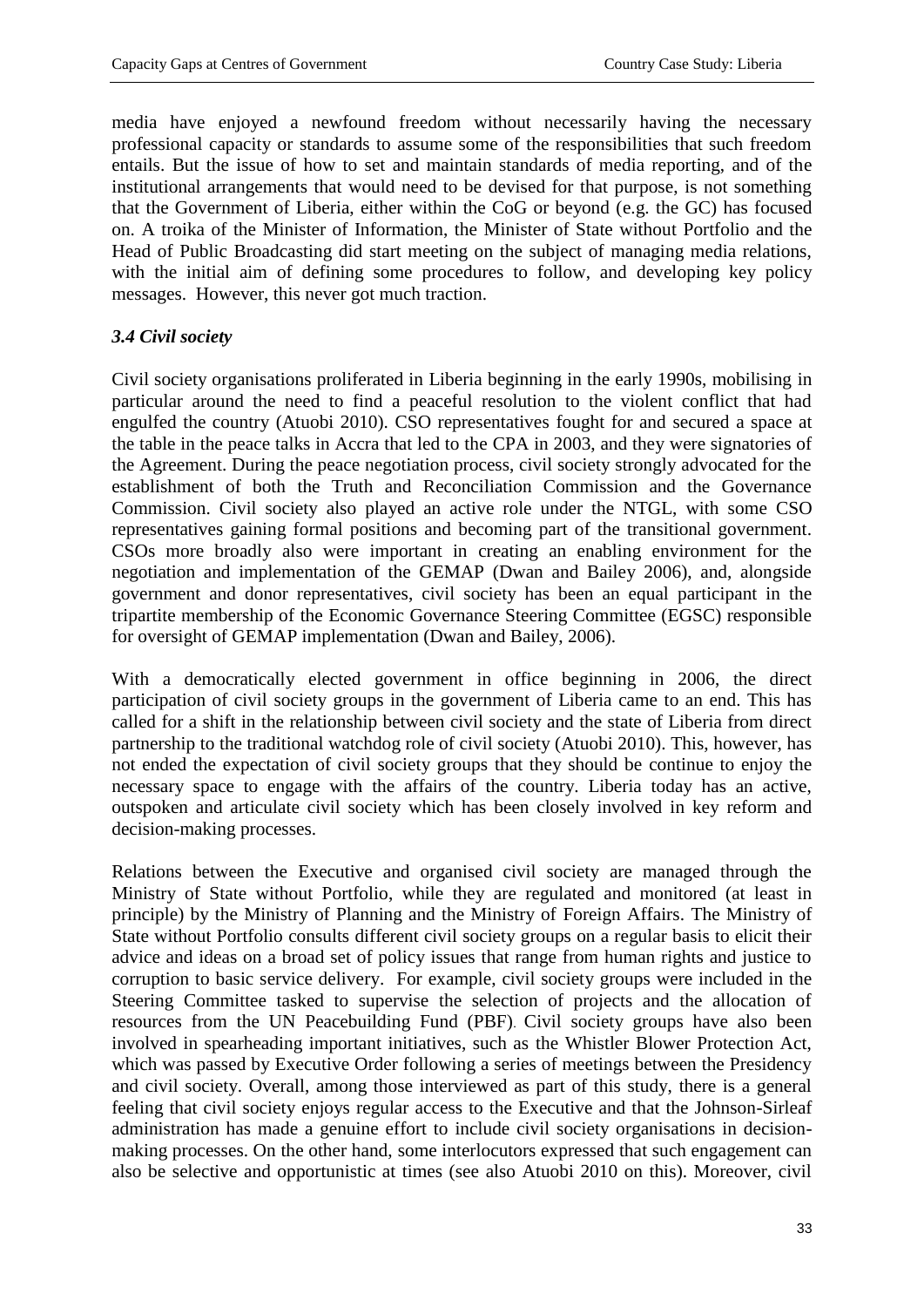society involvement in the policymaking process has not been sufficient to ensure the proper implementation of policies (as in the prosecution of high-level officials accused of corruption, for example), and that remains a key challenge.

## *3.5 Donor Coordination*

**.** 

In Liberia today, there is a (relatively) successful system in place for managing relations with the international donor community. The Liberian Reconstruction and Development Commission (LRDC) was created in  $2007<sup>26</sup>$  For President Johnson-Sirleaf, the development and maintenance of strong relations with donors was a crucial priority from the start, and as such she very closely led and oversaw the creation of the LRDC.

The LRDC has four pillars of national transformation: i) Security, ii) Economics, iii) Governance, and iv) Infrastructure/Services. These are the same as the PRS pillars (which was developed with assistance from the World Bank in 2008), to ensure greater coherence of and donor alignment with the development agenda. Initially, oversight of this mechanism was placed within the Presidency, so as to provide the President with a means of enhancing both partner coordination and, crucially, internal government management. Under the leadership of the President, the structure could thus be used to monitor the implementation of the PRS agenda through the Cabinet and heads of autonomous agencies. In that way, the President, together with the Cabinet, should be able to set goals, identify working resources, and, in conjunction with the respective partner agencies, expect them to deliver and hold them accountable for results. The Minister of Planning also elaborated a set of oversight and reporting procedures with multiple levels of reporting on goals, milestones and deliverables, by a range of internal and external actors.

President Johnson-Sirleaf appointed her (then) Minister of State without Portfolio as well as key ally, Natty B. Davis, to oversee the LRDC. Davis had headed the equivalent function in the transitional administration. The LRDC secretariat was eventually moved out of the Presidency into the Ministry of Planning in 2009. There were several reasons for this. Firstly the Minister without Portfolio was by that time shifting his attention to management of the flow of large foreign investors and potential investors to Liberia. The Ministry of Planning is also the official home of the PRS, so it made sense to bring the donor coordination function under that roof. Attention is now shifting to the new Peace Building agenda being led by the UN, which should replace the PRS when it closes in mid-2011.

Whether donor coordination is located at the heart of the CoG or in the Ministry of Planning, there is a growing realization among different stakeholders that coordination, collaboration, and communication across Ministries remains considerably ineffective. Several donor representatives commented that, from their perspective, the policy process within the

 $26$  The coordination body that had been in place before the establishment of the LRDC was a framework led by the NTGL that was centred around delivering on the Results Focused Transitional Framework (RFTF) that had been adopted by Liberia's development partners at the Liberia Reconstruction Conference (LRC) in 2004. However, while the RFTF proved to be an innovative tool for post-crisis management and donor coordination and there was noticeable progress in key RFTF result areas, there were also substantive gaps. The debilitating factors were not only technical and financial but also organizational and political. Inadequate skills available in key administrative and management areas, insufficient and delayed releases of pledged funds, and widespread problems of coordination and accountability were particularly pronounced. The ever prevalent and openly held view of the NTGL's inability to institute prudent and transparent mechanisms for managing public resources, and keeping to terms of good economic and political governance agreed to with donors and partners, presented real threats to the viability of the RFTF.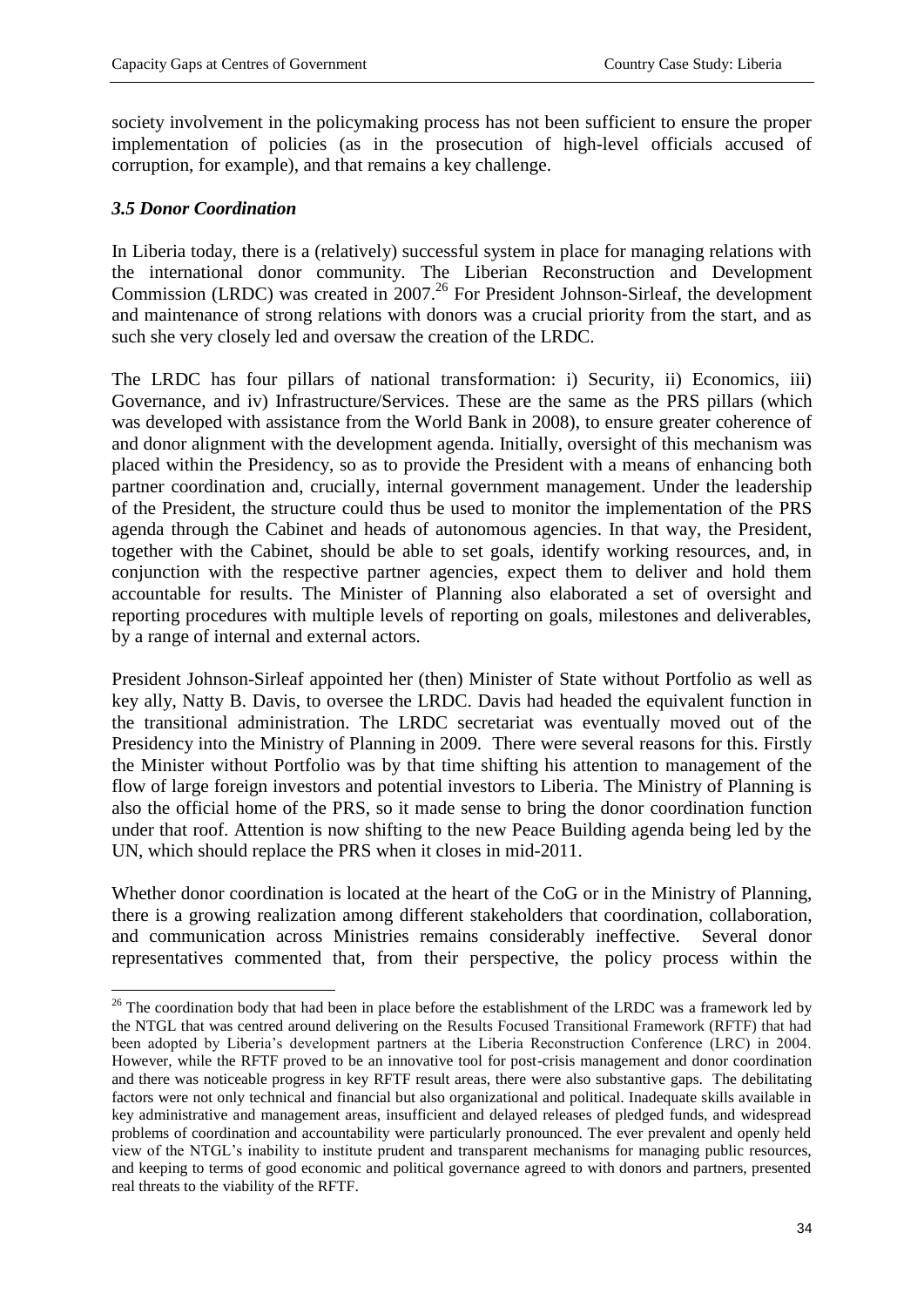government tends to be scattered and uncoordinated, and they have stated that it is often difficult to know who within the government of Liberia is in charge of overall policy strategy and guidance. For example, when the President appointed her (then) Minister of State without Portfolio as coordinator of the donor group on economic development, some of her other Ministers (Agriculture, Commerce, etc) remained unaware of this for some time.

But the capacity of the CoG is of great importance to the effectiveness of donor programmes, especially if those programmes involve more than one Ministry or more than one branch of the state. The effectiveness of donor initiatives can be undermined by the (lack of) coordinating and oversight capacity of government. A good example where problems may arise is provided by the programme to support Liberia's agricultural development through and by the private sector that is being proposed by the Swedish International Development Cooperation Agency (SIDA). Such a programme, intended to bring together a variety of stakeholders within and outside the government of Liberia as well as the donor community, can be of immense value to the country, but it is also likely to prove complex and challenging in its implementation. As a single donor, SIDA can achieve some coordination indirectly through spending. But the overall coordination of several ministries, along with the private sector, different communities, and the NGOs, is something that only the government of Liberia can accomplish through its CoG, and that should be the government's key role and contribution in undertaking such a programme.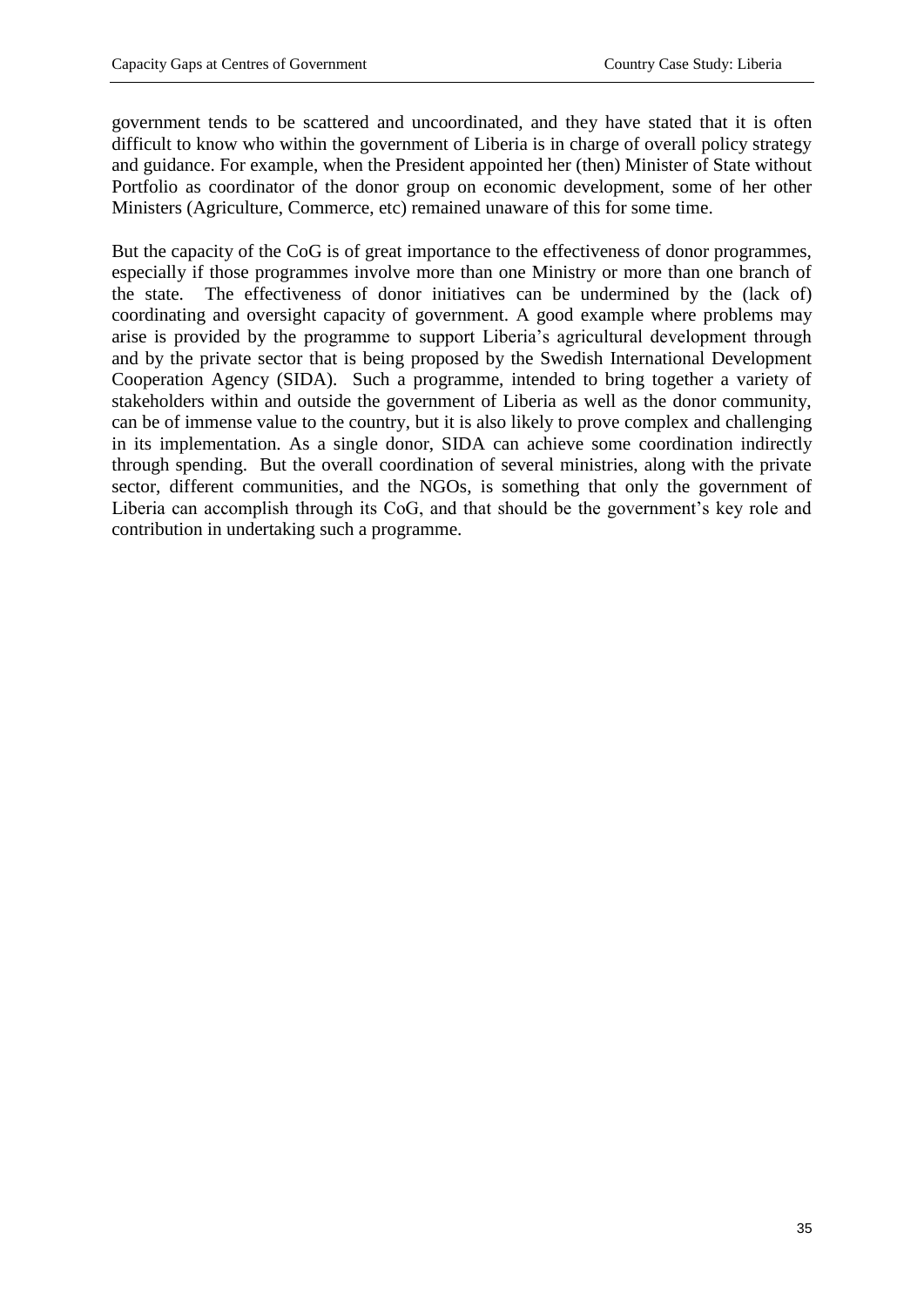# **Part 4: Donor engagement in CoG in Liberia and lessons and recommendations**

## **1. Brief overview of general donor engagement in Liberia**

As has been noted, the international donor community has played an instrumental role in helping to consolidate peace and security in supporting state-building processes in Liberia. The Comprehensive Peace Agreement of 2003, brokered with the support of the international community, paved the way for a large UN peacekeeping force, the United Nations Mission in Liberia (UNMIL), with the objective of restoring order and stability and creating the space for rebuilding state institutions and structures (see Box 5). The opening of this space facilitated the considerations of the humanitarian and developmental dimensions of the challenge, and opened the door for extensive and sustained donor engagement in Liberia.

#### **Box 5: United Nations Mission in Liberia (UNMIL)**

UN Security Council resolution 1509 (2003) authorised the deployment of a stabilisation force of up to 15,000 United Nations military personnel for a period of 12 months under Chapter VII of the UN Charter. That force took over peacekeeping responsibility from ECOWAS on 1 October 2003. The UNMIL mandate has since been extended by a series of UN SC resolutions up to September 2011. Authorised troop strength was has remained 14,875-15,000 military personnel throughout the period since October 2003. The presence of UN peacekeepers continues to play an important role as a deterrent to the resumption of conflict by any of the former factions. However, the slow pace of original troop deployment, the mishandling of the disarmament process in December 2003 and the lack of early cohesion between the military and civilian arms of UNMIL all compromised initial efforts to disband and reintegrate the LURD and MODEL militias (ICG, 2004; The Economist, 2004).

The UNMIL remit under resolution 1509 extends substantially beyond peacekeeping operations, covering: *"support for implementation of the Ceasefire Agreement; protection of United Nations staff, facilities and civilians; support for humanitarian and human rights assistance; support for security reform; and support for implementation of the peace process"*. UNMIL also played a critical role in the process of negotiating GEMAP both within the international community and with the NTGL, requiring the mission to play much more of a political role than had been originally envisioned.

*Source: Hedger 2011*

From 2003 to 2006, the majority of aid channelled to Liberia was for humanitarian purposes. Since that time, non-humanitarian / developmental aid to the country has increased considerably, with a growing focus on state-building (World Bank & UNDP 2009). Major areas of donor engagement have included:

- Promoting peace and security
- Promoting democratic institutions and accountability
- Strengthening the rule of law
- Rebuilding state capacity in economic policy, public financial management systems and public administration
- Rehabilitating the country's socio-economic and physical infrastructure and mechanisms to attract private sector investment
- Promoting sustainable economic development at the local level
- Capacity building at the individual, organisational and institutional level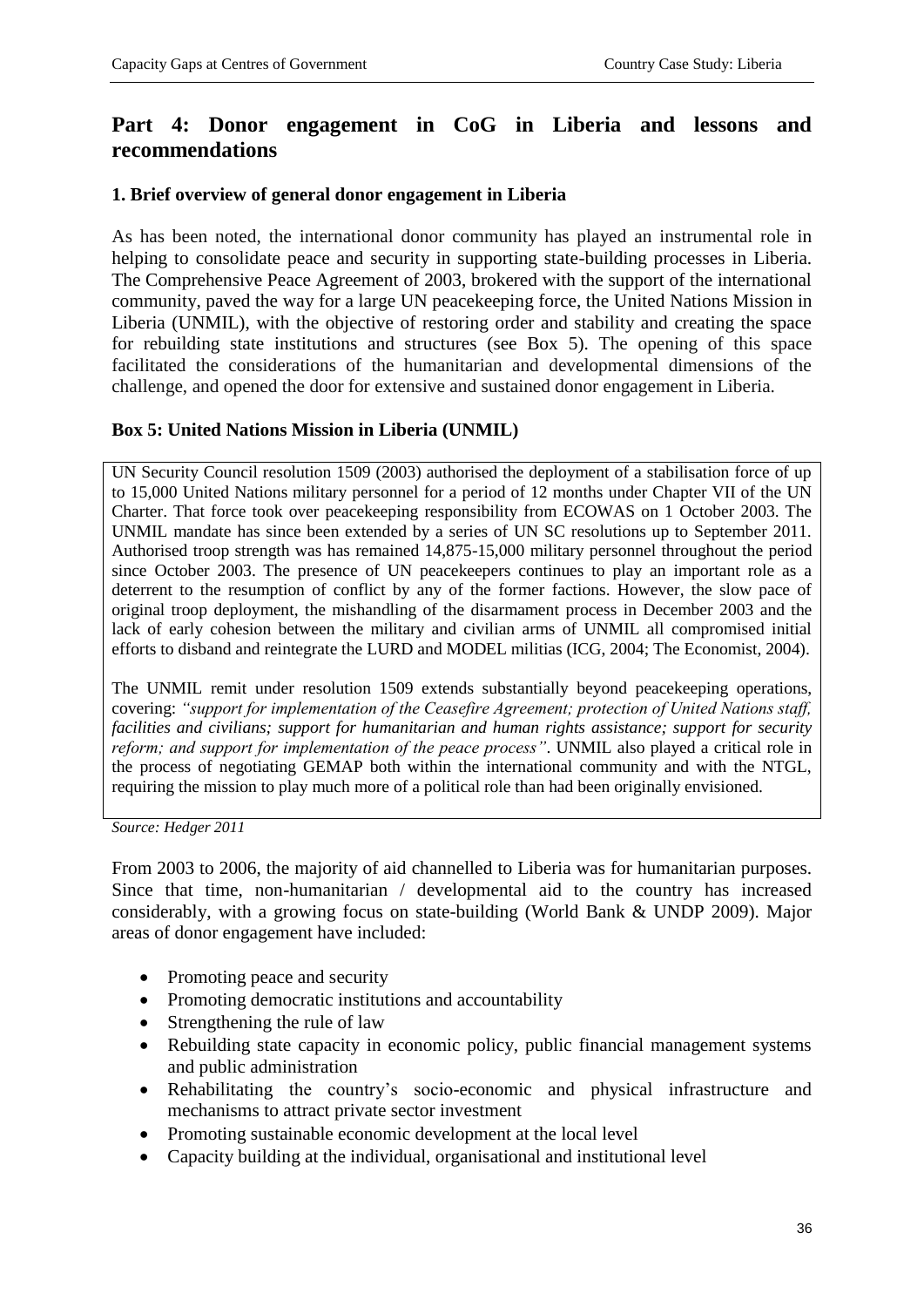Through the Governance and Economic Management Assistance Programme (GEMAP), the international community has in many ways acted as a default government in Liberia in the area of economic governance. During the NGTL, issues of corruption and mismanagement of public funds so worried donors that, under the leadership of USAID, they jointly conceived GEMAP as a highly interventionist programme that inserted international personnel with signing authority into several critical areas of fiscal management and oversight. The programme was so controversial in nature that it had to be submitted to the Security Council for endorsement and UNMIL's mandate had to be adjusted accordingly (See Box 5 above). However, while GEMAP was imposed on the NGTL, the Government that came to power in 2006 has been closely engaged in its management and has openly supported it. Implementation is supervised by an Economic Governance Steering Committee chaired by the President with an international development partner as deputy, and Committee members include senior government personnel, donors, and civil society. GEMAP officially ended in 2010 but a new donor programme, led once again by USAID, is being developed to continue to work on GEMAP's work.<sup>27</sup>

## **2. Donor efforts targeted at the CoG in Liberia**

Despite such intensive (and at times quite intrusive) level of international engagement in Liberia related to areas of governance and state-building, for the most part donor involvement has not focused explicitly or directly on the CoG. For a brief period after the CPA was signed in 2003, a few donors in Liberia did engage in activities that sought to identify and strengthen institutions at the CoG and develop proposals for possible reform. As several of the people we interviewed as part of this study, including especially representatives from the international community, most of these initiatives were scattered and short-lived, including some efforts led by the UN as it oversaw the transitional arrangements in Liberia between 2004 and the presidential elections in 2005, as well as from the European Community.

Perhaps the most significant of these efforts was the programme launched by the USAID Office of Transition Initiatives in February 2004. Part of the programme was initially intended to provide sustained support for senior executive and coordinating offices, including the Ministry of State for Presidential Affairs and other key Ministries (OTI/USAID 2007). Among other things, the programme carried out an assessment of the short-term operational needs for the Ministry of State for Presidential Affairs and laid out a proposal for reforming the Ministry (OTI/USAID 2006. Box 1 in Section 1 of Part 3 summarises some of the key challenges that undermine the effectiveness of the Ministry identified by the assessment). However, as has been noted, this proposal did not make much headway within the CoG in Liberia and, as suggested by our interviews, has been largely forgotten. In addition, though the USAID programme was extended to provide needed assistance to the newly elected government against "the acute deterioration of government systems" and other challenges, the focus of the progarmme shifted away from direct support to the CoG towards other activities (USAID 2007).

Another initiative very closely albeit not directly related to CoG reform and institutional design at the centre was the DFID project on civil service reform (2006 to 2010) mentioned in Box 4. Paradoxically, as mentioned in Section 3.1 in Part 3 of this paper, this effort foundered in large part because of a lack of coherence and coordination within the CoG in

**<sup>.</sup>** <sup>27</sup> For more information, see GEMAP's website:  $\frac{http://gemap-liberia.org/about-gemap/index.html}{http://gemap-liberia.org/about-gemap/index.html};$  as well as USAID@s webpage: http://liberia.usaid.gov/sites/default/files/Liberia\_Briefer\_GEMAP.pdf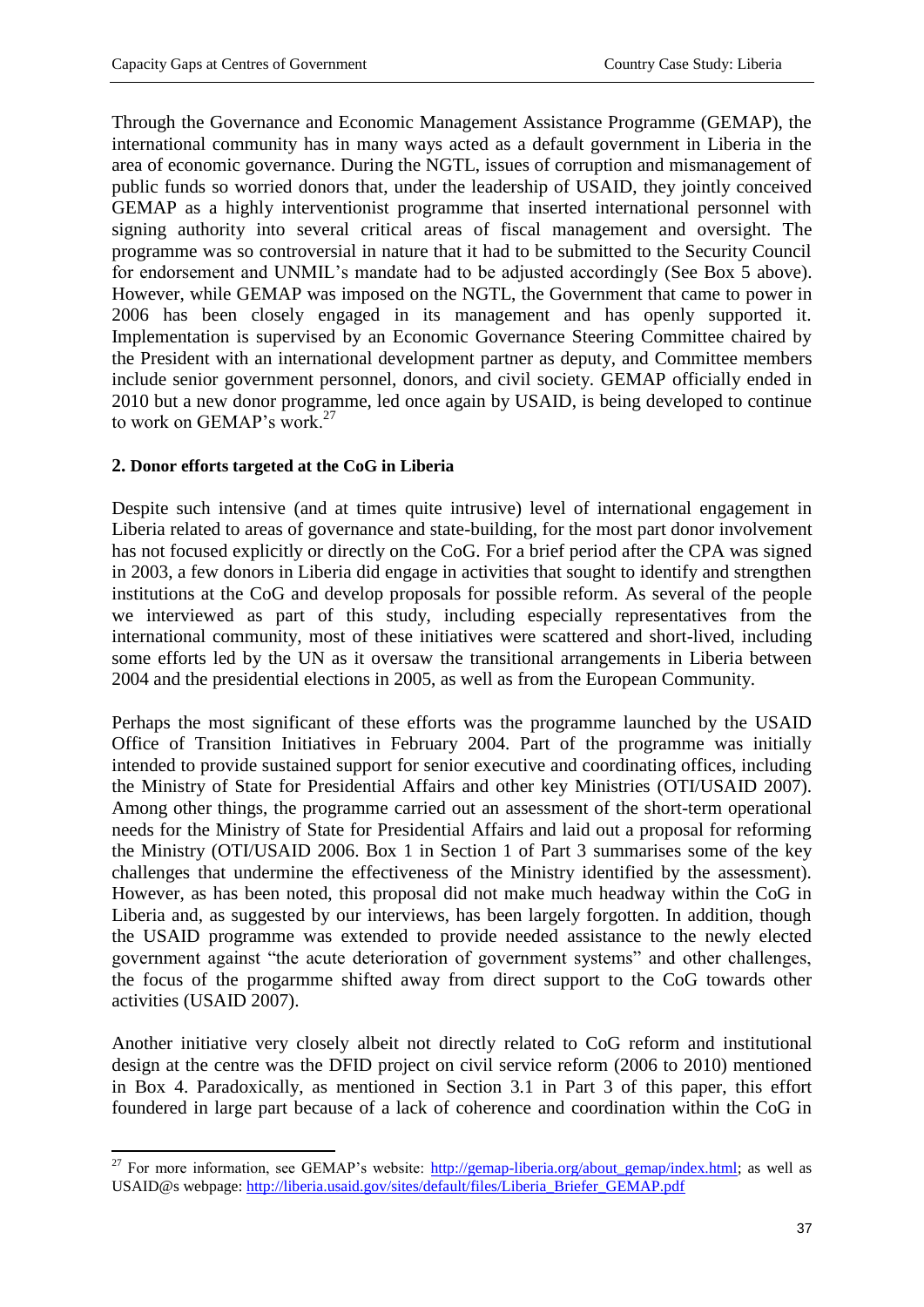Liberia. Most donors had particular forms of support in mind, and they were not particularly keen to get involved in reforms that were so close to the seat of power. In the end, this progarmme produced very little in the way of results. DFID disengaged from the process of civil service reform once the project came to a close, and a few well placed commentators mentioned that DFID has left a big hole that other donors have been reluctant to fill.

Another initiative that touches upon the CoG is the Liberia Fellows programme (see Box 2), which sponsors a select group of highly trained young professionals to serve in Liberia for one year as special assistants to senior Liberian government officials, primarily members of Cabinet. The Liberia Fellows programme began in mid-2007 with a grant from Ed Scott and an inaugural class of six fellows. The programme has expanded with an additional five rounds of selection, comprising a total of 31 fellows, many of whom have worked in the MoS and the Cabinet, as well as other Ministries. This programme has also proven significant in facilitating the return of the Diaspora. According to the programme's latest Report, nearly half of all Fellows, both past and present, are Liberians who left during the conflict and have now gone back. As the programme entered its fourth year at the end of 2010, all Liberian fellows recruited back to the country through this programme remained in Liberia, and many of them continue to serve as senior officials within the Government of Liberia (John Snow Research & Training Institute 2010). Both this programme and its sister President's Young Professional Programme (PYPP) (see Box 2) have attracted support from a variety of philanthropic organisations, including the McCall MacBain Foundation, Open Society Institute, the Nike Foundation, Belinda Stronach Foundation, Joseph L. Mailman Foundation, Daphne Foundation, Simonds Family Foundation, and the Hess Family Foundation, and they are run as a collaborative effort between the Liberian government and the John Snow Research and Training Institute. (John Snow Research & Training Institute 2010).

The AGI, launched by Tony Blair in 2007 and active in Liberia since  $2010^{28}$ , is the international initiative most explicitly and directly engaging with the CoG in Liberia today. As has already been noted in this paper, AGI supports an on-the ground team of 5 technical advisors recruited from the international public and private sectors to provide strategic support and advice to government officials at the highest level within the Ministry of State for Presidential Affairs. Many of the efforts carried out by AGI have already been discussed, but in essence AGI's work in Liberia (as elsewhere) is intended to help "build an effective centre of government in order to enable delivery of critical priorities necessary for the country's reconstruction and prosperity"<sup>29</sup> through four areas of work:

- Support to the Executive office of the President
- Support to the Cabinet Secretariat
- Support to the Communications division within the Presidency
- Support to programme delivery

AGI's original mission was intended to support the Government of Liberia to (re)organise the Ministry of State around a few key priorities identified by the President and focus on their delivery through the creation of a Programme Delivery Unit (PDU). However, the focus of the initiative is now much more on enhanced cohesion and coordination within the Ministry, in part because it has been hard to sustain the focus of counterparts on prioritisation. This

**<sup>.</sup>**  $^{28}$  Scoping work started in 2009. AGI is also present in Rwanda and Sierra Leone

<sup>&</sup>lt;sup>29</sup> For more information, see: http://www.tonyblairoffice.org/africa/pages/liberia/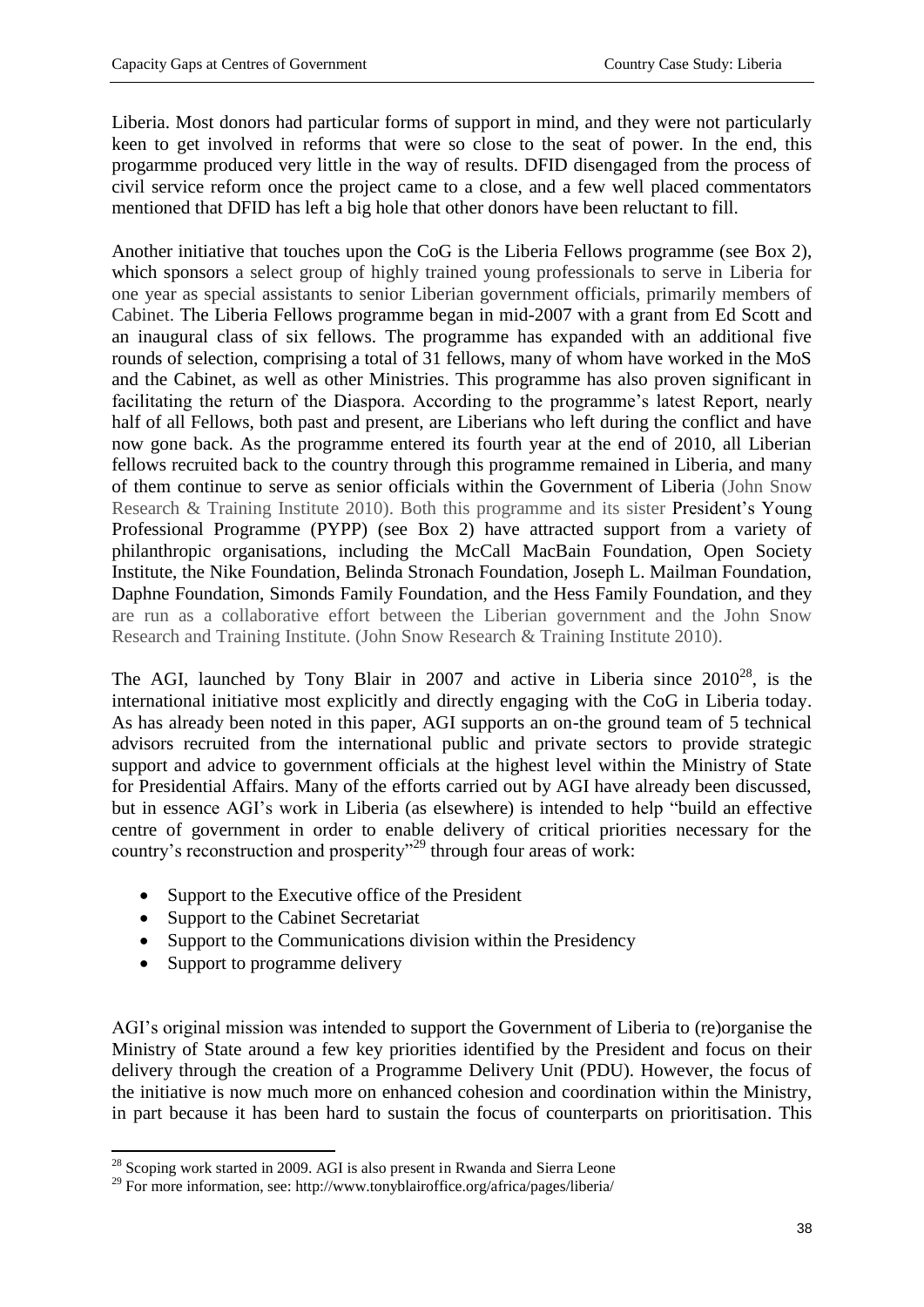helps to highlight that, while high level political support is absolutely essential for CoG reforms to succeed, so is internal leadership by a sufficiently senior official who can carry the reform forward (OECD/PDG 2010). It also illustrates the need for flexible and strategic approaches to CoG that can be adapted in response to context.

## **3. Making the CoG in Liberia more effective: a political and not purely a technical challenge**

A good argument can be advanced that the installation of a machinery of policy management and coordination at the CoG is not only the way to deal with complexity and uncertainty of the policy process, but can also enhance effective leadership and improve the quality of the decision-making process. As the discussion in the previous sections suggest, there are some real human and technical capacity gaps that undermine the effective functioning of the CoG in Liberia (e.g. poorly skilled and trained staff, lack of basic communications and physical infrastructure, etc). However, the deeper challenges to setting up a more formalised and permanent system of coordination and accountability are almost certainly political. We can note a few here. The politics of patronage and the personalisation of political power both have deep roots in Liberia and continue to characterize most institutional practice in the country. In addition, Liberia is a small country in which people know each other or know of each other and where social ties and expectations can be quite binding. Politicians are often instinctively uncomfortable with the constraints that formal and standardized hierarchies of administration may impose, and may prefer more informal and personal modes of interaction.

As suggested in Section 2.5 in Part 2, there is also the likelihood that the incompleteness of the peace process (especially with regard to an incomplete process of internal reconciliation and to the lack of a fundamental agreement on the rules of the game) sets 'silent' limits on what kinds of reform may be deemed acceptable in the area of the CoG, which is extremely politically sensitive in nature. The President has the task of forming a stable, dominant coalition from among the assorted members of the power elite of the country, to ensure that Liberia never again falls back into violence and war. In doing so, she has to manoeuvre cautiously so as not to set off old antagonisms. She has to arrange matters so that the group she selects has the incentives to hang together and continue to cooperate. That imposes a discipline upon the President. She cannot afford to set up a more formal coordination mechanism that might just conceivably operate in a way that could antagonise them, or set them at each other. Any attempt at introducing a new, formalised system that may alter informal understandings and power dynamics introduces such a possibility, but the degree of risk is actually quite difficult to ascertain.

Within the CoG the President will naturally be cautious about setting up rules and procedures to enforce formal discipline and accountability that may antagonise her ministers and other powerful appointees. At the moment, she manages them skilfully by other, more politically attuned and informal methods. But this can be time consuming and distracting, and may not always be consistent with the demand of running a state of growing complexity where there are acute needs and competing priorities. This is the dilemma that the current executive faces: How far it is safe to move in the direction of institutionalising the machinery of the COG will depend on the President's sense of assurance that the political appointees she has in place to oversee it, at the level of her Ministers and Deputy Ministers of State, and her Minister of Cabinet (i.e. DG of the Cabinet Office), can be trusted to operate the new machinery safely. It is notable that the DG of the Cabinet has fully understood this point, and is extremely sensitive and concerned about the way his reforms of the cabinet system impact the key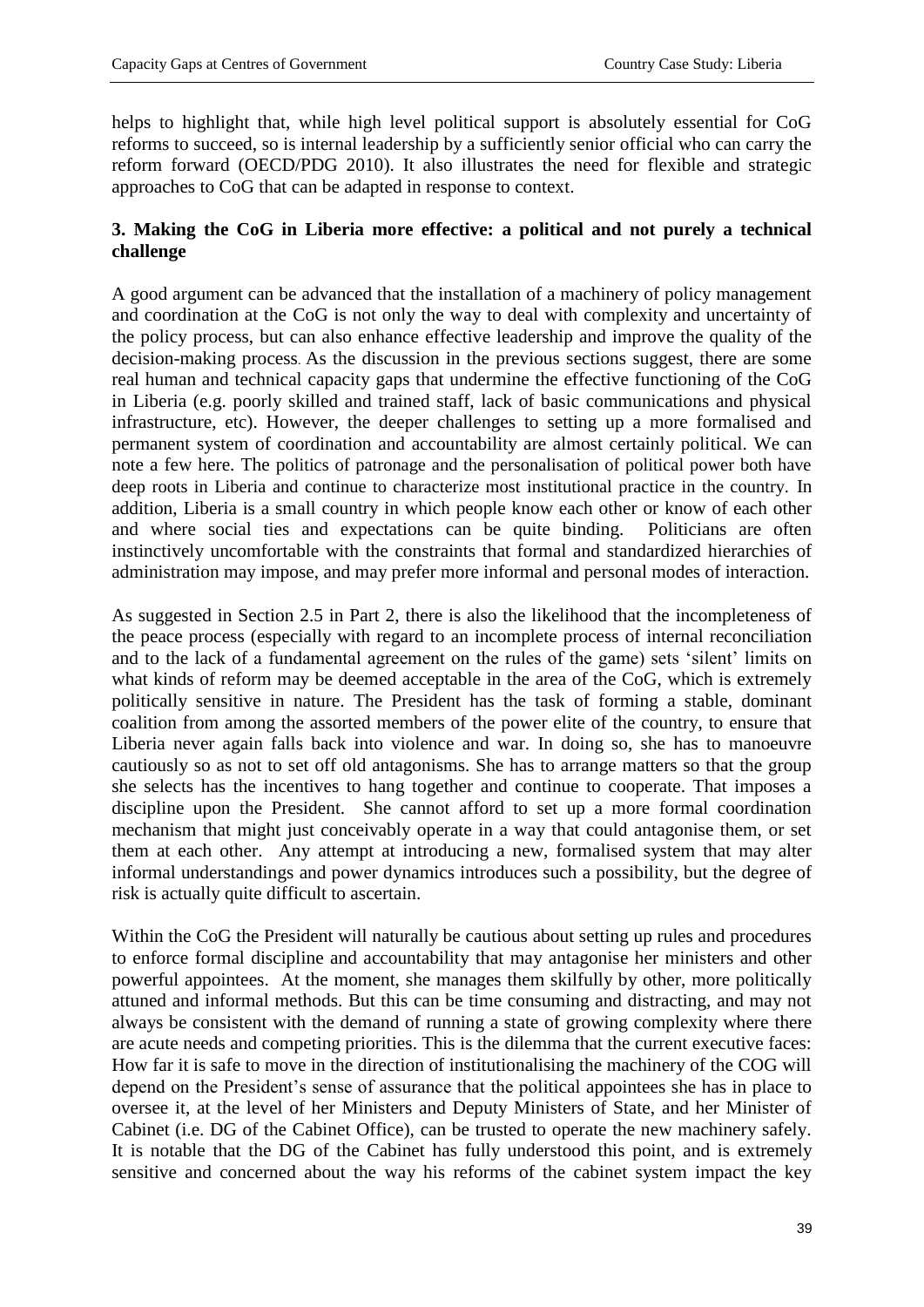ministers. As was discussed in Section 2.6 in Part 3, the Cabinet Secretariat has published a new (and first ever) Cabinet Manual, but whether it takes root and succeeds in changing patterns of behaviour that have become entrenched over time remains to be seen.

## **4. Lessons and recommendations emerging from the case study in Liberia**

It has become increasingly recognised that there is a critical need to provide direct support to the CoG (OECD/PDG 2010), and in many ways it should be considered as an essential hinge in the state-building agenda: a functional CoG is instrumental to enable leaders to deliver, which in turn is important to help build the legitimacy and responsiveness of the state in the eyes of the population. However, as highlighted in the Section above, this is not an easy area of engagement. In effect, most donors seem reluctant to engage at the CoG directly because, by its very nature, it is work that is very sensitive and political. This kind of work also very much depends on supporting leadership at the top, which can be risky (Blair 2011). Recipient governments, for their part, may also deem it inappropriately intrusive for donors to get involved in what is essentially the centre of power in their country. They may therefore not welcome this kind of assistance unless they have an extremely close and trust-based relationship with a given donor (-- or, as with the NTGL and GEMAP, they have no other choice...).

So how to approach this kind of work? This case study on Liberia points to several strategic and programmatic lessons and recommendations that are worth highlighting.

## *4.1 Strategic level*

• Feel comfortable with the political nature of the work involved in reforming the CoG

Working at the CoG is very sensitive given the political nature of this institution. Thus, international actors and organisations who want to be engaged in this kind of support must feel comfortable with politics, without feeling that they are compromising their impartiality. Interestingly, the initiatives closest to the CoG in Liberia today (AGI, the Liberia Fellows Programme and the PYPP) are not led by bilateral or multilateral donors, but by private foundations or individuals. This suggests once again that more conventional donors find it difficult to provide this kind of assistance because it is deemed to be too politically sensitive. On the other hand, GEMAP and the isolated examples of bilateral and multilateral support to CoG reflect that it may be possible for such donors to institute reform processes that may appear quite politically challenging at the start.

• 'Get' the politics

It is imperative to engage on CoG work on the basis of a solid understanding of the context and the political dynamics that are at play, including informal institutions and the (dis)incentives for reform and capacity building in the Centre of Government. Developing sound political economy analysis is a necessary precondition for engagement in this area.

• Do not engage in this work on the basis of preconceived models of what works

There are different strategic and institutional configurations that can lead to a more or less effective centre of government, so even if one aspect of it looks dysfunctional, that does not mean it is not serving a useful purpose.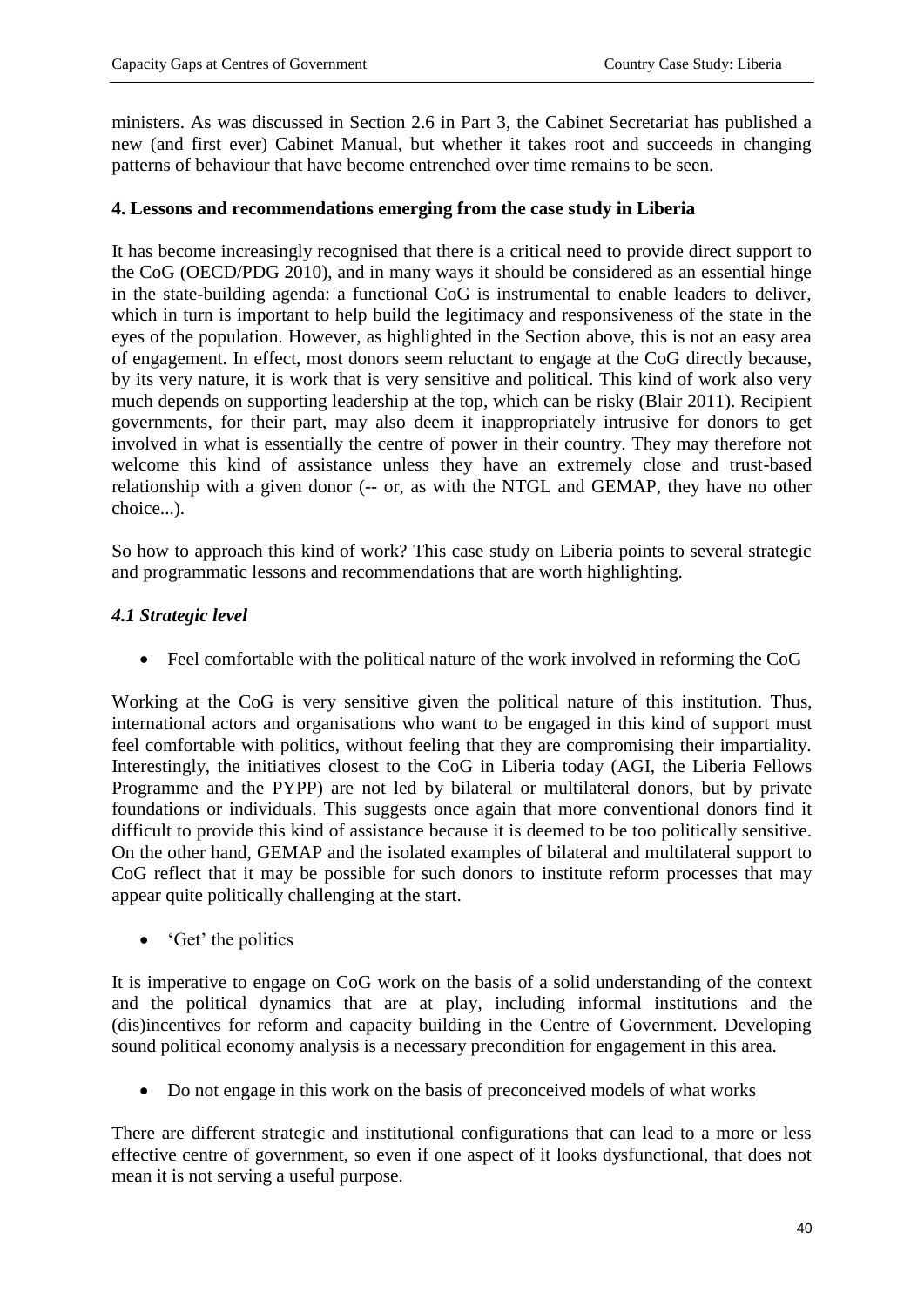Make sure that structural reforms and capacity building are clearly linked to the implementation of government priorities

Capacity building interventions depend on political leadership and so they need to be clearly linked to the delivery of the government's own agenda. Capacity building in a vacuum will be ineffective.

• Build on a relationship of trust at the highest level of government as a crucial entry point

For a donor to engage in this kind of work successfully, it is essential to enjoy a very strong relationship at the highest levels of government that is based on trust. Such a relationship is a crucial entry point, and without it, it will prove extremely difficult to gain the kind of access that is needed at the very centre of power and to have any traction. AGI for instance is able to do what it does in Liberia (and elsewhere) in large part as a result of the long standing and strong relationship that exist between Former Prime Minister Tony Blair and President Johnson-Sirleaf.

• Do no harm

Donors should engage cautiously in this kind of support on the basis of sound contextual analysis, and they should tread lightly to ensure their interventions don't end up exacerbating tensions or generating (further) conflict.

## *4.2 Programmatic level*

• Engage with informal institutions

The CoG in Liberia is not the product of a conscious design. Rather, as is true elsewhere, its evolution has been incremental, haphazard, and highly dependent on the country's context. Its development has been shaped by, among other things, political circumstances, structural constraints, and the personality and management style of Liberia's political leaders across time. Successful donor engagement with the CoG must start by building on the system that is already in place (no matter how rudimentary and problematic), rather than by artificially importing models from abroad. This entails engaging with the informal features embedded in existing systems, and assessing whether and how they can be harnessed to promote more effective systems (by taking into account, for example, the question of 'what's in it for the Minister' if they promote change – which GEMAP seems to have done through a system of rewards and punishment).

 Focus on realistic possibilities for reform rather than on 'best practice' (World Bank 2010)

Given the very serious (political) challenges that efforts to reform the CoG may entail, it is essential to approach such efforts from an incremental, strategic and targeted perspective rather than from an absolute and normative approach. Support should be designed based on a clear diagnosis of the barriers to the implementation of government priorities. As some of the examples outlined in this case study suggest, even small improvements to the systems and procedures around a leader – such as reforms to presidential diaries or more effective and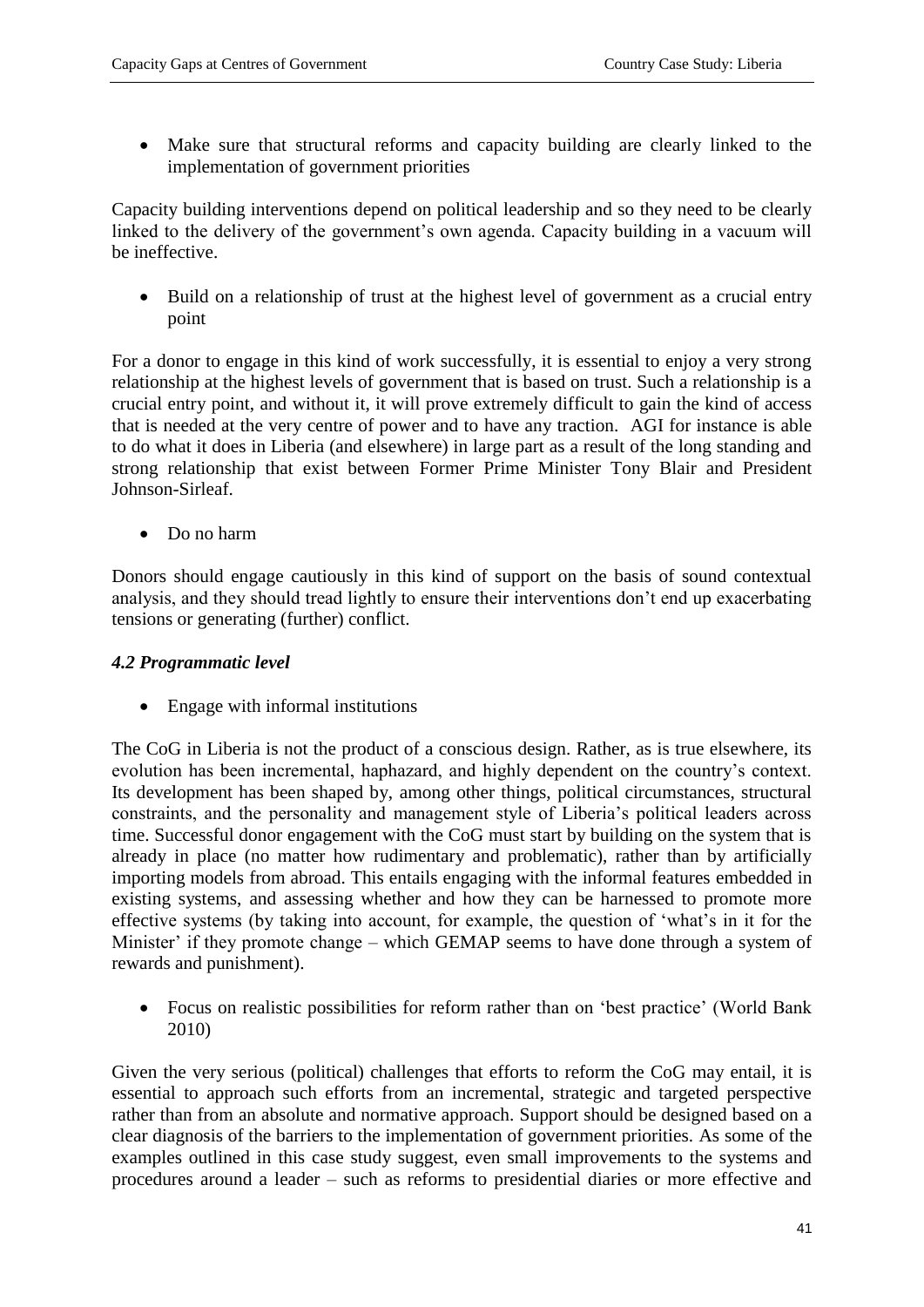systematic Cabinet processes – can make a meaningful contribution in improving the effectiveness of the Executive to deliver.

 Ensure there is a solid basis of internal support for the kinds of reform to the CoG being sought

As the analysis provided in this case study highlight, for reforms to be successful, they need to enjoy full political support at the highest level of government (i.e. the President), and not only verbally but also in practice. However, this kind of support is in itself not sufficient to ensure success. Reforms also need active internal leadership by an official of sufficient seniority who can see them through.

• Promote South-South learning and other kinds of exchanges

In Liberia, the memory of how previous systems used to work before the Doe coup is remote, and seems to have become idealised. Thus, providing leaders with the opportunity to observe first hand how key CoG and other institutions (e.g. cabinets but also Parliaments) function in a variety of countries, especially those that may have experienced or are experiencing similar challenging transitions, can be extraordinarily important in providing a frame of reference for what is possible.

Be flexible and adaptable and remain engaged over the long term

Donors need to approach engagement with CoG on the basis of discrete and flexible working procedures that are adaptable to (changing) circumstances. Part of this entails remaining realistic about what can be achieved and the timeframe needed, and planning accordingly over the long term.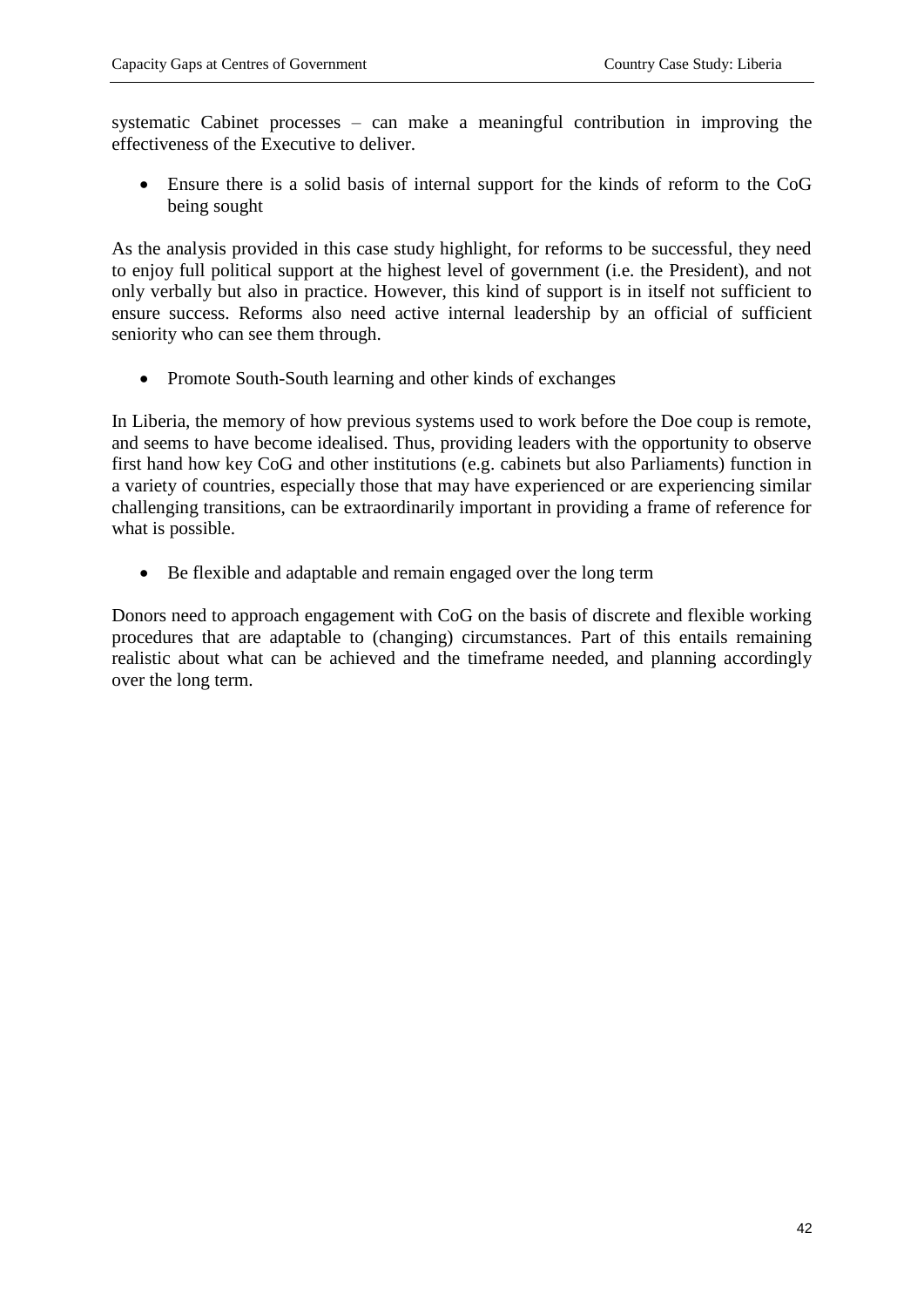## **PART 5: Sources**

#### **1. References**

- Allen, C.W. (2010) "Challenges of Public Administration Capacity Building in a Post-Conflict Country: An Interview with Dr C. William Allen", 14 February, Monrovia: Civil Service Agency.
- Andersen, L (2010) "Outsiders Inside the State. Post-Conflict Liberia between Trusteeship and Partnership", *Journal of Intervention and Statebuilding*, 4:2, 129-152.
- Andersen, L. (2007) "Democratic Governance in Post-Conflict Liberia: An Interview with Dr. Amos Sawyer", *DIIS Working Paper no 2007/20*, Copenhagen: Danish Institute for International Studies.
- Atuobi, S. (2010) "State-Civil Society Interface in Liberia's Post-Conflict Peacebuilding", *KAIPTC Occasional Paper No. 30*, Kofi Annan International Peacekeeping Training Centre.
- Ben-Gera, M. (2009) "Coordination at the Centre of Government for Better Policy Making", Conference Paper, Conference on Public Administration Reform and European Integration, Budva, Montenegro, 26-27 March, SIGMA.
- Blair, T. (2010) "Not Just Aid: How Making Government Work Can Transform Africa", Washington, DC: Centre for Global Development.
- Blaney, J.W. (2010) "Lessons from Liberia's Success: Thoughts on leadership, the process of peace, security and justice", *Prism 1, no. 2*.
- Cabinet Secretariat, Ministry of State for Presidential Affairs (2010) *Cabinet Manual*, Monrovia: MoS.
- Chandran, R., B. Jones, N. Smith, with Y. Funaki and G. Sorensen (2008) "Recovering from War - Gaps in early action", A Report by the NYU Center on International Cooperation for the UK Department for International Development, New York, NY: Center on International Cooperation.
- Comprehensive Peace Agreement between the Government of Liberia and the Liberians United for Reconciliation and Democracy (LURD) and the Movement for Democracy in Liberia (MODEL) and Political Parties, Accra, 18 August 2003
- de la Cruz Gitau, R. (2010) "The Price of Peace, the Costs of War: Addressing Anti-Social Passions in Post-Conflict Liberia", The Review of International Affairs, vol. LXI, no. 1138-1139, 134-152.
- Dwan, R. and L. Bailey (2006) "Liberia's Governance and Economic Management Assistance Programme (GEMAP): A joint review by the Department of Peacekeeping Operations", Peacekeeping Best Practices Section and the World Bank Fragile Stages Group, Washington, DC: World Bank.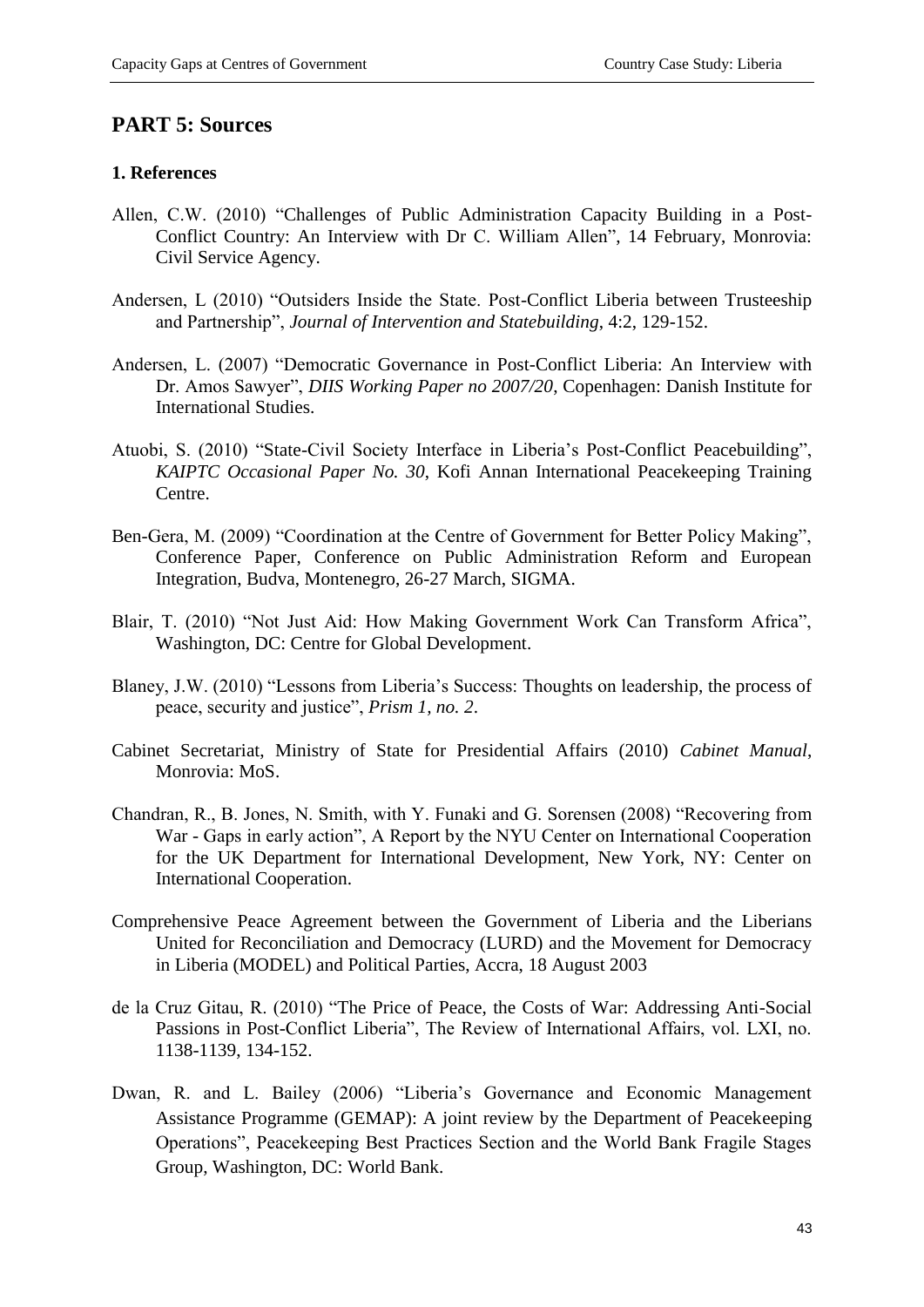Economist Intelligence Unit (2011) "Country Report: Liberia", London: EIU.

Executive Mansion, Liberia, website: http://emansion.gov.lr/

- Glower R, Dalton G, Harwitz M and A Walters (1966) *Growth without Development: An Economic Survey of Liberia*, Evanston: Northwestern University Press
- Hedger, E. (2011, draft) "Public Financial Management Reforms in Fragile and Conflict-Affected States: Providing Operational Guidance for Development Practitioners. Country Case Study: Liberia", London: ODI.
- Horowitz, D.L. (2003) "Electoral Systems: A Primer for Decision Makers", *Journal of Democracy* 14:4, 115-127.
- International IDEA (2007) *Political Parties in West Africa: The Challenge of Democratization in Fragile States*, Stockholm: International IDEA.
- International Crisis Group (2006) "Liberia: Staying Focused Update Briefing", *Africa Briefing 36*, Brussels: ICG
- International Crisis Group (2005) "Liberia's Elections: Necessary but not Sufficient", *Africa Report 98*, Brussels: ICG
- International Crisis Group (2004) "Liberia and Sierra Leone: Rebuilding Failed States", *Africa Report 87*, Brussels: ICG

International Crisis Group (2002) "Liberia: Unravelling", *Africa Briefing 36*, Brussels: ICG

- James, S. M. and Ben-Gera (2004) "A Comparative Analysis of Government Offices in OECD Countries," Meeting of Senior Officials from Centres of Government on Using New Tools for Decision-Making: Impacts on Information, Communication and Organisation, Istanbul, 7-8 October 2004, OECD.
- JSI Research & Training Institute (2010) "Liberia Fellows Programme and President's Young Professional Programme", *Comprehensive Programme Report* (November), Washington, DC: JSI Research and Training Institute.
- OECD/PDG (2011) "Centres of Government in Fragile and Post-Conflict States: A Literature Review", Paris: OECD/PDG.
- OECD/PDG (2010) "PDG Study on 'Capacity Gaps at Centres of Government Coordination, Implementation Monitoring, Communications, and Strategic Planning in Post-Conflict and Fragile Situations", *Terms of Reference*, Paris: OECD/PDG.
- OTI/USAID (2006) "OTI/USAID rapid assessment of the short-term operational needs for the Ministry of State for Presidential Affairs", Monrovia: USAID Office of Transition Initiatives, 4 August.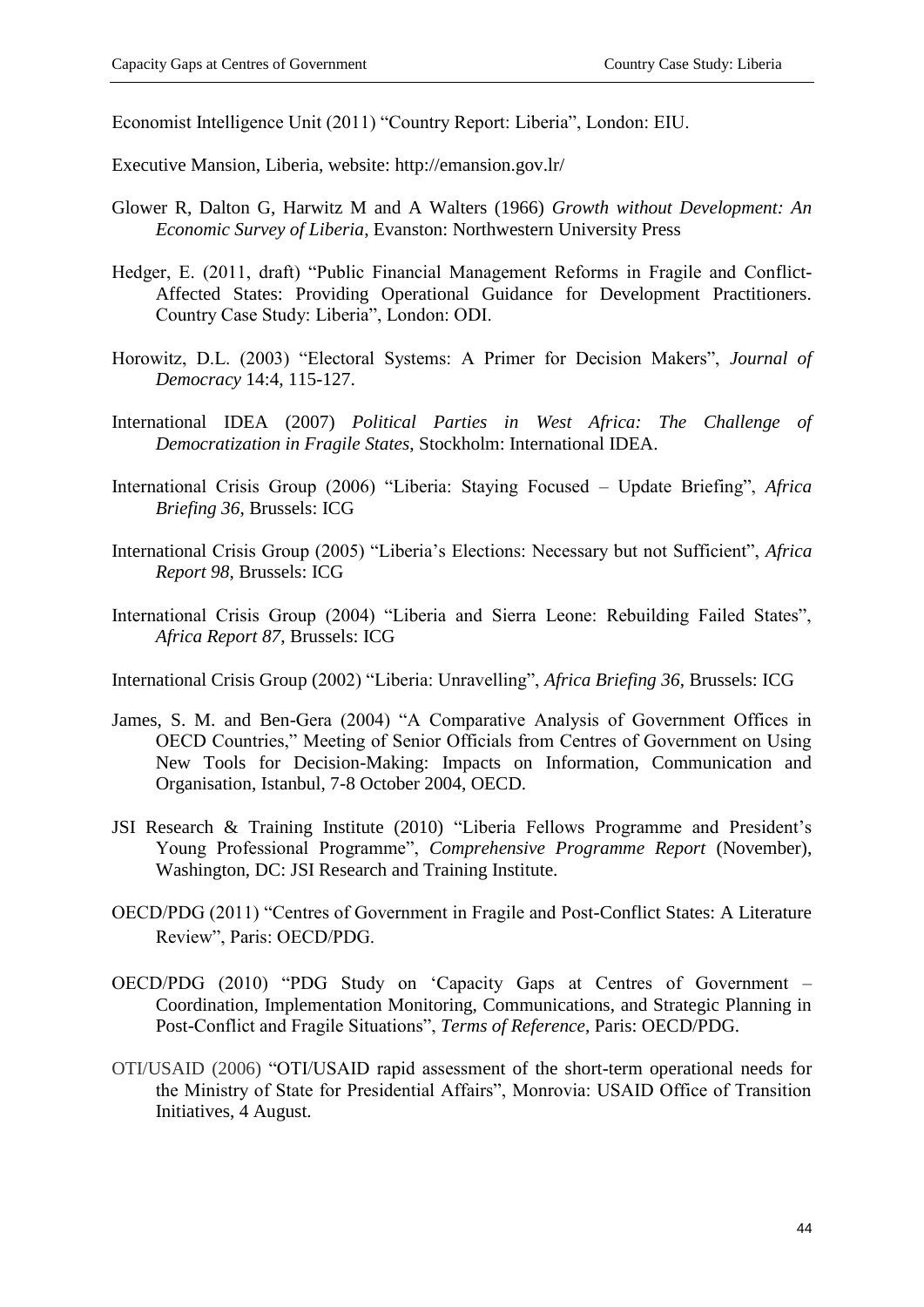- OTI/USAID (2007) "Final Evaluation: Building Recovery and Reform through Democratic Governance – Liberia", Monrovia: USAID Office of Transition Initiatives, 24 December 2007.
- President of the Republic of Liberia, Ellen Johnson-Sirleaf (2007) "Challenges for New Leadership Teams in Fragile States", *Capacity Development Briefs No. 21*, May, Washington DC: World Bank Institute.
- Pritchett, L., M. Woolcock, and M. Andrews (2010) "Capability Traps? The Mechanisms of Persistent Implementation Failure", *CGD Working Paper 234*, Washington, DC: Center for Global Development.
- Reilly, B. and A. Reynolds (1999) "Electoral Systems and Conflict in Divided Societies", Papers on International Conflict Resolution No. 2, Washington, DC: National Academy Press.
- Sawyer, A. (2005) *Beyond Plunder: Toward Democratic Governance in Liberia*, London: Lynne Reinner
- Sawyer, A. (2008) "Emerging Patterns in Liberia's Post Conflict Politics: Observations from the 2005 Elections", *African Affairs* 107:427, 177–199.
- United Nations Development Programme and World Bank (2009) *Report of the Technical Mission to Liberia on State Building in Fragile and Post-Conflict Contexts*, New York, NY: UNDP.
- World Bank (2007) "IDA and ADF Joint Interim Strategy Note for the Republic of Liberia", Washington, DC: World Bank.
- -- (2004) "Of killers and clowns", *The Economist*, 29 January.
- -- (2006) "Peace isn't enough", *The Economist,* 13 December.

| <b>Name</b>                 | <b>Position or Function</b>         | <b>Organisation or</b><br><b>Affiliation</b> |
|-----------------------------|-------------------------------------|----------------------------------------------|
| Dr. William Allen           | Director General                    | Civil Service Agency                         |
| Othello Weh                 | Dep. Director General               | Civil Service Agency                         |
| The Hon. Elizabeth Hoff     | Deputy Minister                     | Ministry of Information                      |
| Col. Richard Baillon        | UK Mentor to Minister of<br>Defence | <b>British FCO</b>                           |
| <b>Richard Belgrove OBE</b> | UK Government                       | <b>British FCO</b>                           |

## **2. List of people interviewed**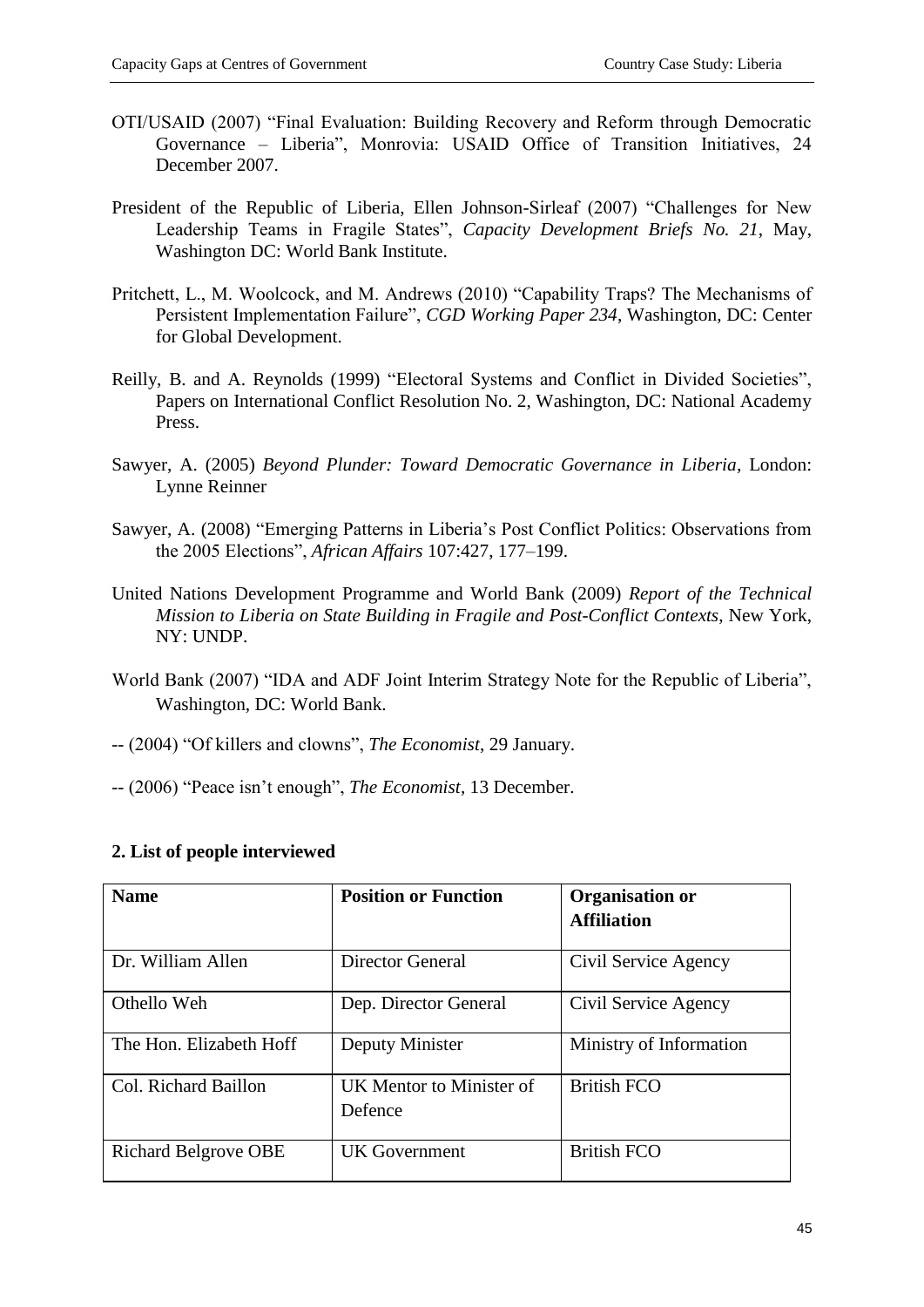|                                         | Representative                                                            |                                                      |
|-----------------------------------------|---------------------------------------------------------------------------|------------------------------------------------------|
| Shaun Chau                              | Head of AGI advisory team                                                 | <b>African Governance</b>                            |
|                                         | in the Presidency                                                         | Initiative (AGI)                                     |
| Paul Skidmore                           | Visiting representative                                                   | <b>AGI</b>                                           |
| Professor Harold Monger                 | <b>Director General</b>                                                   | Liberia Institute of Public<br>Administration (LIPA) |
| The Hon. Natty B. Davis                 | Minister of State (without<br>portfolio)                                  | President's Office                                   |
| The Hon. Edward B.<br>McClain           | Minister of State/Chief of<br><b>Staff to the President</b>               | President's Office                                   |
| The Hon. ?? Jalloh                      | Deputy Minister                                                           | Ministry of Planning and<br><b>Economic Affairs</b>  |
| Dr. Momo Rogers                         | Director General and<br>Secretary of Cabinet                              | President's Office                                   |
| <b>Commissioner Dorleah</b>             | Commissioner for<br>Decentralisation                                      | <b>Governance Commission</b><br>(GC)                 |
| <b>Commissioner Carlon</b>              | <b>Commissioner for Public</b><br><b>Sector Reform</b>                    | GC                                                   |
| <b>Commissioner Elizabeth</b><br>Mulbah | <b>Commissioner for Civic</b><br><b>Engagement and National</b><br>Vision | GC                                                   |
| David Kialain                           | Lead Analyst                                                              | GC                                                   |
| Dominic Tarpeh                          | Senior Analyst                                                            | GC                                                   |
| Dr. Gun Eriksson Skoog                  | <b>Country Manager/ First</b><br>Secretary                                | SIDA/Embassy of Sweden                               |
| The Hon. Cletus S.<br>Wotorson          | Senator                                                                   | President Pro Tempore of<br>the Senate               |
| The Hon. Blamoh Nelson                  | Senator                                                                   | The Senate                                           |
| <b>Thomas Nah</b>                       | Executive Director,<br><b>National Chapter</b>                            | <b>Transparency International</b><br>(TI)            |
| Sarnyenneh Dickson                      | Program Manager                                                           | TI                                                   |